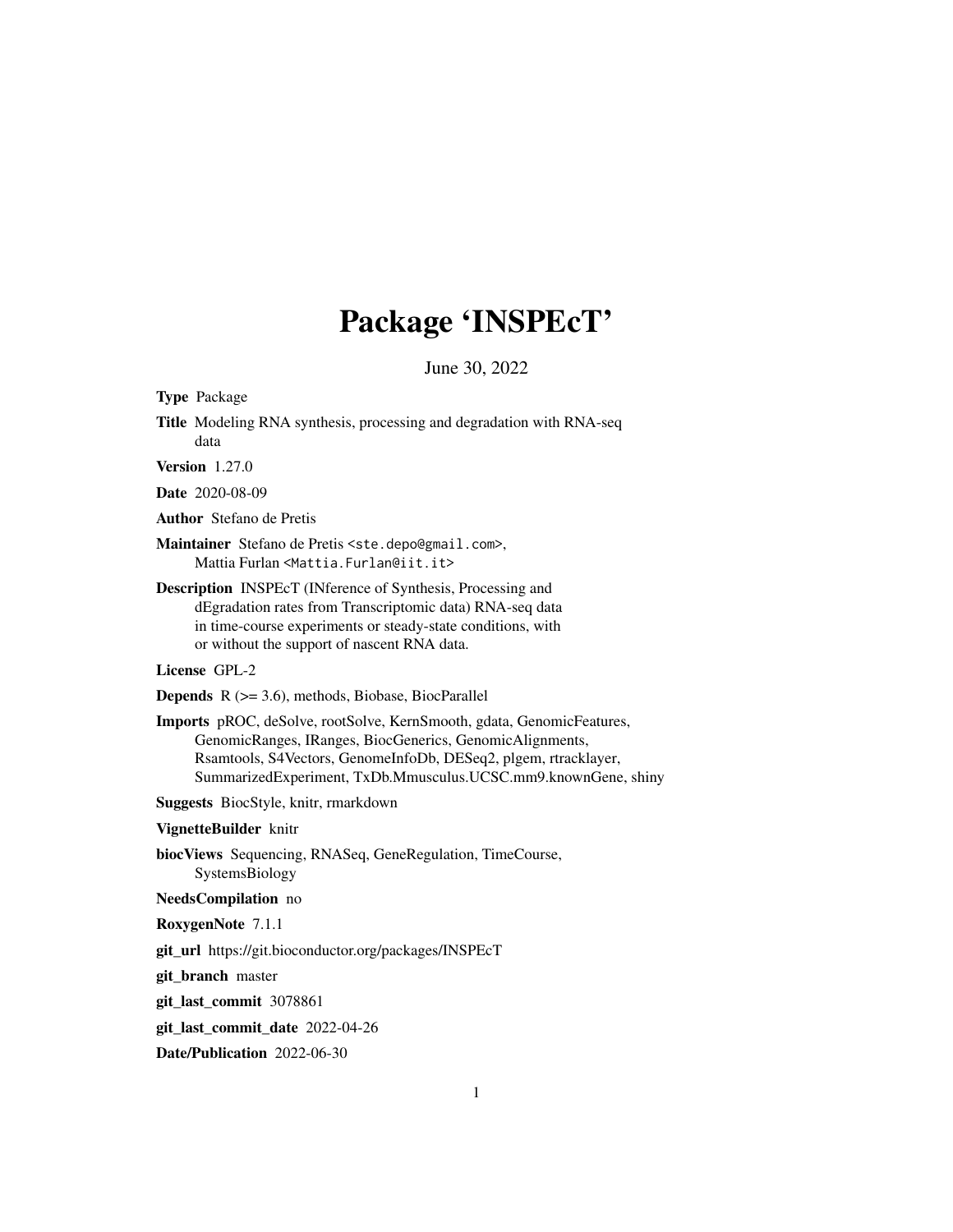# R topics documented:

| 3                                                                                                                   |
|---------------------------------------------------------------------------------------------------------------------|
| $\overline{4}$                                                                                                      |
| $\overline{4}$                                                                                                      |
| 6                                                                                                                   |
| 6                                                                                                                   |
| $\overline{7}$                                                                                                      |
| 8                                                                                                                   |
| 9                                                                                                                   |
| 11                                                                                                                  |
| 11                                                                                                                  |
| 12                                                                                                                  |
| $\dim$ , INSPEcT-method $\ldots \ldots \ldots \ldots \ldots \ldots \ldots \ldots \ldots \ldots \ldots \ldots$<br>12 |
| 13                                                                                                                  |
| 14                                                                                                                  |
| 14                                                                                                                  |
| 15                                                                                                                  |
| 16                                                                                                                  |
| 17                                                                                                                  |
| 18                                                                                                                  |
| 20<br>$INSPECT-shinyApps \ldots \ldots \ldots \ldots \ldots \ldots \ldots \ldots \ldots \ldots \ldots \ldots$       |
| 20                                                                                                                  |
| 21                                                                                                                  |
| 23                                                                                                                  |
| 25                                                                                                                  |
| 26                                                                                                                  |
| 27                                                                                                                  |
| 28                                                                                                                  |
| 28                                                                                                                  |
| 29                                                                                                                  |
| 30                                                                                                                  |
| 31                                                                                                                  |
| 32                                                                                                                  |
| 34                                                                                                                  |
| 34                                                                                                                  |
| 35                                                                                                                  |
| 36                                                                                                                  |
| 37<br>modelRatesNF                                                                                                  |
| 38                                                                                                                  |
| 39<br>newINSPEcT                                                                                                    |
| 41<br>nGenes                                                                                                        |
| 41<br>$nT$ pts                                                                                                      |
| 42                                                                                                                  |
| 43<br>plotMA                                                                                                        |
| 45                                                                                                                  |
| 45                                                                                                                  |
| 46                                                                                                                  |
|                                                                                                                     |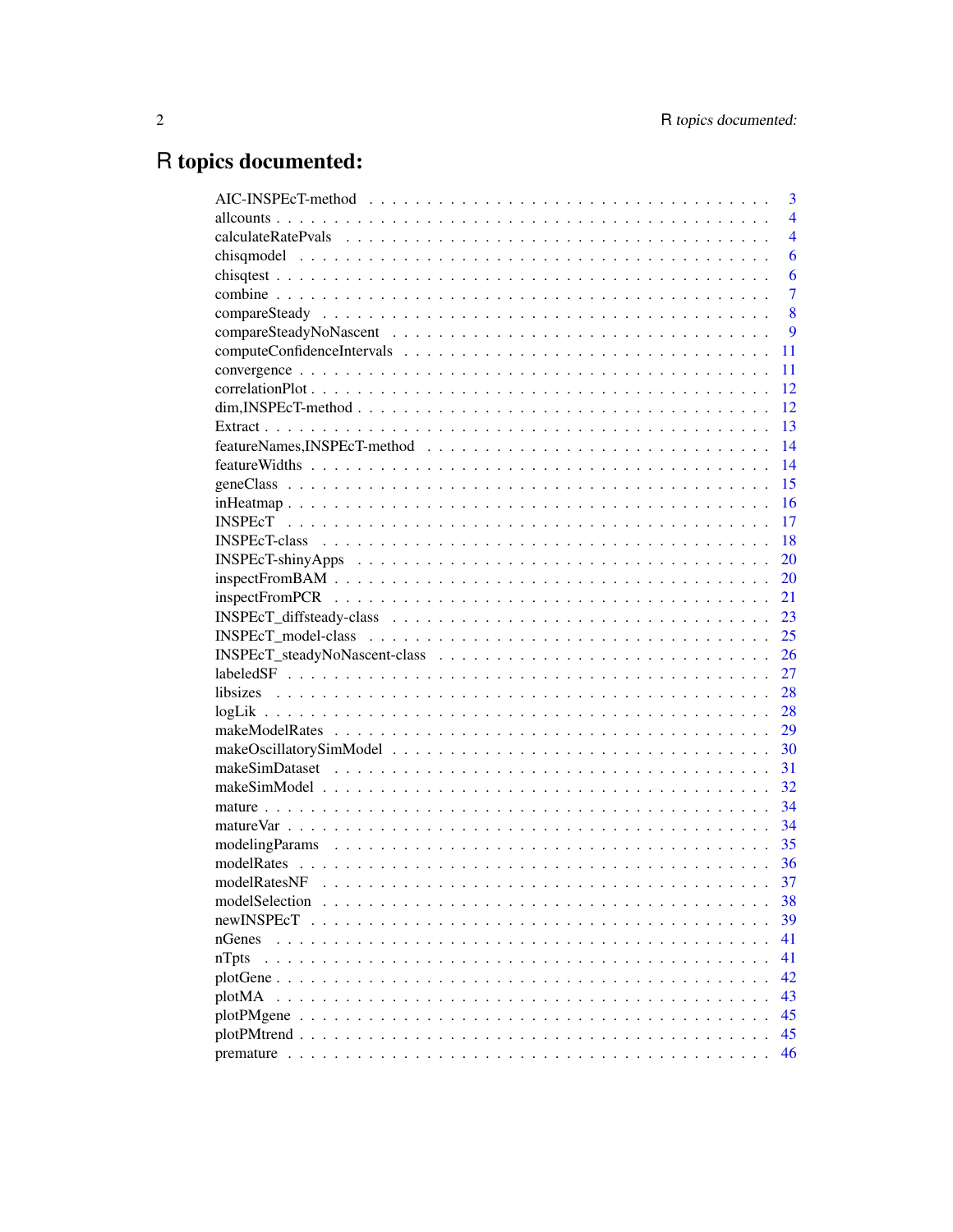<span id="page-2-0"></span>

| premature Var $\dots \dots \dots \dots \dots \dots \dots \dots \dots \dots \dots \dots \dots \dots \dots$ |     |  |
|-----------------------------------------------------------------------------------------------------------|-----|--|
|                                                                                                           |     |  |
|                                                                                                           | 48  |  |
|                                                                                                           | 49  |  |
|                                                                                                           |     |  |
|                                                                                                           |     |  |
|                                                                                                           |     |  |
|                                                                                                           |     |  |
|                                                                                                           |     |  |
|                                                                                                           |     |  |
|                                                                                                           |     |  |
|                                                                                                           |     |  |
| rocCurve                                                                                                  |     |  |
|                                                                                                           |     |  |
|                                                                                                           | -61 |  |
|                                                                                                           |     |  |
|                                                                                                           | 62  |  |
|                                                                                                           |     |  |
|                                                                                                           | 63  |  |
|                                                                                                           |     |  |
|                                                                                                           | 64  |  |
|                                                                                                           | 64  |  |
| viewModelRates                                                                                            |     |  |
| Index                                                                                                     | 66  |  |

AIC-INSPEcT-method *Akaike information criterion calculated for the models evaluated by INSPEcT*

## Description

This method is used to retrieve AIC values for all models tested for all genes.

## Usage

```
## S4 method for signature 'INSPEcT_model'
AIC(object, ..., k = 2)## S4 method for signature 'INSPEcT'
```
AIC(object,  $\dots$ ,  $k = 2$ )

## Arguments

| object                  | An object of class INSPEcT or INSPEcT model |
|-------------------------|---------------------------------------------|
| $\cdot$ $\cdot$ $\cdot$ | Additional arguments for the generic        |
| k                       | Additional parameter for the generic        |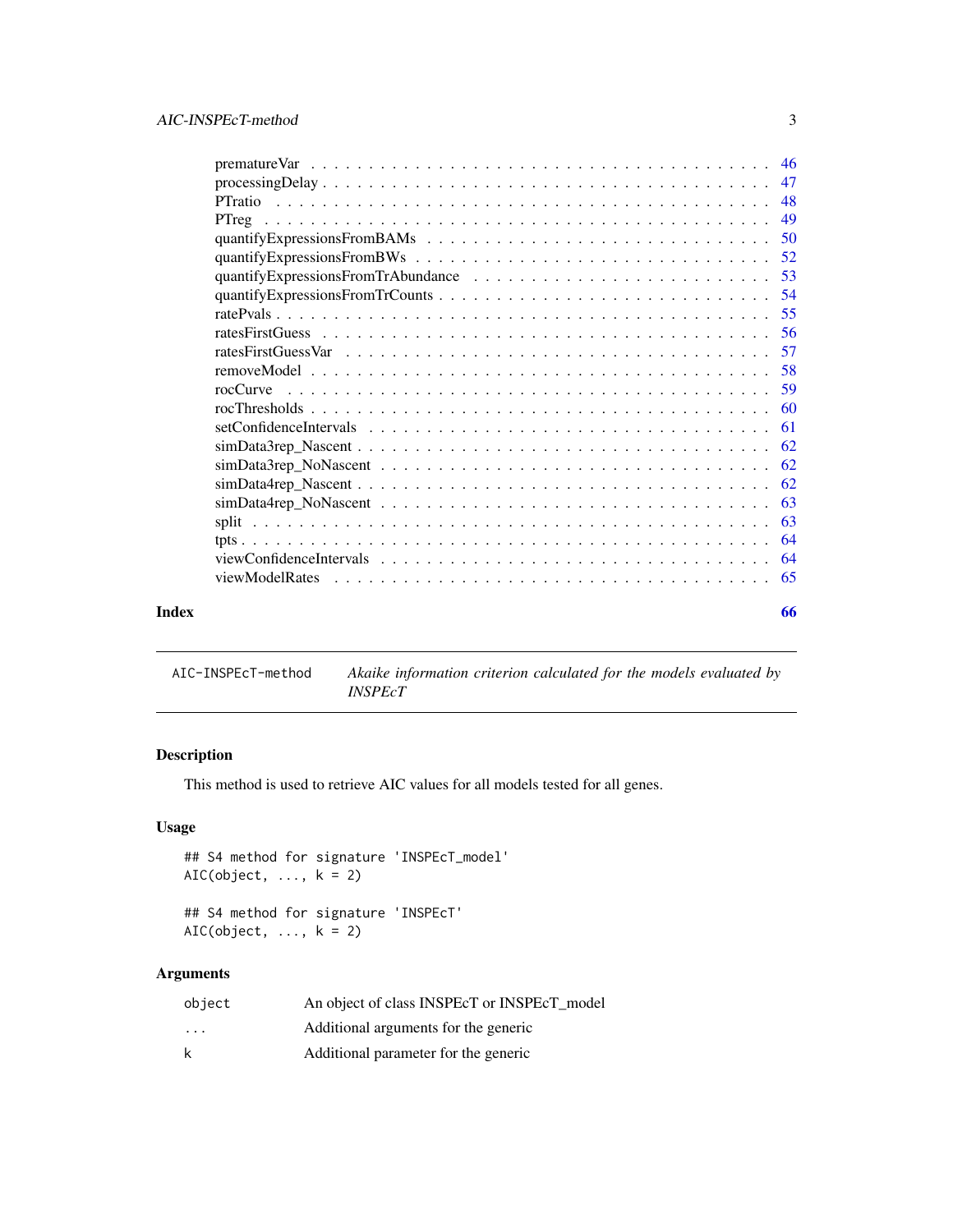## <span id="page-3-0"></span>Value

A matrix of AIC values

#### Examples

```
nascentInspObj10 <- readRDS(system.file(package='INSPEcT', 'nascentInspObj10.rds'))
AIC(nascentInspObj10)
```

| allcounts | A list containing mature and nascent counts for exons and introns,<br>three replicates and 11 time points: $0,1/6,1/3,1/2,1,1.5,2,4,8,12,16$ |
|-----------|----------------------------------------------------------------------------------------------------------------------------------------------|
|           | hours.                                                                                                                                       |

## Description

A list containing mature and nascent counts for exons and introns, three replicates and 11 time points: 0,1/6,1/3,1/2,1,1.5,2,4,8,12,16 hours.

#### Format

A list of 4 matrices 500 x 33

<span id="page-3-1"></span>calculateRatePvals *Calculate a single p-value for each rate*

## Description

This method is used to calculate all the p-values relative to the variability of synthesis, processing and degradation rates. For object modeled with nascent RNA or when non-functional modeling was used, the variability is calculated using the confidence intervals. For objects modeled without nascent RNA, model selection is performed by comparing the likelihood of different (nested) models.

#### Usage

```
calculateRatePvals(
  object,
  modelSelection = c("aic", "llr", "hib"),
  preferPValue = TRUE,
  padj = TRUE,p_{g}oodness_of_fit = 0.1,
  p_{\text{}vari}ability = rep(0.05, 3),
  limitModelComplexity = FALSE
)
```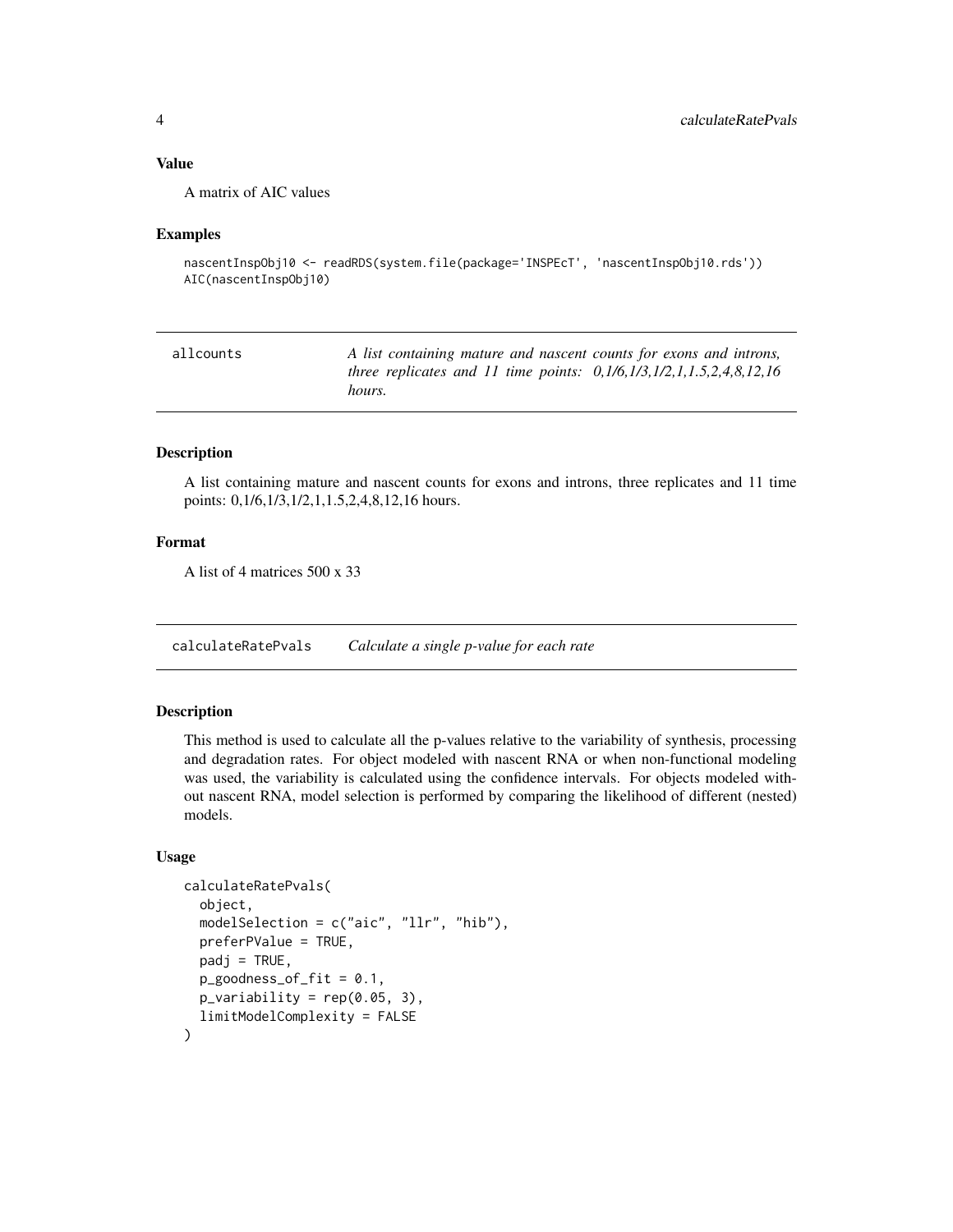## <span id="page-4-0"></span>calculateRatePvals 5

```
## S4 method for signature 'INSPEcT'
calculateRatePvals(
  object,
  modelSelection = c("aic", "llr", "hib"),
  preferPValue = TRUE,
  padj = TRUE,p_{g}oodness_of_fit = 0.1,
  p_{\text{}vari}ability = rep(0.05, 3),
  limitModelComplexity = FALSE
)
```
## Arguments

| object               | An object of class INSPEcT or INSPEcT model                                                                                                                                    |  |
|----------------------|--------------------------------------------------------------------------------------------------------------------------------------------------------------------------------|--|
|                      | model Selection 'aic' compares nested models closest to the one with lowest AIC, 'llr' compares<br>all nested models, 'hib' is a mix between the previous two. (default 'aic') |  |
| preferPValue         | a logical, if TRUE (default) limit the search for best models among the ones<br>with succeded the goodness of fit test.                                                        |  |
| padj                 | a logical, if TRUE (default) correct the p-values for multiple testing                                                                                                         |  |
| p_goodness_of_fit    |                                                                                                                                                                                |  |
|                      | a numeric, the threshold for the goodness-of-fit test (default $= .1$ )                                                                                                        |  |
| p_variability        | a numeric, a vector with the thresholds for the p-value of the variability test (one<br>threshold for each rate, default = $rep(.05, 3))$                                      |  |
| limitModelComplexity |                                                                                                                                                                                |  |
|                      | a logical that limits the complexity of the function used to describe dynamics to<br>the length of the time-course (default $=$ FALSE)                                         |  |

#### Details

ratePvals retrieve a single p-value for each rate and gene associated to its variability (null hypothesis = the rate is not changing between the conditions)

#### Value

A matrix containing p-values calculated for each rate

## See Also

[makeSimModel](#page-31-1), [makeSimDataset](#page-30-1)

```
nascentInspObj10 <- readRDS(system.file(package='INSPEcT', 'nascentInspObj10.rds'))
# Set the chi-squared threshold at .2 for nascentInspObj10 object
nascentInspObj10 <- calculateRatePvals(nascentInspObj10, p_goodness_of_fit=.2)
```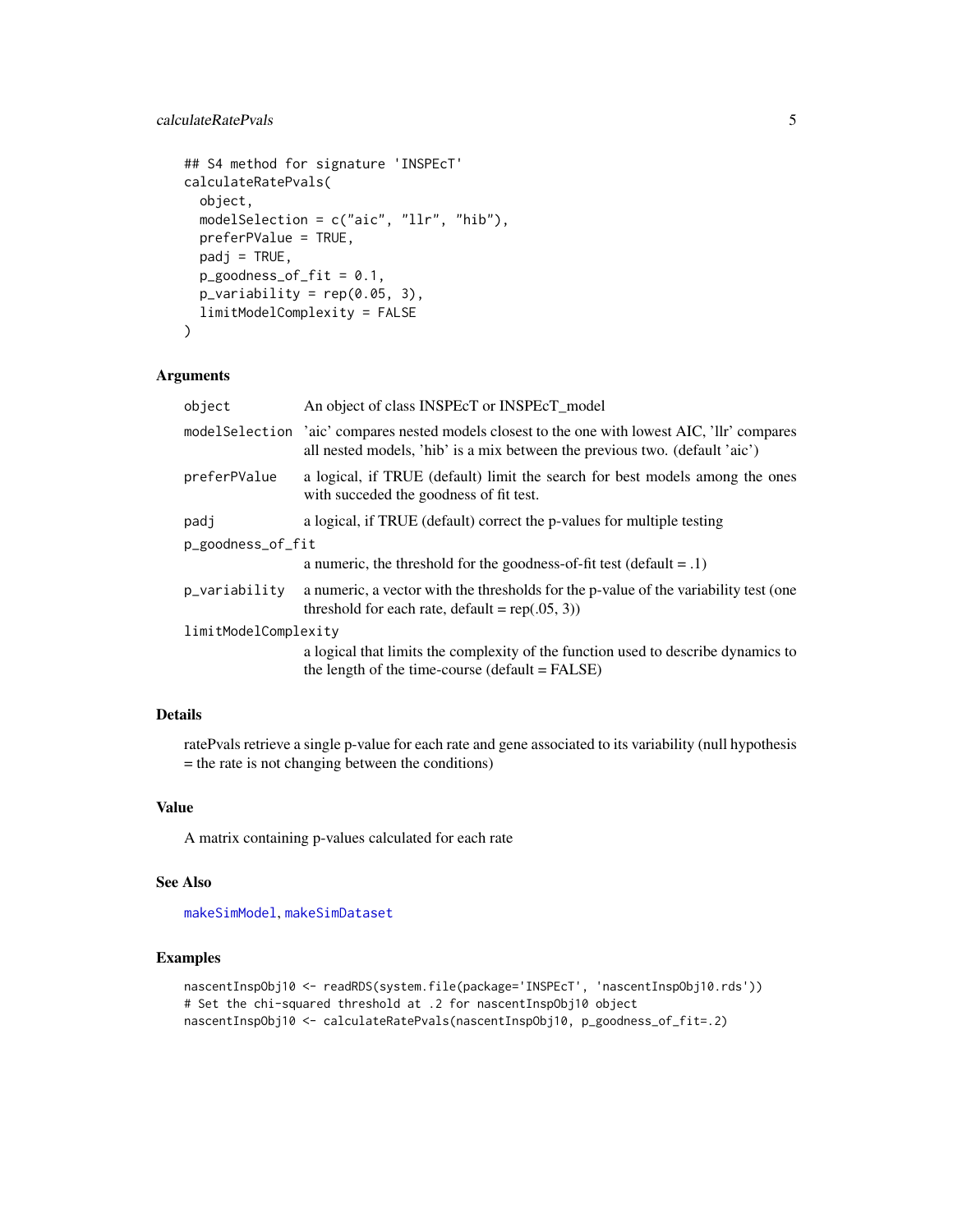<span id="page-5-1"></span><span id="page-5-0"></span>

#### Description

This method is used to retrieve the chi-squared test results for the models that have been selected to better represent the behavior of each gene.

#### Usage

```
chisqmodel(object, gc = NULL, trts = NULL, ...)## S4 method for signature 'INSPEcT'
chisqmodel(object, gc = NULL, trpts = NULL, ...)
```
#### Arguments

| object                  | An object of class INSPEcT or INSPEcT model |
|-------------------------|---------------------------------------------|
| gc                      | Additional arguments for the generic        |
| tpts                    | Additional arguments for the generic        |
| $\cdot$ $\cdot$ $\cdot$ | Additional arguments for the generic        |
|                         |                                             |

## Value

A vector of chi-squared test results

#### Examples

```
nascentInspObj10 <- readRDS(system.file(package='INSPEcT', 'nascentInspObj10.rds'))
chisqmodel(nascentInspObj10)
```
<span id="page-5-2"></span>chisqtest *Retrieve all results of chi-squared test*

#### Description

This method is used to retrieve all the chi-squared test results for all models tested for all genes.

#### Usage

```
chisqtest(object, ...)
## S4 method for signature 'INSPEcT_model'
chisqtest(object, ...)
## S4 method for signature 'INSPEcT'
chisqtest(object, ...)
```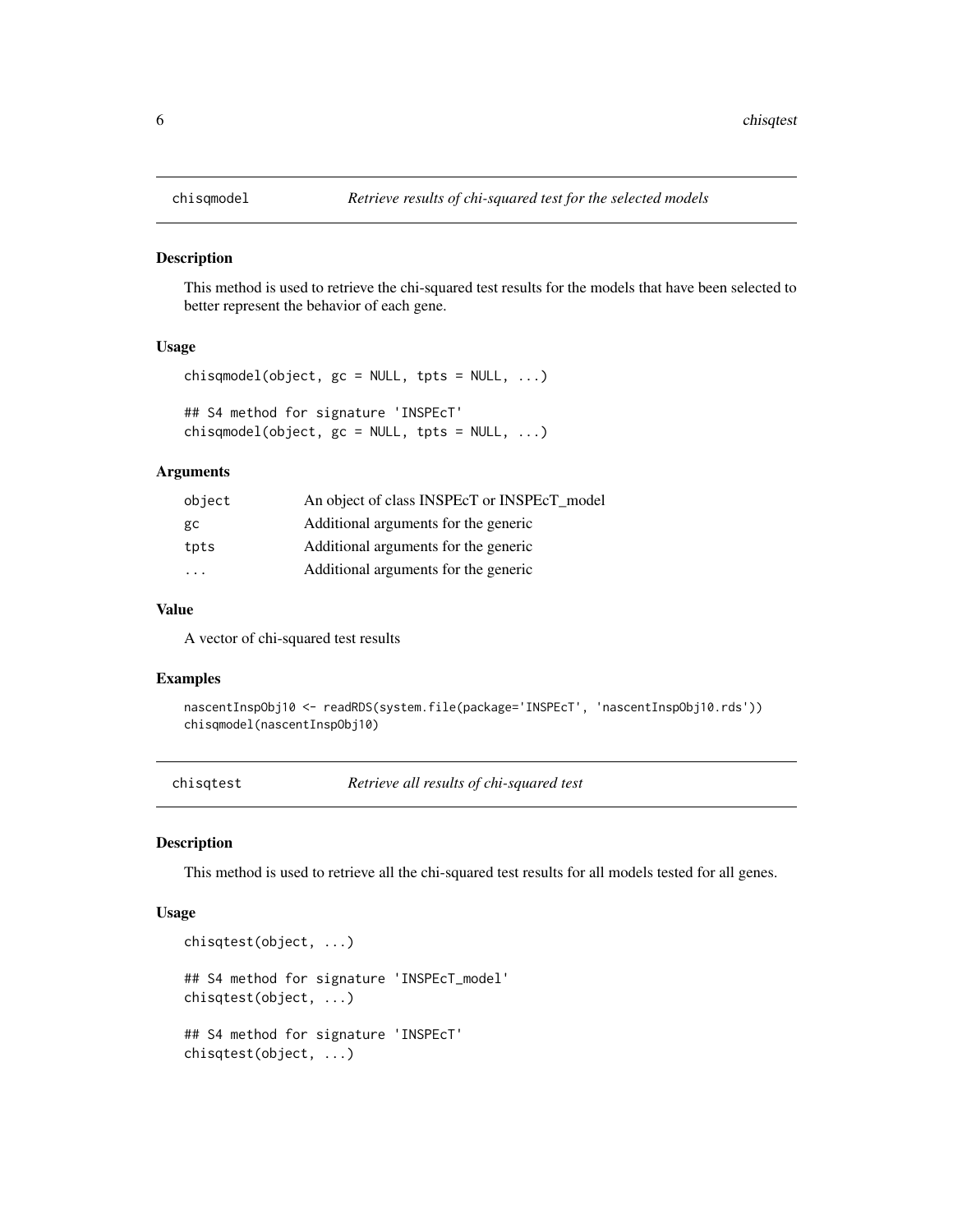#### <span id="page-6-0"></span>combine 7

#### Arguments

| object   | An object of class INSPEcT or INSPEcT model |
|----------|---------------------------------------------|
| $\cdots$ | Additional arguments for the generic        |

#### Value

A matrix of chi-squared test results for all the tested models

## Examples

```
nascentInspObj10 <- readRDS(system.file(package='INSPEcT', 'nascentInspObj10.rds'))
chisqtest(nascentInspObj10)
```
<span id="page-6-1"></span>combine *Combine different Objects of Class INSPEcT*

#### Description

This method combines the information coming from different Objects of INSPEcT class. Requirements for two or more object to be combined together are:

- they must be either modeled or either not modeled
- they must have the same time points
- they must have the same modeling parameters

#### Usage

```
## S4 method for signature 'INSPEcT, INSPEcT'
combine(x, y, ...)
```
## Arguments

| $\mathsf{x}$            | An object of class INSPEcT          |
|-------------------------|-------------------------------------|
| - V                     | An object of class INSPEcT          |
| $\cdot$ $\cdot$ $\cdot$ | Additional objects of class INSPEcT |

## Details

In case the same gene is contained in more than one object that the user tries to combine, the information from one object will be used and a warning will be reported

#### Value

An Object of class INSPEcT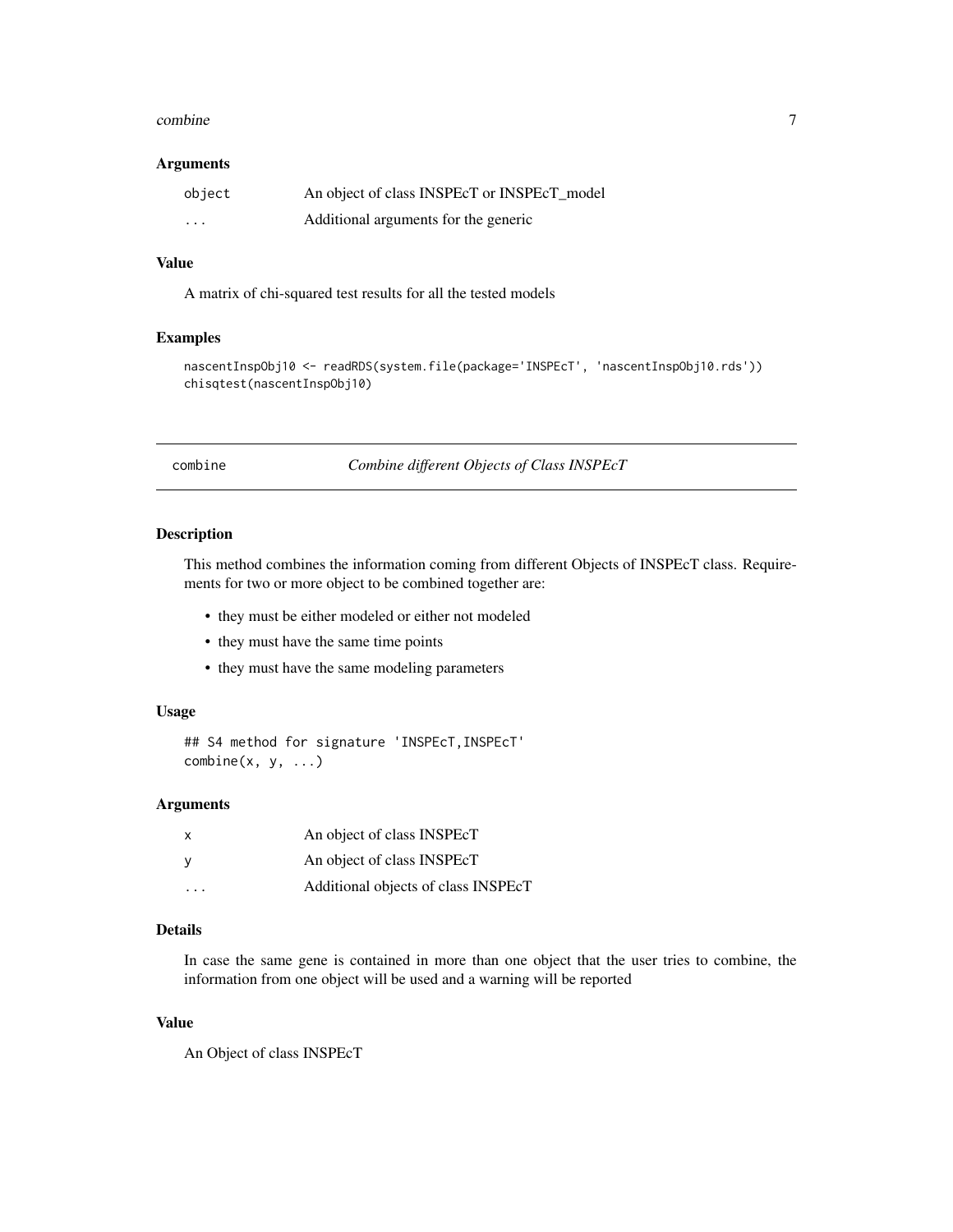#### Examples

```
nascentInspObj10 <- readRDS(system.file(package='INSPEcT', 'nascentInspObj10.rds'))
nascentInspObj10_2genes <- nascentInspObj10[1:2]
nascentInspObj10_5genes <- nascentInspObj10[6:10]
nascentInspObj10_7genes <- combine(nascentInspObj10_2genes, nascentInspObj10_5genes)
```
<span id="page-7-1"></span>compareSteady *Generate an object of class INSPEcT\_diffsteady from an object of class INSPEcT*

#### Description

This method compares two object of class INSPEcT in order to identify differential usage of synthesis, processing or degradation rates in two different steady-state conditions. The two INSPEcT objects must have been profiled with replicates in order to provide a statistical significance to the differences between their rates.

## Usage

```
compareSteady(inspectIds, BPPARAM = SerialParam())
```

```
## S4 method for signature 'INSPEcT'
compareSteady(inspectIds, BPPARAM = SerialParam())
```
## Arguments

| inspectIds | An object of calss INSPEcT with two conditions                                     |
|------------|------------------------------------------------------------------------------------|
| BPPARAM    | Configuration for BiocParallel parallelization. By default is set to SerialParam() |

#### Value

An object of class INSPEcT\_diffsteady which contains both the absolute quantification of the rates as well as the comparison with the statistical significance associated for each gene and rate. (See [INSPEcT\\_diffsteady-class](#page-22-1))

```
if( Sys.info()["sysname"] != "Windows" ) {
 data('allcounts', package='INSPEcT')
 data('featureWidths', package='INSPEcT')
 data('libsizes', package='INSPEcT')
 nascentCounts<-allcounts$nascent
 matureCounts<-allcounts$mature
 conditions<-letters[1:11]
 expDes<-rep(conditions,3)
 tL<-1/6
```
<span id="page-7-0"></span>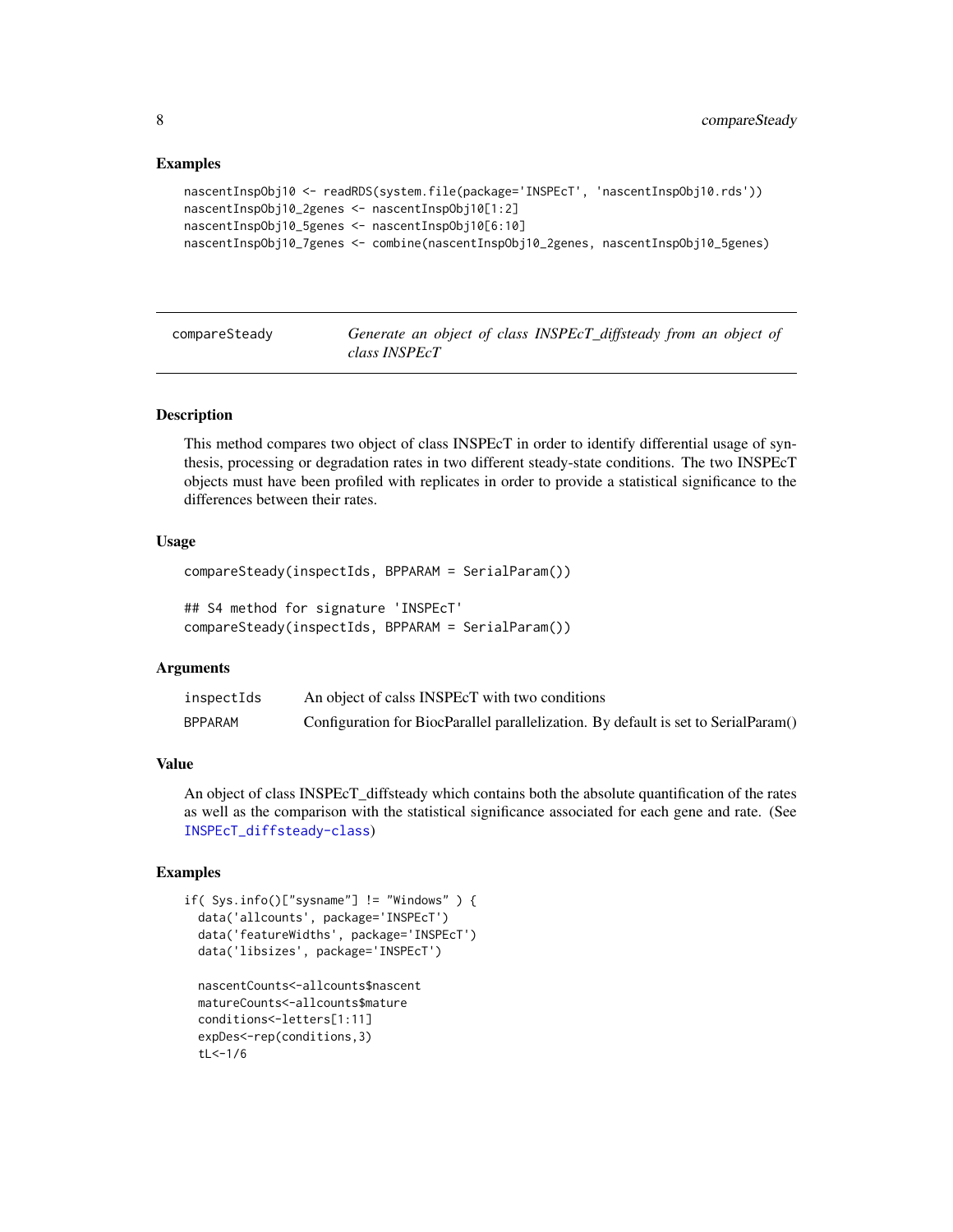```
nasExp_DESeq2<-quantifyExpressionsFromTrCounts(
        allcounts=nascentCounts
        ,libsize=nascentLS
        ,exonsWidths=exWdths
        ,intronsWidths=intWdths
        ,experimentalDesign=expDes)
 matExp_DESeq2<-quantifyExpressionsFromTrCounts(
        allcounts=matureCounts
        ,libsize=totalLS
        ,exonsWidths=exWdths
        ,intronsWidths=intWdths
        ,experimentalDesign=expDes)
 nasFullObj <- newINSPEcT(
        tpts=conditions
        ,labeling_time=tL
        ,nascentExpressions=nasExp_DESeq2
        ,matureExpressions=matExp_DESeq2)
 diffrates = compareSteady(nasFullObj[,c(1,11)])
}
```

```
compareSteadyNoNascent
```
*Identify post-transcriptionally regulated genes from an object of class INSPEcT\_diffsteady*

## **Description**

This function compare exons and introns expression level matrices, from two up to an arbitrary number of samples, in order to identify genes which are oddly regluated, compared to an expected standard behaviour, from the post transcriptional point of view.

## Usage

```
compareSteadyNoNascent(
  inspectIds,
  expressionThreshold = 0.25,
  log2FCThreshold = 2,
  trivialAngle = NaN,
  returnNormScores = FALSE,
  referenceCondition = "median"
)
## S4 method for signature 'INSPEcT_steadyNoNascent'
compareSteadyNoNascent(
  inspectIds,
```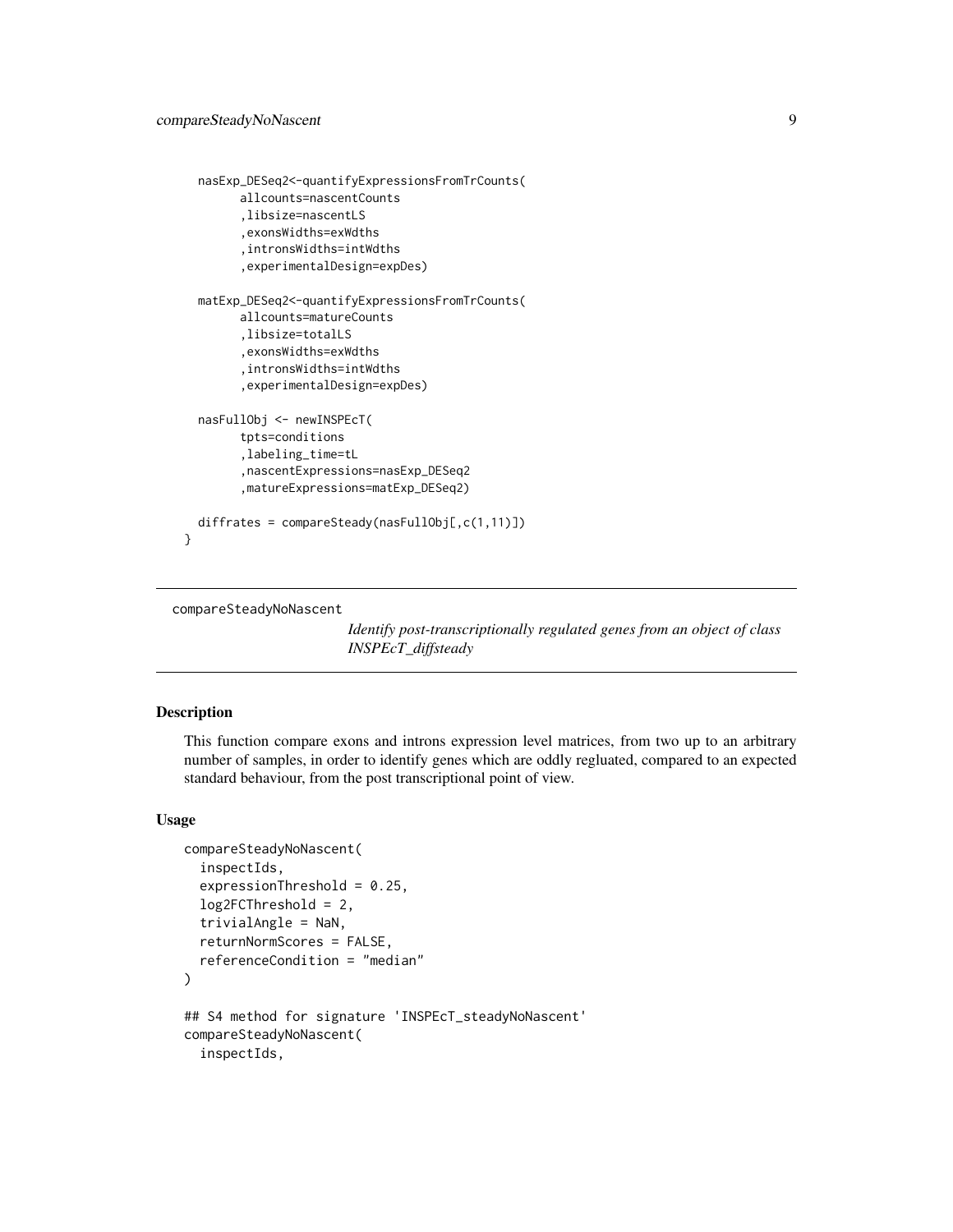```
expressionThreshold = 0.25,
  log2FCThreshold = 2,
  trivialAngle = NaN,
  returnNormScores = FALSE,
  referenceCondition = "median"
)
```
## Arguments

| An object of class INSPEcT_steadyNoNascent                                                                               |
|--------------------------------------------------------------------------------------------------------------------------|
| expressionThreshold                                                                                                      |
| A parameter which sets how many log2 fold changes of distance from the me-<br>dian behaviour are imputable to noise.     |
| log2FCThreshold                                                                                                          |
| A parameter which sets the log2 fold change distance from the median behaviour<br>that is imputable to noise.            |
| A numeric between 0 and 90 to define the standard behavior, if NaN (default) it<br>is computed internally from the data. |
| returnNormScores                                                                                                         |
| A logical, if TRUE returned the deviations from the standard behavior normal-<br>ized by the sd.                         |
| referenceCondition                                                                                                       |
| The label of the condition to use as reference, if NaN (default) the medians are<br>used.                                |
|                                                                                                                          |

## Examples

```
data('allcounts', package='INSPEcT')
data('featureWidths', package='INSPEcT')
data('libsizes', package='INSPEcT')
```

```
nascentCounts<-allcounts$nascent
matureCounts<-allcounts$mature
conditions<-letters[1:11]
expDes<-rep(conditions,3)
```

```
matExp_DESeq2<-quantifyExpressionsFromTrCounts(
     allcounts=matureCounts
      ,libsize=totalLS
      ,exonsWidths=exWdths
      ,intronsWidths=intWdths
      ,experimentalDesign=expDes)
```
matureInspObj <- newINSPEcT(tpts=conditions,matureExpressions=matExp\_DESeq2)

```
matureInspObj<-compareSteadyNoNascent(inspectIds=matureInspObj
 ,expressionThreshold=0.25
 ,log2FCThreshold=.5)
regGenes <- PTreg(matureInspObj)
head(regGenes)
```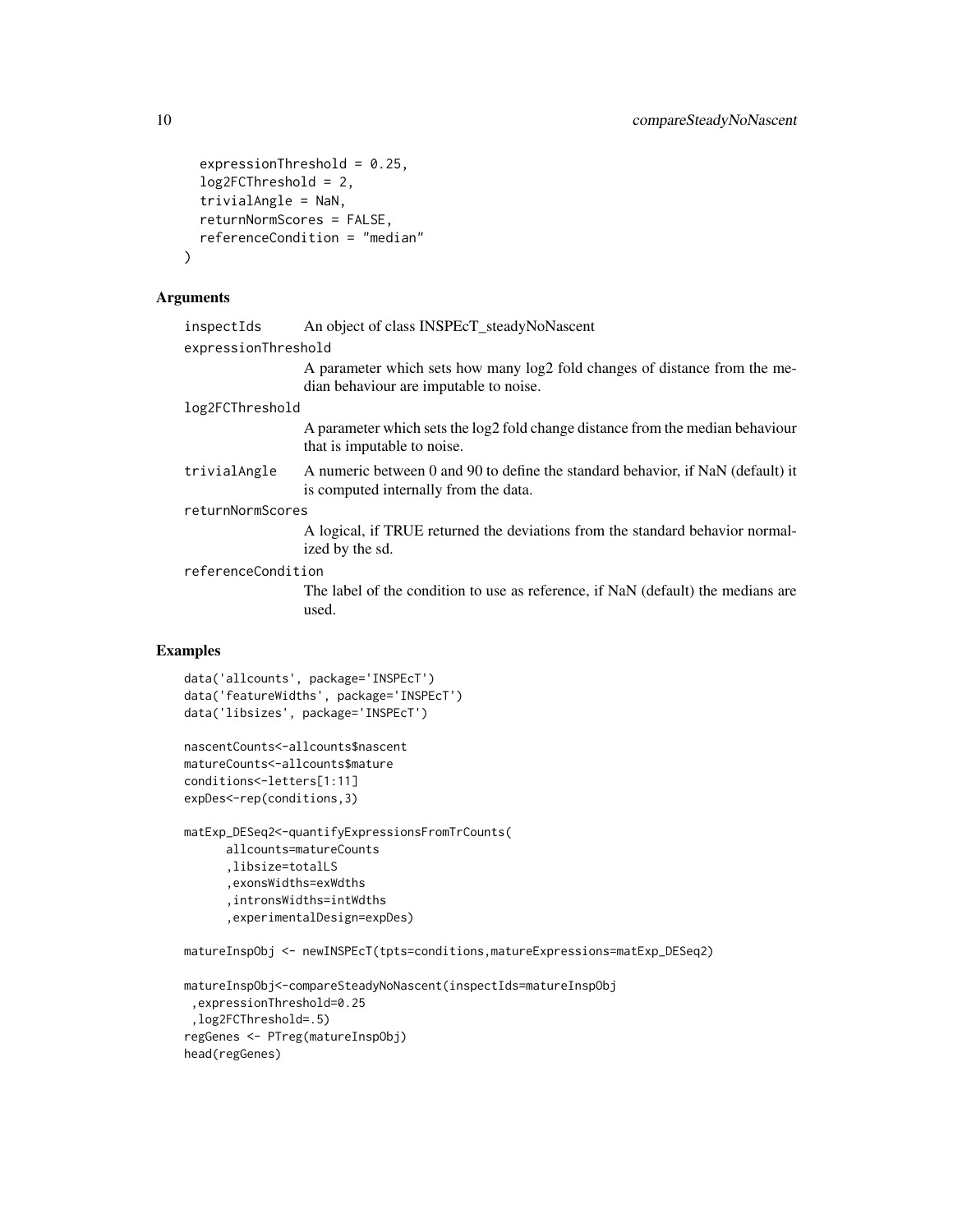<span id="page-10-0"></span>table(regGenes)

<span id="page-10-1"></span>computeConfidenceIntervals

*Compute confidence intervals*

## Description

This function is used to compute the confidence intervals for a given set of modeled genes in the NoNascent scenario.

#### Usage

```
computeConfidenceIntervals(object, BPPARAM = SerialParam())
```
## S4 method for signature 'INSPEcT' computeConfidenceIntervals(object, BPPARAM = SerialParam())

## Arguments

| object         | An object of class INSPEcT_model                                  |
|----------------|-------------------------------------------------------------------|
| <b>BPPARAM</b> | Parallelization parameters for bplapply. By default SerialParam() |

#### Value

An object of class INSPEcT.

convergence *Retrieve the convergence for the selected models of each gene*

## Description

This method is used to retrieve the convergence of the models that have been selected to better represent the behavior of each gene. 0 is converged, 1 not converged, 10 degenerated

## Usage

```
convergence(object)
```
## S4 method for signature 'INSPEcT' convergence(object)

#### Arguments

object An object of class INSPEcT or INSPEcT\_model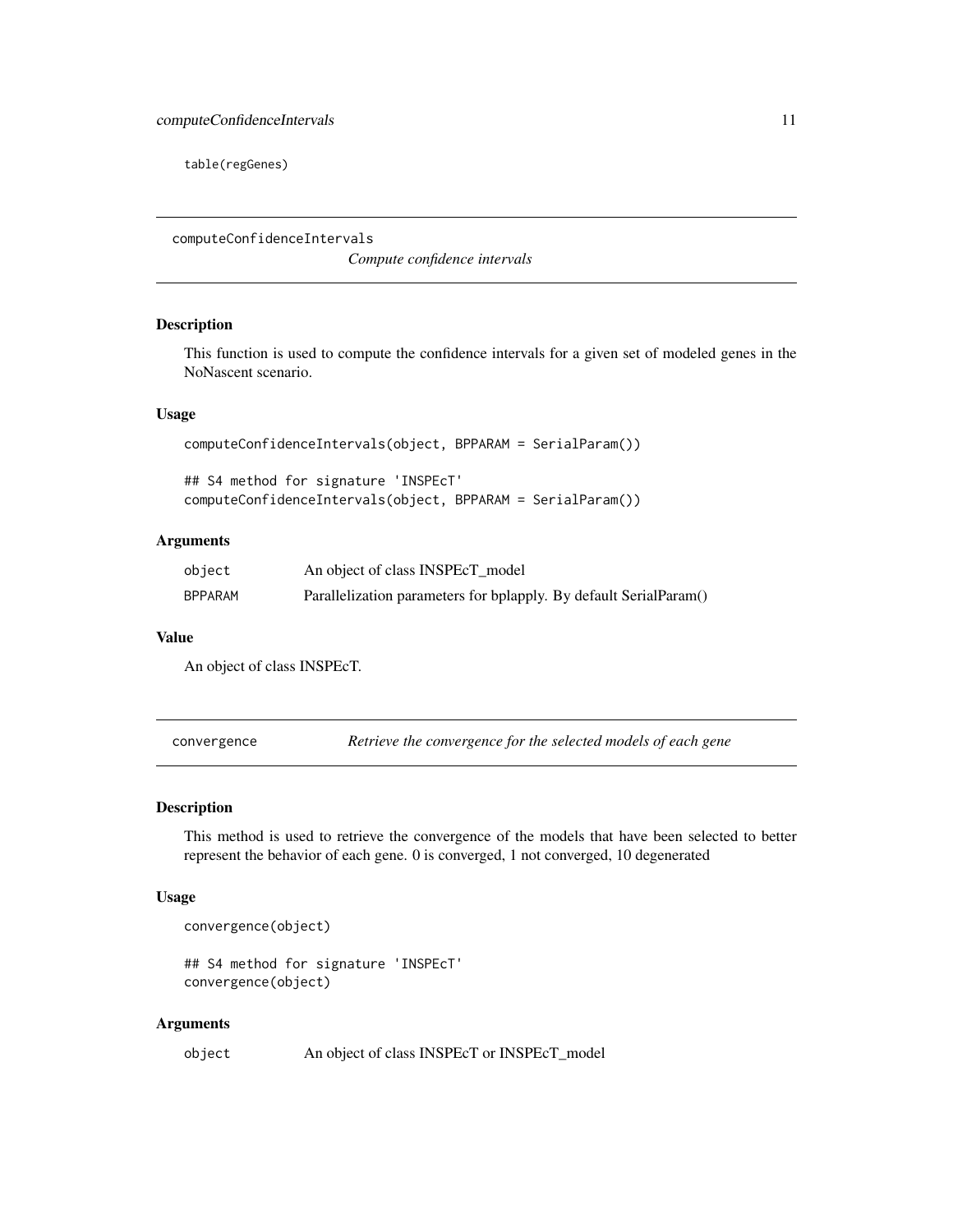## <span id="page-11-0"></span>Value

A vector of numeric

#### Examples

```
nascentInspObj10 <- readRDS(system.file(package='INSPEcT', 'nascentInspObj10.rds'))
convergence(nascentInspObj10)
```
<span id="page-11-1"></span>correlationPlot *Display rate classification performance*

## Description

This function plot the rates of a simulated dataset against the modeled ones and compute their correlations.

## Usage

```
correlationPlot(object, object2, plot = TRUE)
```
## S4 method for signature 'INSPEcT\_model,INSPEcT' correlationPlot(object, object2, plot = TRUE)

### Arguments

| object  | An object of class INSPEcT model with simulated rates.               |
|---------|----------------------------------------------------------------------|
| object2 | An object of class INSPEcT.                                          |
| plot    | A logical indicating whether to draw or not the plot. (default=TRUE) |

## Value

An list with the correlation values.

dim,INSPEcT-method *Dimensions of an Object of Class INSPEcT*

## Description

A method to obtain the dimension of the object of class INSPEcT reported as a vector containing of the genes and the number of time points

#### Usage

## S4 method for signature 'INSPEcT' dim(x)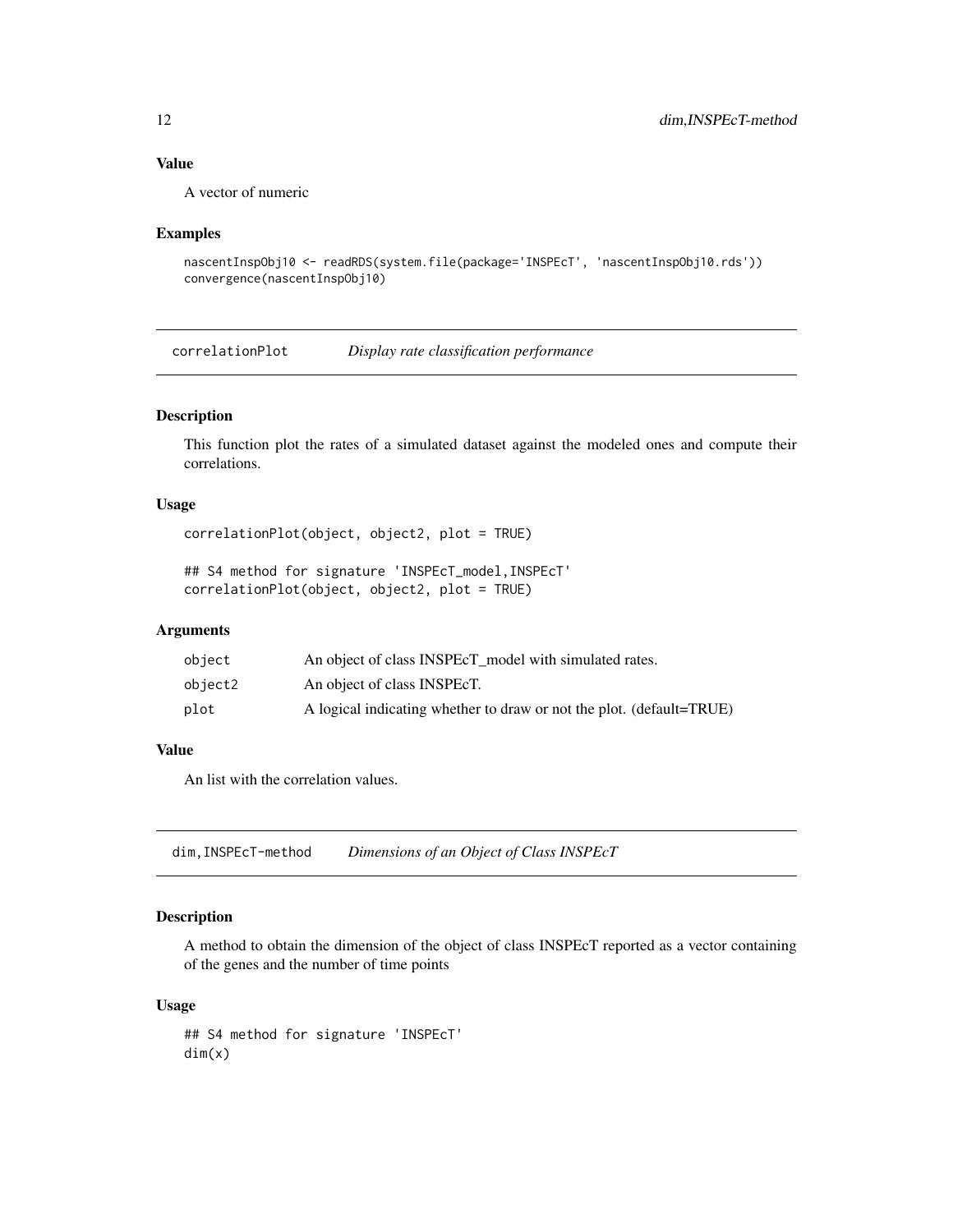#### <span id="page-12-0"></span>Extract 13

#### Arguments

x An object of class INSPEcT

#### Value

A numeric that indicates the number of genes within the object and the number of time points contained the object

#### See Also

[nGenes](#page-40-1), [nTpts](#page-40-2)

<span id="page-12-1"></span>Extract *Extract Parts of an INSPEcT or an INSPEcT\_model Object*

## Description

Operators acting on INSPEcT, INSPEcT\_model or INSPEcT\_diffsteady objects to extract parts. INSPEcT\_model objects can be subsetted only by gene. INSPEcT objects can be subsetted either by gene id or time point. In case of subsetting an INSPEcT object by time point, the model should be empty.

## Usage

```
## S4 method for signature 'INSPEcT_model,ANY,ANY,ANY'
x[i]
## S4 method for signature 'INSPEcT,ANY,ANY,ANY'
x[i, j]
## S4 method for signature 'INSPEcT_diffsteady, ANY, ANY, ANY'
x[i, j]
```
## Arguments

|    | An object of class INSPEcT or INSPEcT model                                                     |
|----|-------------------------------------------------------------------------------------------------|
| i. | A numeric, a vector of logicals or a vector of names indicating the features to be<br>extracted |
|    | A numeric, a vector of logicals indicating the time points to be extracted                      |

## Value

An Object of class INSPEcT

## See Also

removeModel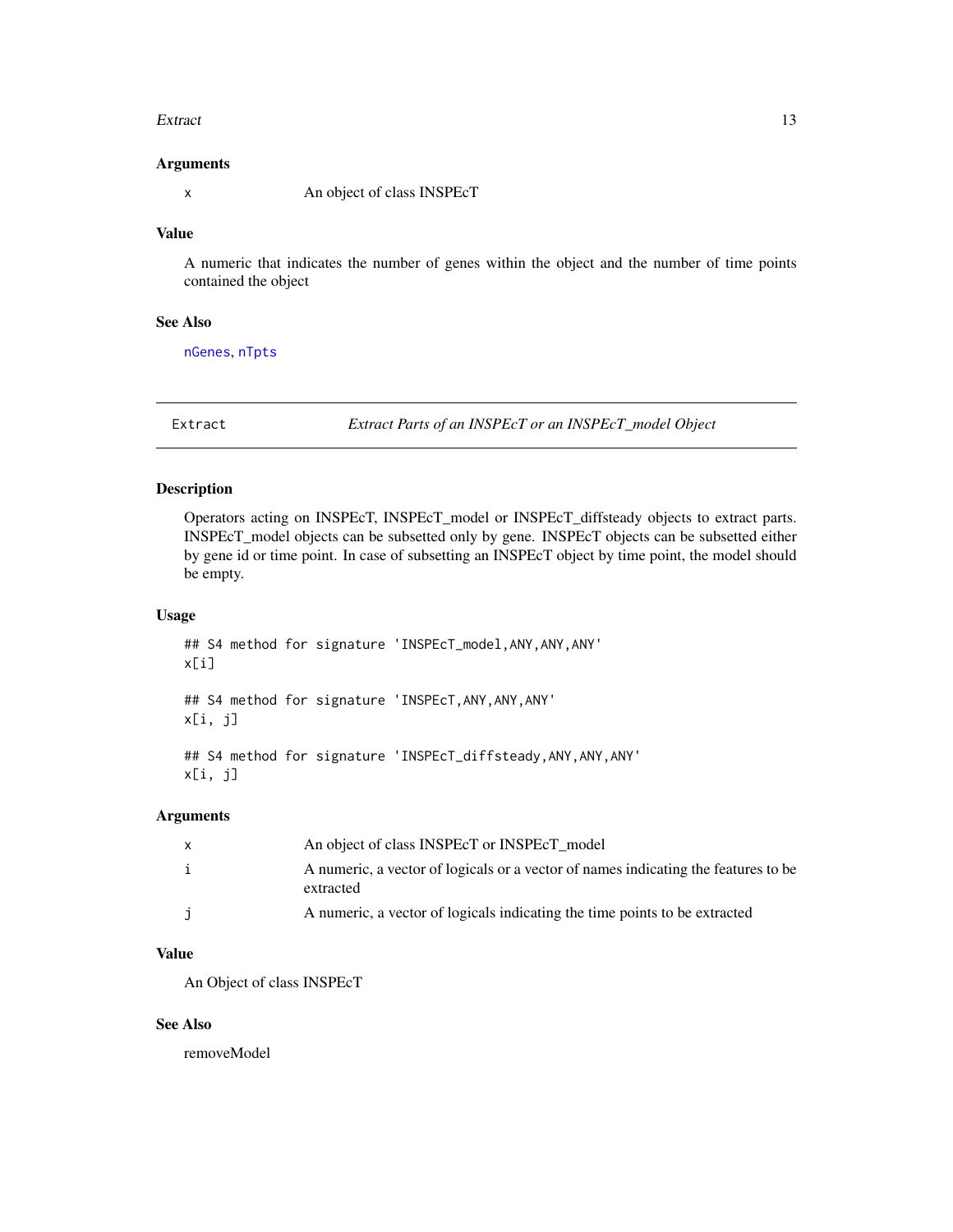#### Examples

```
nascentInspObj10 <- readRDS(system.file(package='INSPEcT', 'nascentInspObj10.rds'))
nascentInspObj10_5genes <- nascentInspObj10[1:5]
## Not run:
## This will turn out into an error:
nascentInspObj10_5genes_5tpts <- nascentInspObj10[1:5, 1:5]
## End(Not run)
## Before subsetting time points, the model should be removed:
nascentInspObj10_5genes_5tpts <- removeModel(nascentInspObj10)[1:5, 1:5]
```
featureNames,INSPEcT-method

*Gene Names Associated with an Object of Class INSPEcT*

## Description

A method to visualize gene names associated with the object of class INSPEcT

#### Usage

```
## S4 method for signature 'INSPEcT'
featureNames(object)
```
## S4 replacement method for signature 'INSPEcT' featureNames(object) <- value

#### Arguments

| object | An object of class INSPEcT                              |
|--------|---------------------------------------------------------|
| value  | A character that will replace the current feature names |

#### Value

A character that contains gene names associated with the object of class INSPEcT

| featureWidths | Contains two variables: "exWdths" and "intWdths" containing the<br>lenght of the exons and introns, respectively, relative to the genes in<br>"allcounts" |
|---------------|-----------------------------------------------------------------------------------------------------------------------------------------------------------|
|               |                                                                                                                                                           |

## Description

Contains two variables: "exWdths" and "intWdths" containing the lenght of the exons and introns, respectively, relative to the genes in "allcounts"

<span id="page-13-0"></span>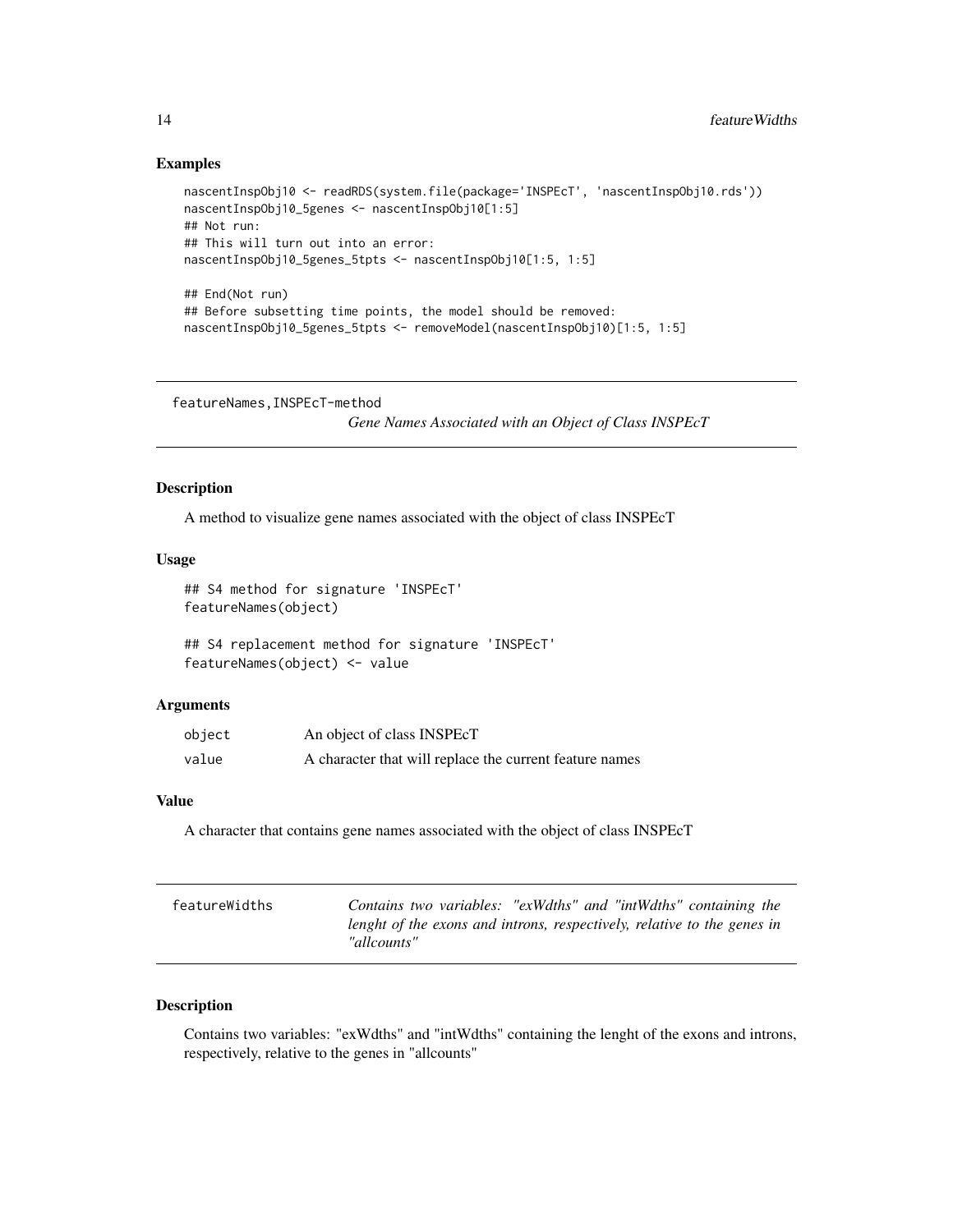#### <span id="page-14-0"></span>geneClass and the contract of the contract of the contract of the contract of the contract of the contract of the contract of the contract of the contract of the contract of the contract of the contract of the contract of

## Format

numeric vector of length 500

<span id="page-14-1"></span>geneClass *Retrieve the regulatory class for each gene*

## Description

This method returns a factor that summarise the gene class (transcriptional regulatory mechanism) that INSPEcT has assigned to each gene. The variability of each rate is indicated with a letter, 's' for synthesis, 'p' for processing and 'd' for degradation. In case more than one rate is variable, the letters associated to each variable rate are merged, for example 'sd' stands for a gene where synthesis and degradation cotributed to transcriptional changes. 'no-reg' is associated to genes with no change in transcription. The classification depends on the thresholds of the goodness-of-fit and rate variability tests that can be changed via the method [calculateRatePvals](#page-3-1).

## Usage

```
geneClass(object, ...)
## S4 method for signature 'INSPEcT'
geneClass(object, ...)
## S4 method for signature 'INSPEcT_model'
geneClass(object, ...)
## S4 method for signature 'INSPEcT_diffsteady'
geneClass(object, ...)
```
#### Arguments

| object                  | An object of class INSPEcT or INSPEcT model                                                                    |
|-------------------------|----------------------------------------------------------------------------------------------------------------|
| $\cdot$ $\cdot$ $\cdot$ | specify the threshold for rate variability 'bTsh' in case of 'INSPEcT diffsteady'<br>objects (default $= .1$ ) |

#### Value

A character containing the regulatory class for each gene

## See Also

[ratePvals](#page-54-1)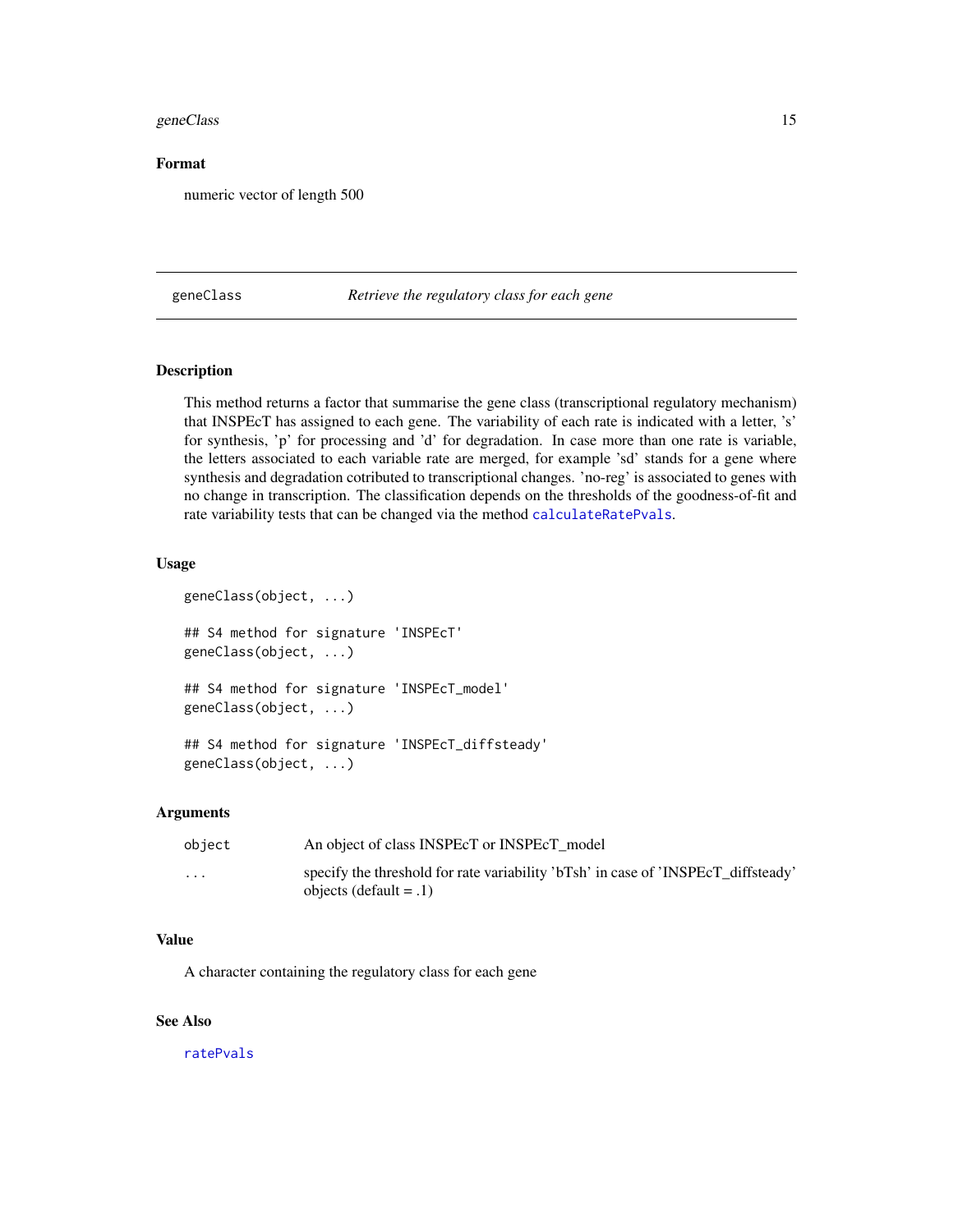#### Examples

```
nascentInspObj10 <- readRDS(system.file(package='INSPEcT', 'nascentInspObj10.rds'))
geneClass(nascentInspObj10)
# see the classification with another threshold for rate variability
nascentInspObj10 <- calculateRatePvals(nascentInspObj10, p_variability=rep(1,3))
geneClass(nascentInspObj10)
```
<span id="page-15-1"></span>inHeatmap *Heatmap that represent the fold changes of all the five features*

## **Description**

A method to see as an heatmap the logRatios of synthesis, degradation and processing rates and pre-RNA and total RNA concentration of a population of genes, either at the level of etimated or modeled rates.

#### Usage

```
inHeatmap(
 object,
  type = "pre-model",
  breaks = seq(-1, 1, length.out = 51),
  palette = colorRampPalette(c("green", "black", "firebrick3")),
 plot_matureRNA = FALSE,
  absoluteExpression = TRUE,
  show_rowLabels = TRUE,
  clustering = TRUE,
  clustIdx = 3:5)
## S4 method for signature 'INSPEcT'
inHeatmap(
  object,
  type = "pre-model",
 breaks = seq(-1, 1, length.out = 51),
 palette = colorRampPalette(c("green", "black", "firebrick3")),
  plot_matureRNA = FALSE,
  absoluteExpression = TRUE,
  show_rowLabels = TRUE,
  clustering = TRUE,
  clustIdx = 3:5
```
## )

## **Arguments**

object An object of class INSPEcT

<span id="page-15-0"></span>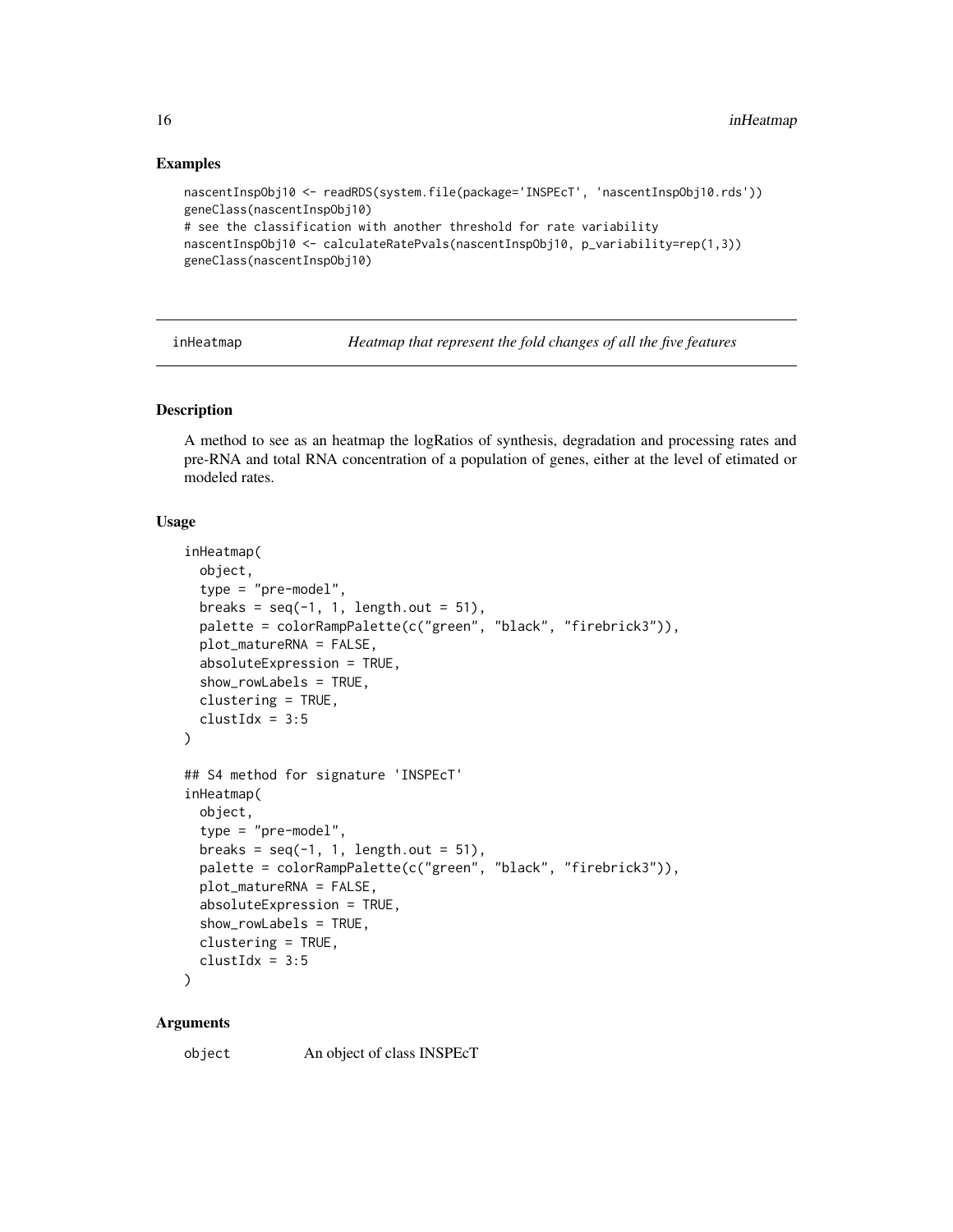#### <span id="page-16-0"></span> $INSPECT$  17

| type               | Eiher "pre-model" or "model" to switch between pre-modeled or modeled fea-                                                                                                                                                                                                                     |  |
|--------------------|------------------------------------------------------------------------------------------------------------------------------------------------------------------------------------------------------------------------------------------------------------------------------------------------|--|
|                    | tures                                                                                                                                                                                                                                                                                          |  |
| breaks             | A vector of breaks for the heatmap                                                                                                                                                                                                                                                             |  |
| palette            | A color generating function, output of color RampPalette                                                                                                                                                                                                                                       |  |
|                    | plot_matureRNA A logical. If set to TRUE, matrue-RNA is displayed instead of total-RNA (de-<br>fault: FALSE)                                                                                                                                                                                   |  |
| absoluteExpression |                                                                                                                                                                                                                                                                                                |  |
|                    | A logical. If set to FALSE, the plot representing the intensity of expression is<br>omitted. (default=TRUE)                                                                                                                                                                                    |  |
|                    | show_rowLabels A logical defining whether rownames are reported or not. (default=TRUE)                                                                                                                                                                                                         |  |
| clustering         | A logical. If set to FALSE, it displys genes the order they are, with no clustering<br>(default: TRUE)                                                                                                                                                                                         |  |
| clustIdx           | A numeric. Indicates which of the features are used for the clustering. 0=absolu-<br>teExpression; 1=total-RNA/mature-RNA; 2=preMRNA; 3=synthesis; 4=degra-<br>dation; $5 =$ processing (default= $3:5$ , meaning that synthesis, degradation and pro-<br>cessing are used for the clustering) |  |

## Value

A list of matrices containing the logRatios for total RNA levels, pre-RNA levels, synthesis rates, degradation rates and processing rates. Matrices are ordered according to the clustering.

## Examples

```
nascentInspObj10 <- readRDS(system.file(package='INSPEcT', 'nascentInspObj10.rds'))
inHeatmap(nascentInspObj10, 'pre-model')
inHeatmap(nascentInspObj10, 'model')
```
INSPEcT *INSPEcT package*

#### Description

INSPEcT (INference of Synthesis, Processing and dEgradation rates from Transcriptomic data), is a package that analyse RNA-seq data in order to evaluate synthesis, processing and degradation rates and asses via modeling the rates that determines changes in RNA levels.

To see how the typical workflow of INSPEcT works, type: vignette('INSPEcT')

INSPEcT implements two main classes ([INSPEcT](#page-17-1) and [INSPEcT\\_diffsteady](#page-22-1)) and their corresponding methods. To have a detailed description of how the two classes are structured and which methods apply on, type:

?'INSPEcT-class'

?'INSPEcT\_diffsteady-class'

To obtain the citation, type: citation('INSPEcT')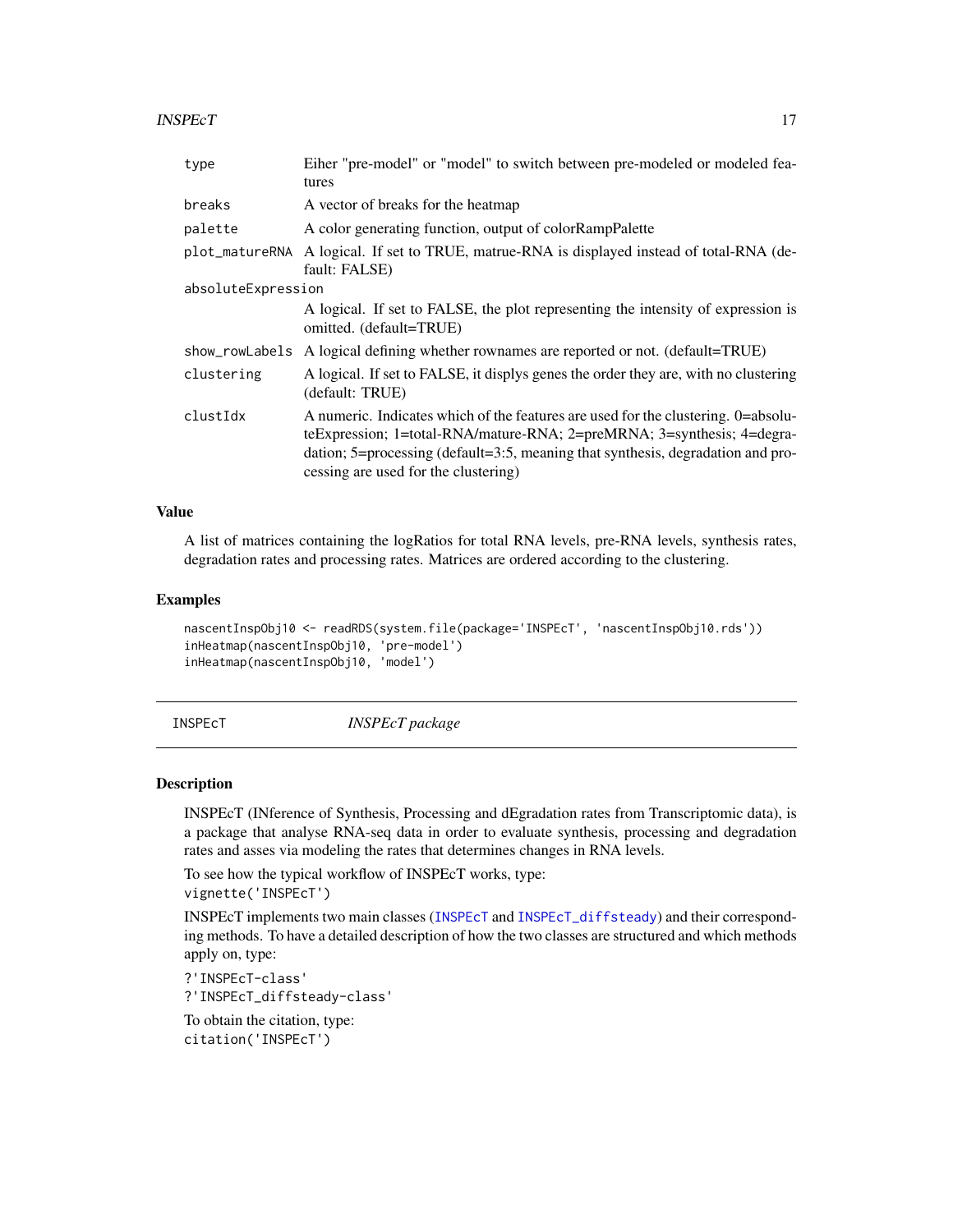<span id="page-17-1"></span><span id="page-17-0"></span>

#### Description

INSPEcT is a class able to store all the estimated rates and concentrations (slot ratesFirstGuess), the modeled rates and concentrations (slot modelRates) and the model themselves (slot model). Within the class INSPEcT other information regarding the experimental design are stored, such as the time points where experiments were performed (slot tpts) and, if provided, the nascent RNA collecting time (slot tL) and the normalization scale fators used for nascent (labeledSF) RNA-seq libraries. A list of parameters that will be used during the modeling process is stored within the slot params and can be accessed by [modelingParams](#page-34-1). A new instance of the class INSPEcT can be generated by the constructor function [newINSPEcT](#page-38-1).

## Usage

## S4 method for signature 'INSPEcT' show(object)

#### Arguments

object An object of class INSPEcT

## Details

```
Methods that apply to INSPEcT class are AIC
\GammacalculateDelta
calculateRatePvals
calculateTau
chisqmodel
chisqtest
combine
compareSteady
compareSteadyNoNascent
computeConfidenceIntervals
correlationPlot
dim
featureNames
geneClass
inHeatmap
labeledSF
logLik
makeModelRates
makeOscillatorySimModel
makeSimModel
modelRates
```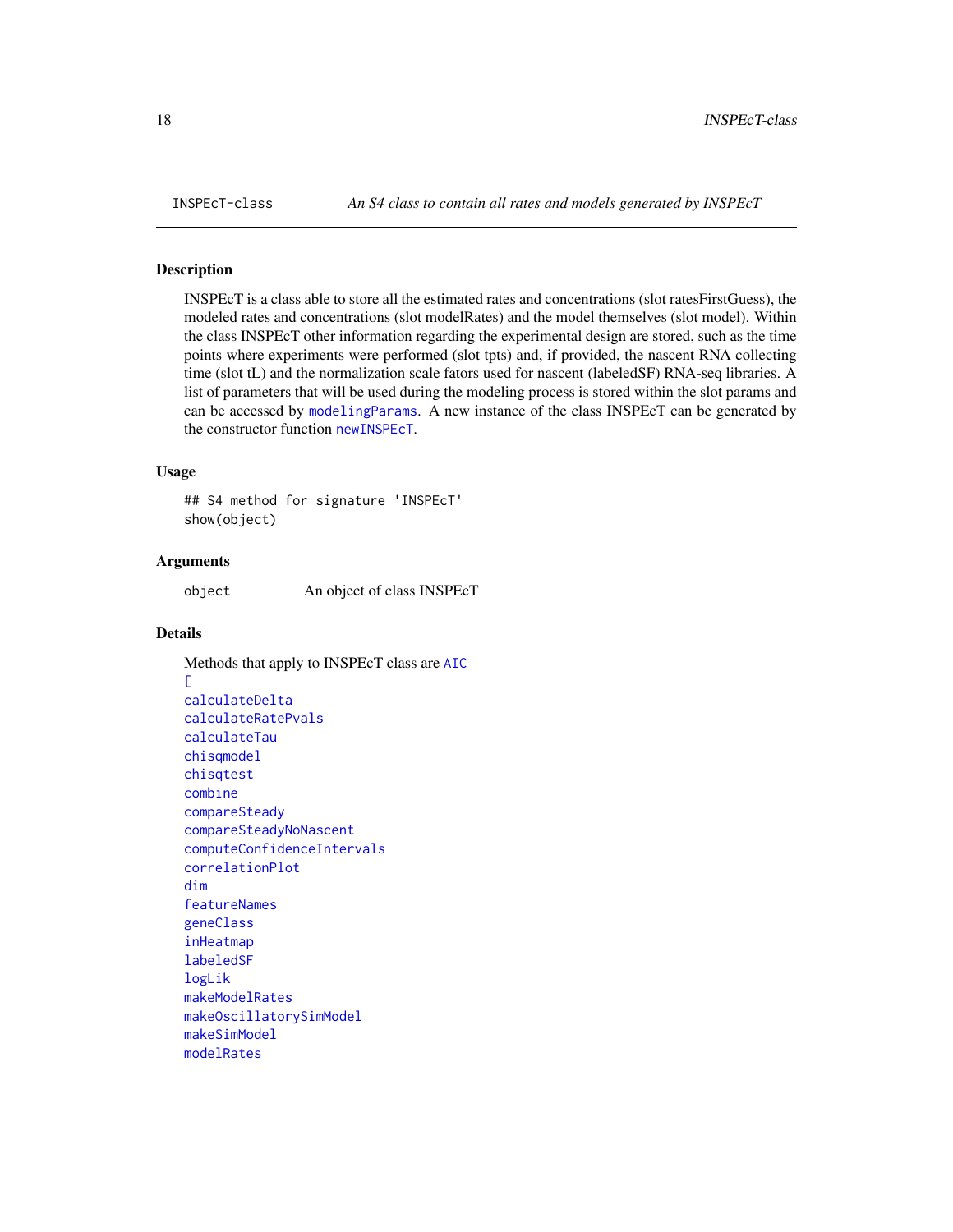## <span id="page-18-0"></span>INSPEcT-class 19

```
modelRatesNF
modelSelection
modelingParams
nGenes
nTpts
plotGene
processingDelay
ratePvals
ratesFirstGuess
ratesFirstGuessVar
removeModel
rocCurve
rocThresholds
setConfidenceIntervals
show
split
tpts
viewConfidenceIntervals
viewModelRates
```
## Value

Method show for objects of class INSPEcT displays the main features of the slots ratesFirstGuess, model and modelRates

## **Slots**

params A list of parameters of the modeling part

- ratesFirstGuess An object of class ExpressionSet that contains all the rates and concentrations guessed from the first part of INSPEcT analysis (before modeling)
- ratesFirstGuessVar An object of class ExpressionSet that contains the variances related to rates and concentrations guessed from the first part of INSPEcT analysis (before modeling)
- confidenceIntervals An object of class ExpressionSet that contains the confidence intervals.
- model An object of class INSPEcT\_model that contains the output of the mdoeling.
- modelRates An object of class ExpressionSet that contains all modeled the rates and concentrations.
- ratePvals A matrix containing the p-value relative to the variability of synthesis, processing and degradation for each gene.
- tpts A numeric vector of the time-points.
- labeledSF A numeric vector of the scaling factor used for inter time-point normalization of Nascentseq libraries.
- tL A numeric containing the length of the Nascent pulse.
- NoNascent A logical indicating if the nascent RNA was included into the analysis.
- NF A logical indicating if the modeling approach is Non-Functional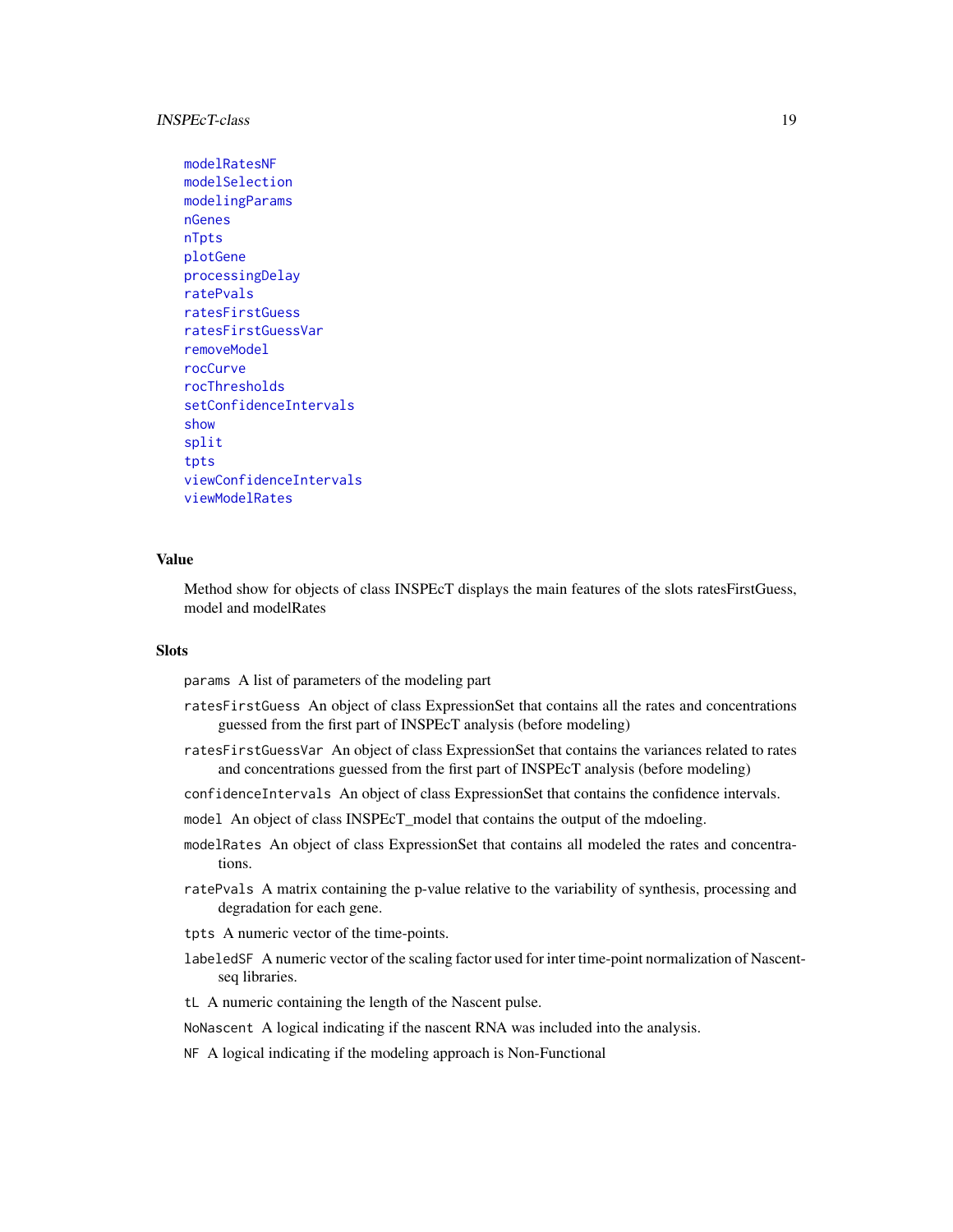<span id="page-19-0"></span>degDuringPulse A logical indicating if degradation of RNA during the 4sU pulse was considered. version A character indicating the version of INSPEcT that created the object

INSPEcT-shinyApps *Run shiny applications contained in the package INSPEcT*

## Description

Two shiny apps are encoded into the package inspect: - runProcessingRateDelay: plots single genes as well as genome wide plots associated to the processing induced delay loading the data from an INSPEcT object. - runINSPEcTGUI: is a way to visualize and interact with the RNAdynamics at the level of a single gene, either loading the data from ad INSPEcT object or from scratch.

#### Usage

```
runProcessingRateDelay()
```
runINSPEcTGUI()

inspectFromBAM *Wrapper function from BAM files*

## Description

Function to run the whole INSPEcT differential rate analysis procedure with a single line. The function save the output analysis to file that can be later loaded in the R environment or in the INSPEcT-GUI.

## Usage

```
inspectFromBAM(
  txdb,
  annotation_table,
  labeling_time = NULL,
  strandSpecific = 0,
  isPairedEnd = FALSE,
  estimateRatesWith = "der",
  useSigmoidFun = TRUE,
  file = NULL
)
```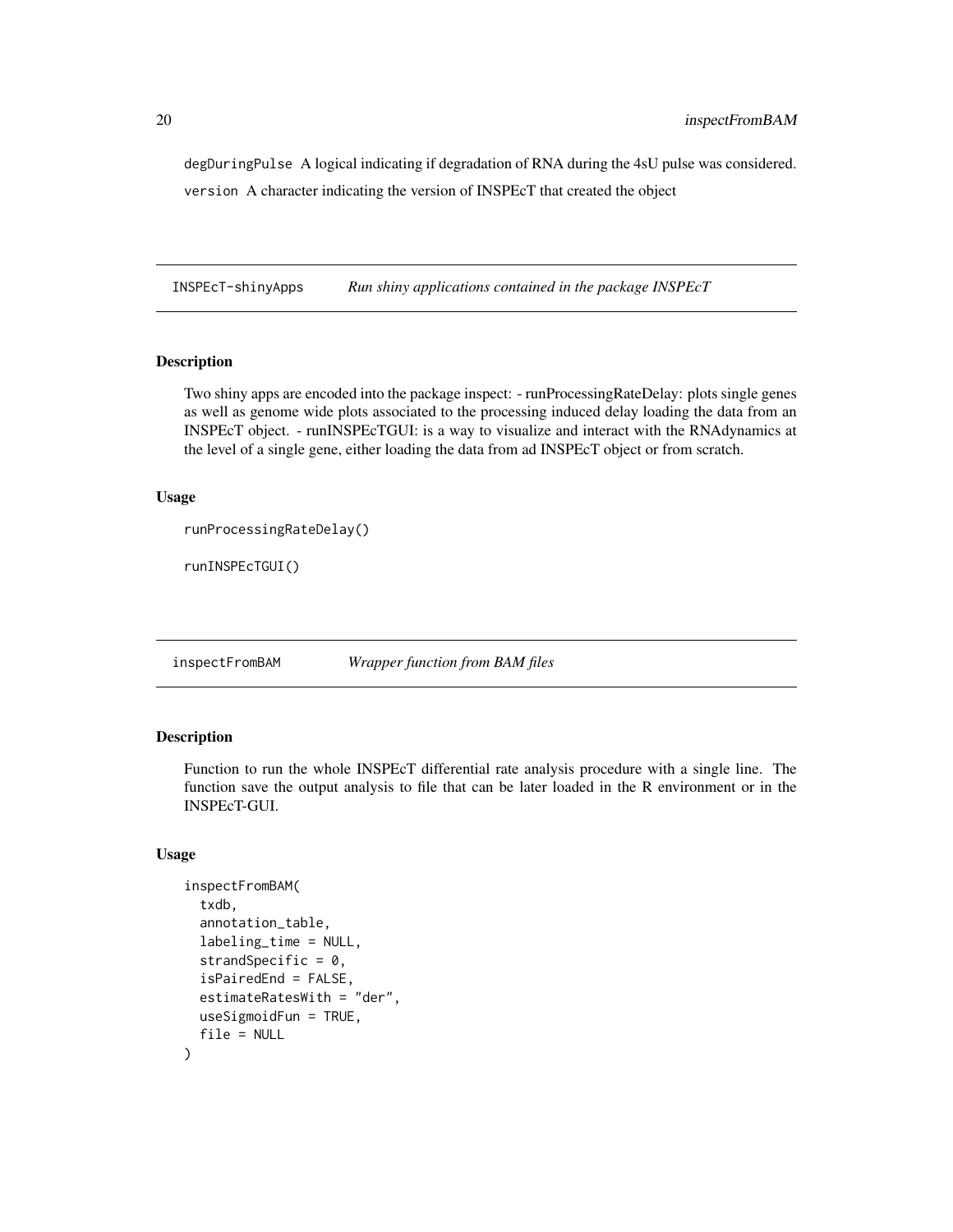## <span id="page-20-0"></span>Arguments

txdb A TranscriptDB object for the selected organism

annotation\_table

|                   | Paths and experimental design associated to bam files. They could be provided<br>directly as a 'data.frame', or as a path to the file containing the information. Pos-<br>sible file formats are csv' (comma-separated-values), 'tsv' (comma-separated-<br>values), or 'xls' (Excel). In case 'annotation_table' has 2 colums named 'con-<br>dition' and 'total', INSPEcT- analysis is run. In case 'annotation_table' has<br>3 colums named 'condition', 'total' and 'nascent', INSPEcT+ analysis is run.<br>'condition' is a colums indicating the experimental condition, a character vector<br>(containing, for example, 'WT' or 'KD') in case of steady-state experiments, or<br>numerical values indicating the time from the unperturbed condition in case of<br>time-course analysis. 'total' and 'nascent' contains the path to totalRNA and<br>nascentRNA BAM files, respectively. |
|-------------------|----------------------------------------------------------------------------------------------------------------------------------------------------------------------------------------------------------------------------------------------------------------------------------------------------------------------------------------------------------------------------------------------------------------------------------------------------------------------------------------------------------------------------------------------------------------------------------------------------------------------------------------------------------------------------------------------------------------------------------------------------------------------------------------------------------------------------------------------------------------------------------------------|
| labeling_time     | A numeric indicating the time of labeling exposure to the modified nucleotide.<br>To be indicated only in case of INSPEcT+ analysis.                                                                                                                                                                                                                                                                                                                                                                                                                                                                                                                                                                                                                                                                                                                                                         |
|                   | strandSpecific A numeric indicating the strandness of the BAM files, 0 for non strand-specific,<br>1 for stranded, 2 for reversely-stranded. 0 by default.                                                                                                                                                                                                                                                                                                                                                                                                                                                                                                                                                                                                                                                                                                                                   |
| isPairedEnd       | A logical indicating if paired-end sequencing have been performed. FALSE by<br>default.                                                                                                                                                                                                                                                                                                                                                                                                                                                                                                                                                                                                                                                                                                                                                                                                      |
| estimateRatesWith |                                                                                                                                                                                                                                                                                                                                                                                                                                                                                                                                                                                                                                                                                                                                                                                                                                                                                              |
|                   | Either "int" or "der". With "int" the degradation and processing rates are esti-<br>mated integrating the system between one time point and the following. With<br>"der" degradation and processing rates are estimated using the derivative of total<br>and pre mRNA. (default is "der")                                                                                                                                                                                                                                                                                                                                                                                                                                                                                                                                                                                                    |
| useSigmoidFun     | A logical, whether to choose between sigmoid and impulse function to fit rates<br>and concentrations. In case not, always impulse function is used. (default is<br>TRUE)                                                                                                                                                                                                                                                                                                                                                                                                                                                                                                                                                                                                                                                                                                                     |
| file              | A character indicating where the output of the analysis will be stored. If not<br>provided the file name will be created automatic cally and saved on the current<br>folder.                                                                                                                                                                                                                                                                                                                                                                                                                                                                                                                                                                                                                                                                                                                 |
|                   |                                                                                                                                                                                                                                                                                                                                                                                                                                                                                                                                                                                                                                                                                                                                                                                                                                                                                              |

inspectFromPCR *Wrapper function from PCR quantifications*

## Description

Function to run the whole INSPEcT differential rate analysis procedure with a single line. The function save the output analysis to file that can be later loaded in the R environment or in the INSPEcT-GUI.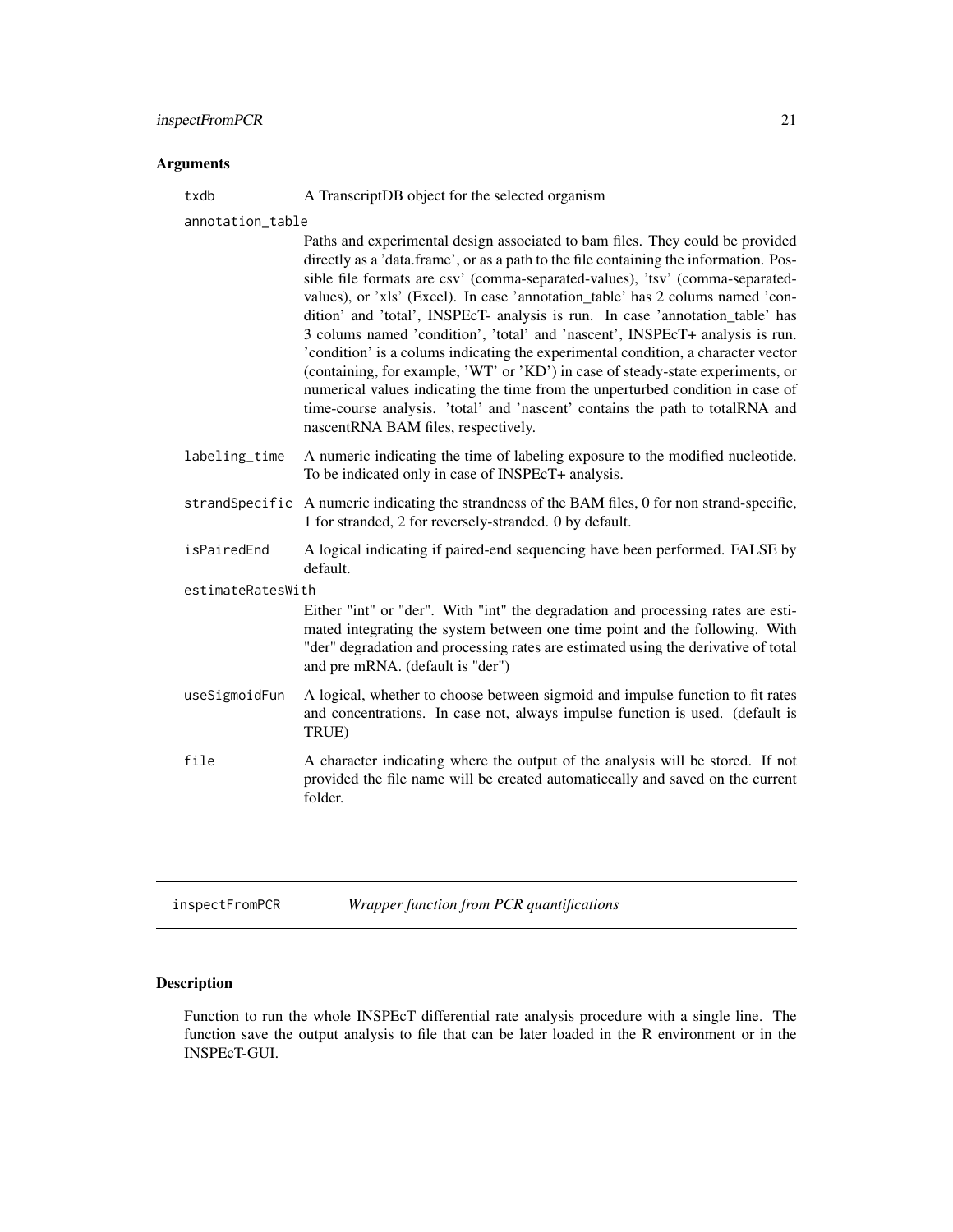## Usage

```
inspectFromPCR(
  totalRNA_table,
  nascentRNA_table = NULL,
  labeling_time = NULL,
  estimateRatesWith = "der",
  useSigmoidFun = TRUE,
  file = NULL
)
```
## Arguments

```
totalRNA_table Exonic quantification, intronic quantification and experimental design associ-
                  ated to totalRNA of a single gene quantified by PCR. They could be provided
                  directly as a 'data.frame', or as a path to the file containing the information. Pos-
                  sible file formats are csv' (comma-separated-values), 'tsv' (comma-separated-
                  values), or 'xls' (Excel). 'totalRNA_table' must have 3 colums named 'con-
                  dition', 'total_exonic' and 'total_intronic'. 'condition' is a column indicating
                  the experimental condition, a character vector (containing, for example, 'WT'
                  or 'KD') in case of steady-state experiments, or numerical values indicating
                  the time from the unperturbed condition in case of time-course analysis. 'to-
                  tal_exonic' and 'total_intronic' contains abundance of gene measured in its ex-
                  onic and intronic regions, respectively, in the total RNA fraction.
```
nascentRNA\_table

similar to 'totalRNA\_table' but referred to nascent RNA fraction. In this case, colums names must be 'condition', 'nascent\_exonic' and 'nascent\_intronic'. In case this infromation is not provided, INSPEcT- analysis is run. If otherwise this information is present, INSPEcT+ analysis is run.

labeling\_time A numeric indicating the time of labeling exposure to the modified nucleotide. To be indicated only in case of INSPEcT+ analysis.

#### estimateRatesWith

Either "int" or "der". With "int" the degradation and processing rates are estimated integrating the system between one time point and the following. With "der" degradation and processing rates are estimated using the derivative of total and pre mRNA. (default is "der")

- useSigmoidFun A logical, whether to choose between sigmoid and impulse function to fit rates and concentrations. In case not, always impulse function is used. (default is TRUE)
- file A character indicating where the output of the analysis will be stored. If not provided the file name will be created automaticcally and saved on the current folder.

```
if( Sys.info()["sysname"] != "Windows" ) {
totalAnnTabPCR <- system.file(package = 'INSPEcT', 'totalAnnTabPCR.csv')
nascentAnnTabPCR <- system.file(package = 'INSPEcT', 'nascentAnnTabPCR.csv')
```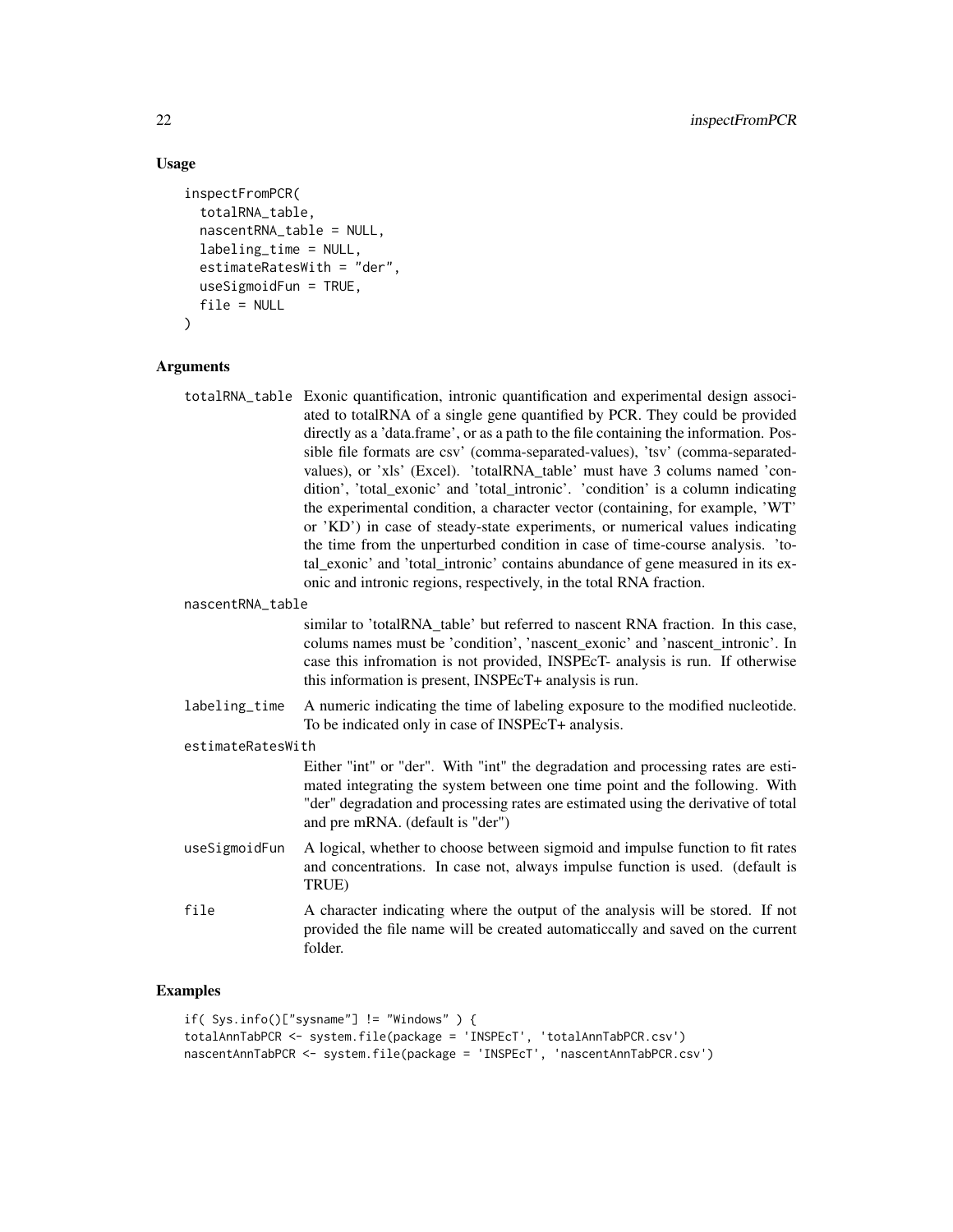```
inspectFromPCR(totalAnnTabPCR, nascentAnnTabPCR, labeling_time=1/6)
}
```
<span id="page-22-1"></span>INSPEcT\_diffsteady-class

*An S4 class to represent comparisons between two steady-state conditions*

#### Description

INSPEcT\_diffsteady is a class able to store the results of the comparisons between two steady states. An object of class INSPEcT\_diffsteady is created with the method "compareSteady" applied on two "INSPEcT" objects (see [compareSteady](#page-7-1)).

#### Usage

synthesis(object)

processing(object)

degradation(object)

## S4 method for signature 'INSPEcT\_diffsteady' show(object)

## S4 method for signature 'INSPEcT\_diffsteady' synthesis(object)

## S4 method for signature 'INSPEcT\_diffsteady' processing(object)

## S4 method for signature 'INSPEcT\_diffsteady' degradation(object)

## S4 method for signature 'INSPEcT\_diffsteady' featureNames(object)

## **Arguments**

object An object of class INSPEcT\_model

## Details

Methods associated to the class INSPEcT\_diffsteady are:

- synthesis: Accessor to the synthesis rates and their comparisons.
- degradation: Accessor to the degradation rates and their comparisons.
- processing: Accessor to the processing rates and their comparisons.
- plotMA: visualization fuction for rates comparisons, see [plotMA](#page-42-1)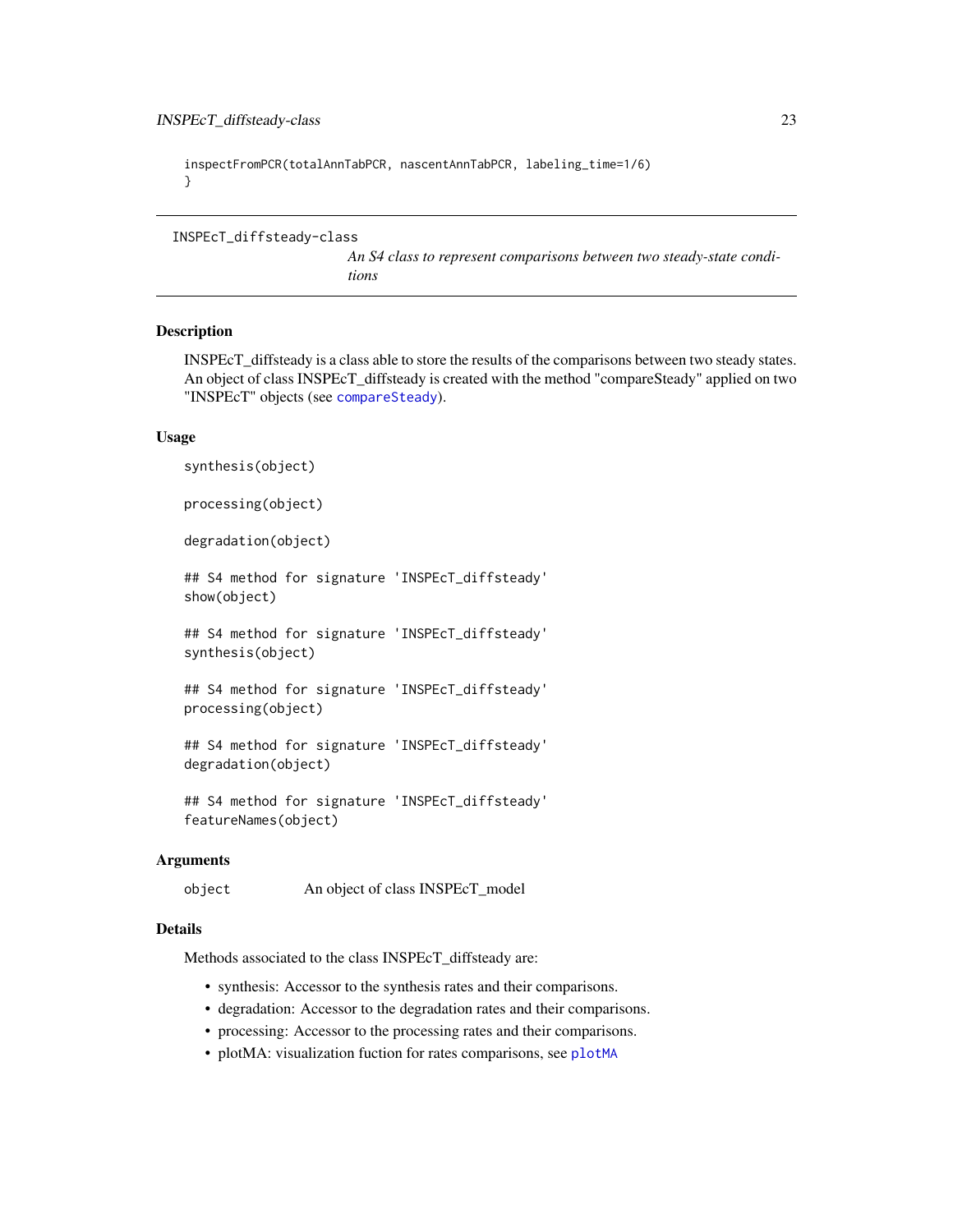Method show for objects of class INSPEcT\_model returns the number of the genes that have been modeled

## Slots

- synthesis A data.frame which contains both input data and comparisons results regarding synthesis rates
- degradation A data.frame which contains both input data and comparisons results regarding degradation rates
- processing A data.frame which contains both input data and comparisons results regarding processing rates

modeling\_res A data.frame which contains modeling results

```
if( Sys.info()["sysname"] != "Windows" ) {
 data('allcounts', package='INSPEcT')
 data('featureWidths', package='INSPEcT')
 data('libsizes', package='INSPEcT')
 nascentCounts<-allcounts$nascent
 matureCounts<-allcounts$mature
 conditions<-letters[1:11]
 expDes<-rep(conditions,3)
 tL<-1/6nasExp_DESeq2<-quantifyExpressionsFromTrCounts(
       allcounts=nascentCounts
        ,libsize=nascentLS
        ,exonsWidths=exWdths
        ,intronsWidths=intWdths
        ,experimentalDesign=expDes)
 matExp_DESeq2<-quantifyExpressionsFromTrCounts(
       allcounts=matureCounts
        ,libsize=totalLS
        ,exonsWidths=exWdths
        ,intronsWidths=intWdths
        ,experimentalDesign=expDes)
 nasFullObj <- newINSPEcT(tpts=conditions,labeling_time=tL
        ,nascentExpressions=nasExp_DESeq2,matureExpressions=matExp_DESeq2)
 diffrates = compareSteady(nasFullObj[,c(1,11)])
 head(synthesis(diffrates))
}
if( Sys.info()["sysname"] != "Windows" ) {
 head(processing(diffrates))
}
```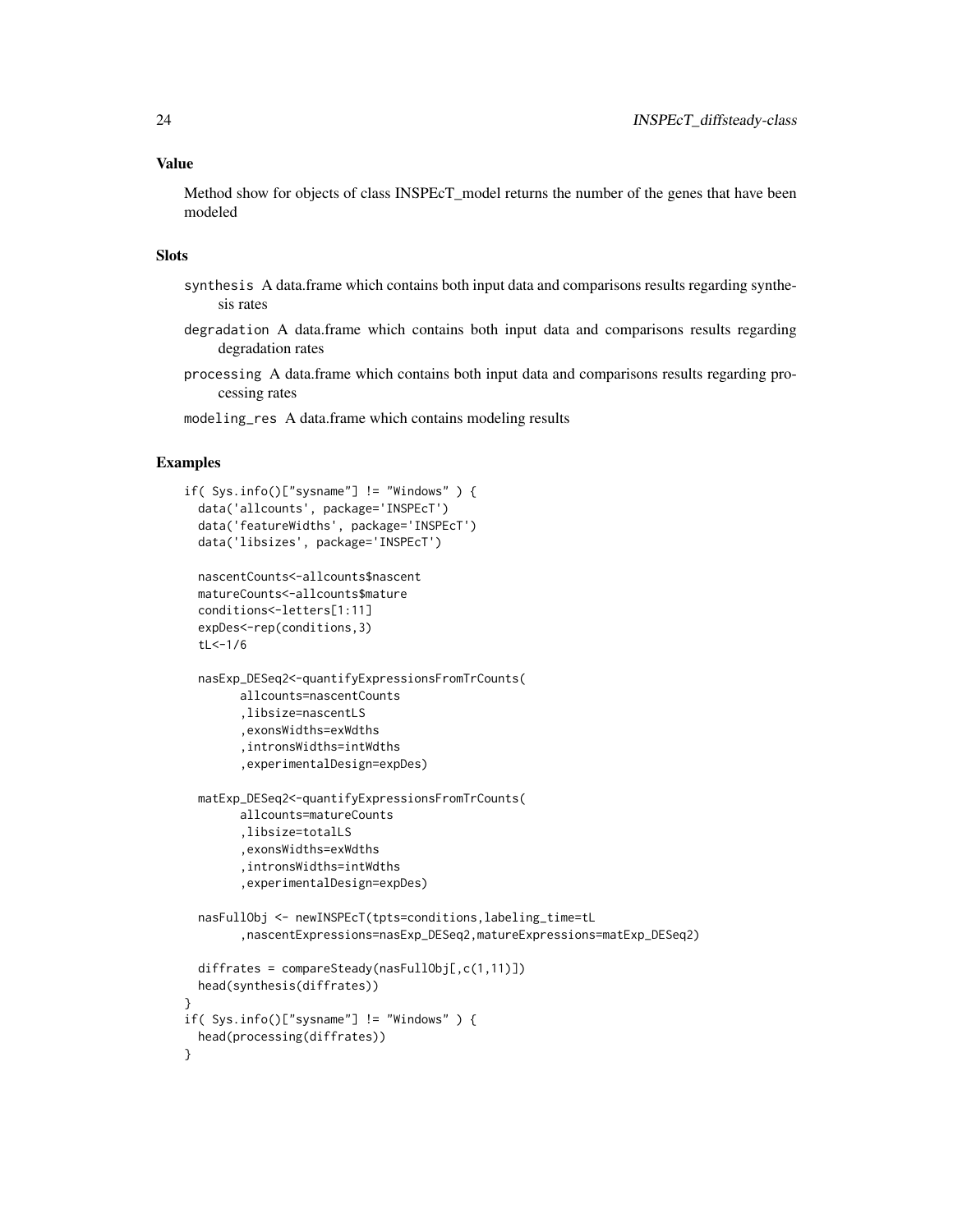```
if( Sys.info()["sysname"] != "Windows" ) {
  head(degradation(diffrates))
}
if( Sys.info()["sysname"] != "Windows" ) {
  featureNames(diffrates)
}
```
INSPEcT\_model-class *An S4 class to represent models generated by INSPEcT*

#### Description

INSPEcT\_model is a class able to store all the results of the modeling of synthesis, processing and degradation rates made via the method [modelRates](#page-35-1) (slot ratesSpecs). It also stores the criteria (slot parameter) to choose between the many models tested for each gene the one that better describes the data and the results. The slot simple is a flag that distinguish wheter the model contains the information of the introns or not. In case not, the flag simple is set to TRUE. Also the method [makeSimModel](#page-31-1) of class [INSPEcT-class](#page-17-1) creates an object of class INSPEcT\_model. This object will be used by [makeSimDataset](#page-30-1) to generate a complete simulated data-set, whose classification performance can be tested.

## Usage

## S4 method for signature 'INSPEcT\_model' show(object)

#### Arguments

object An object of class INSPEcT\_model

## Details

```
Methods that apply to INSPEcT_model class are [
AIC
chisqtest
correlationPlot
geneClass
logLik
makeModelRates
makeSimDataset
modelSelection
rocCurve
rocThresholds
show
```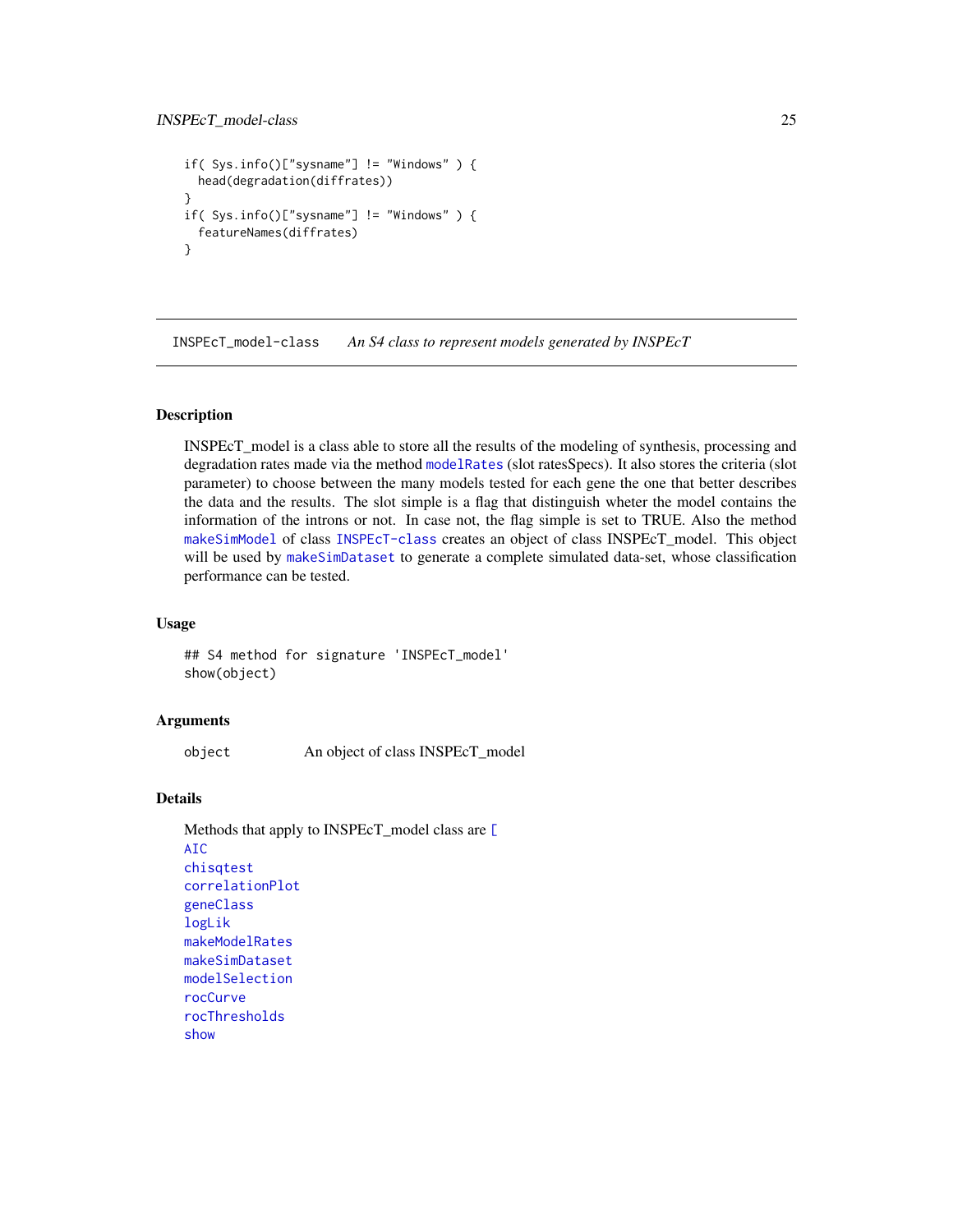#### <span id="page-25-0"></span>Value

Method show for objects of class INSPEcT\_model returns the number of the genes that have been modeled

## **Slots**

params A list that defines thresholds and how to perform log likelihood ratio tests

- ratesSpecs A list containing the modeling output
- simple A logical that indicates whether the mode of INSPEcT is simple (no pre-mRNA and degradation rates) or not.

INSPEcT\_steadyNoNascent-class

*An S4 class to represent steady-state analysis without nascent RNA*

## Description

INSPEcT\_steadyNoNascent is a class able to store data and arguments that are necessary to make the analysis concerning premature and mature expressions in different samples. In particular, the ratio between mature and premature can be calculated, which reflects the ratio between the rates of processing and degradation in individaul genes (see [PTratio](#page-47-1)), and the analysis of posttranscriptionally regualted genes can be run to identify genes that in specfic samples show a trand which cannot be attributed to transcriptional regulation alone (see [PTreg](#page-48-1)).

#### Usage

```
## S4 method for signature 'INSPEcT_steadyNoNascent, ANY, ANY, ANY'
x[i, j]
```
## S4 method for signature 'INSPEcT\_steadyNoNascent' show(object)

#### Arguments

|        | An object of class INSPEcT_steadyNoNascent                             |
|--------|------------------------------------------------------------------------|
| i      | A numeric, a vector of logicals indicating the rows to be extracted    |
| Ĵ.     | A numeric, a vector of logicals indicating the columns to be extracted |
| object | An object of class INSPEcT_steadyNoNascent                             |

#### Value

Method show for objects of class INSPEcT\_steadyNoNascent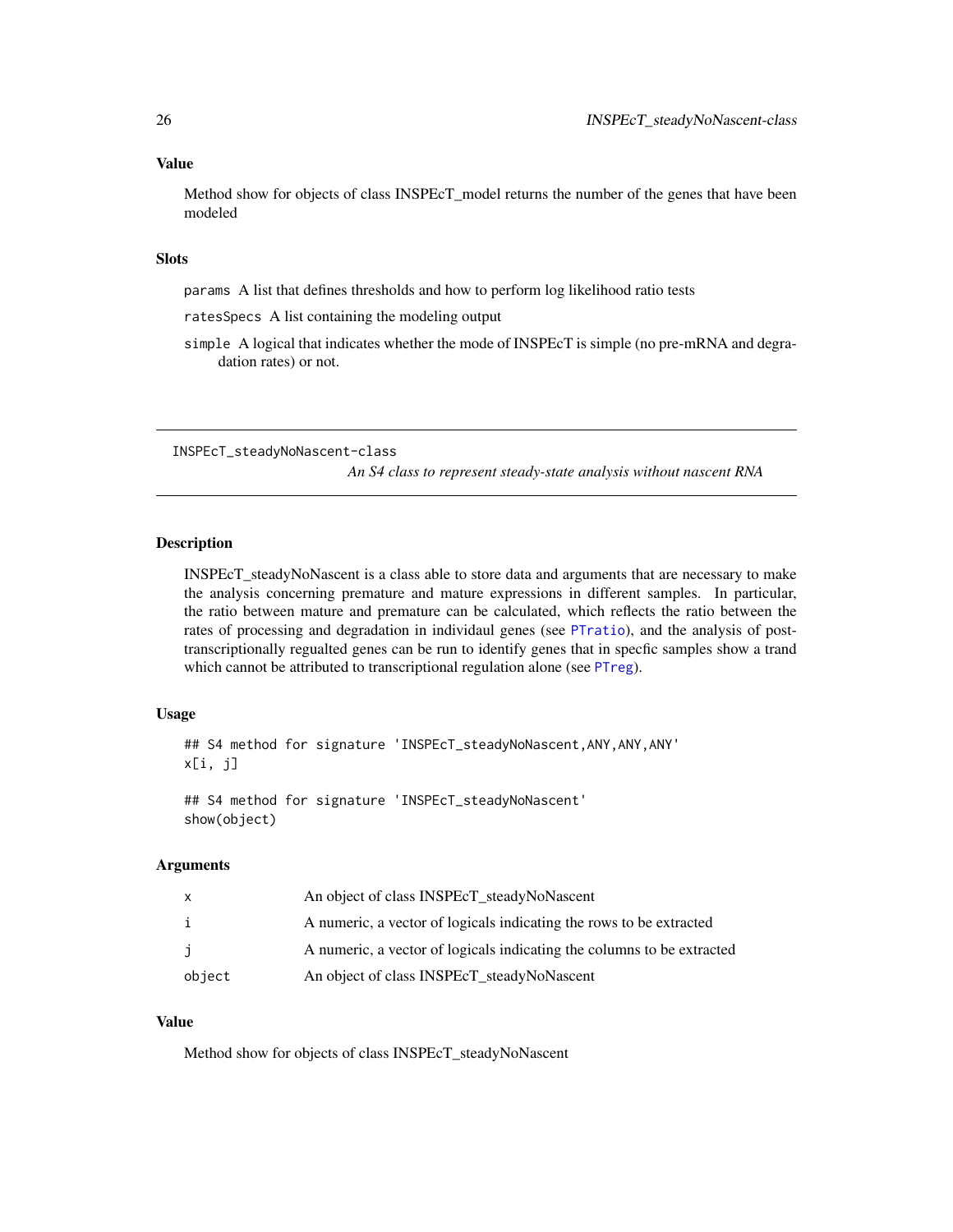#### <span id="page-26-0"></span>labeledSF 27

#### **Slots**

sampleNames Vector with the names of the samples (columns of the dataset)

geneNames Vector with the names of the genes (rows of the dataset)

- premature Matrix containing the expressions of the premature RNAs (row=genes, columns=samples)
- mature Matrix containing the expressions of the emature RNAs (row=genes, columns=samples)
- prematureVar Matrix containing the expressions variances of the premature RNAs (row=genes, columns=samples)
- matureVar Matrix containing the expressions variances of the emature RNAs (row=genes, columns=samples)
- trivialAngle Numeric that indicates the angle (slope) of the linear model between mature and premature expressions
- log2FCThreshold Numeric that describes the threshold of the variation to be considered significant
- expressionThreshold Numeric that describes the threshold of the expression to consider the gene expressed
- referenceCondition A sample identifier that set the reference for the post-transcriptional regulation analysis, if NULL the median of all samples is used
- ptreg Matrix containing the post-transcriptioanl regulation state of each gene in the different samples (row=genes, columns=samples)

<span id="page-26-1"></span>

labeledSF *Accessor to the slot labeledSF of an INSPEcT object*

#### Description

Accessor to obtain the labeledSF slot associated with the object of class INSPEcT

#### Usage

```
labeledSF(object)
## S4 method for signature 'INSPEcT'
labeledSF(object)
```
#### Arguments

object An object of class INSPEcT

## Value

A numeric that indicates the scaling factors applied between time points of the data coming from Nascent-seq library (applies directly to synthesis rates and indirectly to degradation rates)

```
nascentInspObj10 <- readRDS(system.file(package='INSPEcT', 'nascentInspObj10.rds'))
labeledSF(nascentInspObj10)
```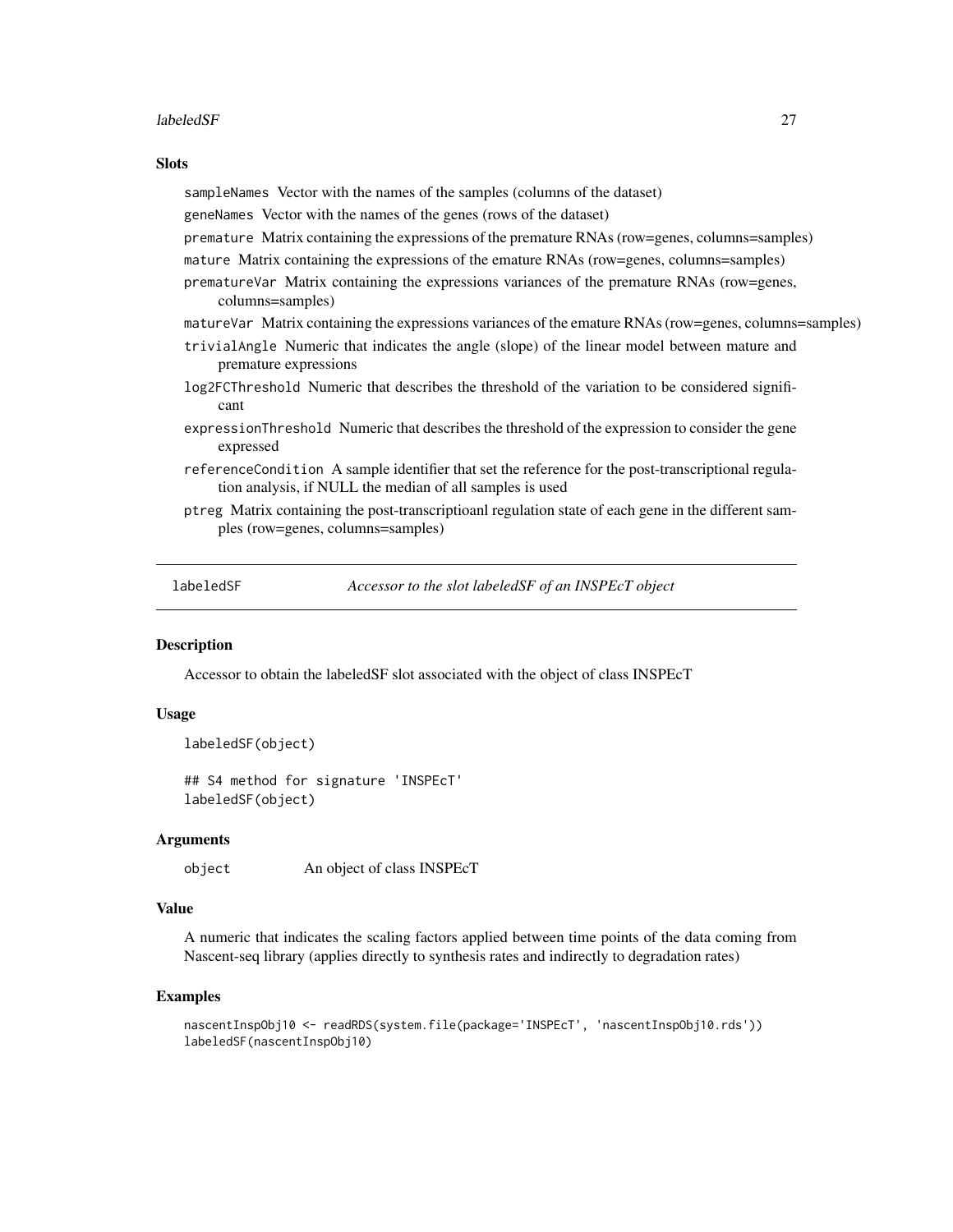<span id="page-27-0"></span>28 logLik and the contract of the contract of the contract of the contract of the contract of the contract of the contract of the contract of the contract of the contract of the contract of the contract of the contract of

libsizes *Contains two variables: "nascentLS" and "totalLS" containing the sequencing depth of nascent and total libraries respectively, relative to the experiments in "allcounts"*

#### Description

Contains two variables: "nascentLS" and "totalLS" containing the sequencing depth of nascent and total libraries respectively, relative to the experiments in "allcounts"

## Format

numeric vector of length 33

<span id="page-27-1"></span>logLik *Retrieve results of log likelihood test*

## Description

This method is used to retrieve all the log likelihood ratio test results for all pairs tested for all genes.

## Usage

```
logLik(object, ...)
## S4 method for signature 'INSPEcT_model'
logLik(object, ...)
## S4 method for signature 'INSPEcT'
```
logLik(object, ...)

#### Arguments

| object   | An object of class INSPEcT or INSPEcT model |
|----------|---------------------------------------------|
| $\cdots$ | Additional arguments for the generic        |

## Value

A matrix of log likelihood test results for all the tested model comparisons

```
nascentInspObj10 <- readRDS(system.file(package='INSPEcT', 'nascentInspObj10.rds'))
logLik(nascentInspObj10)
```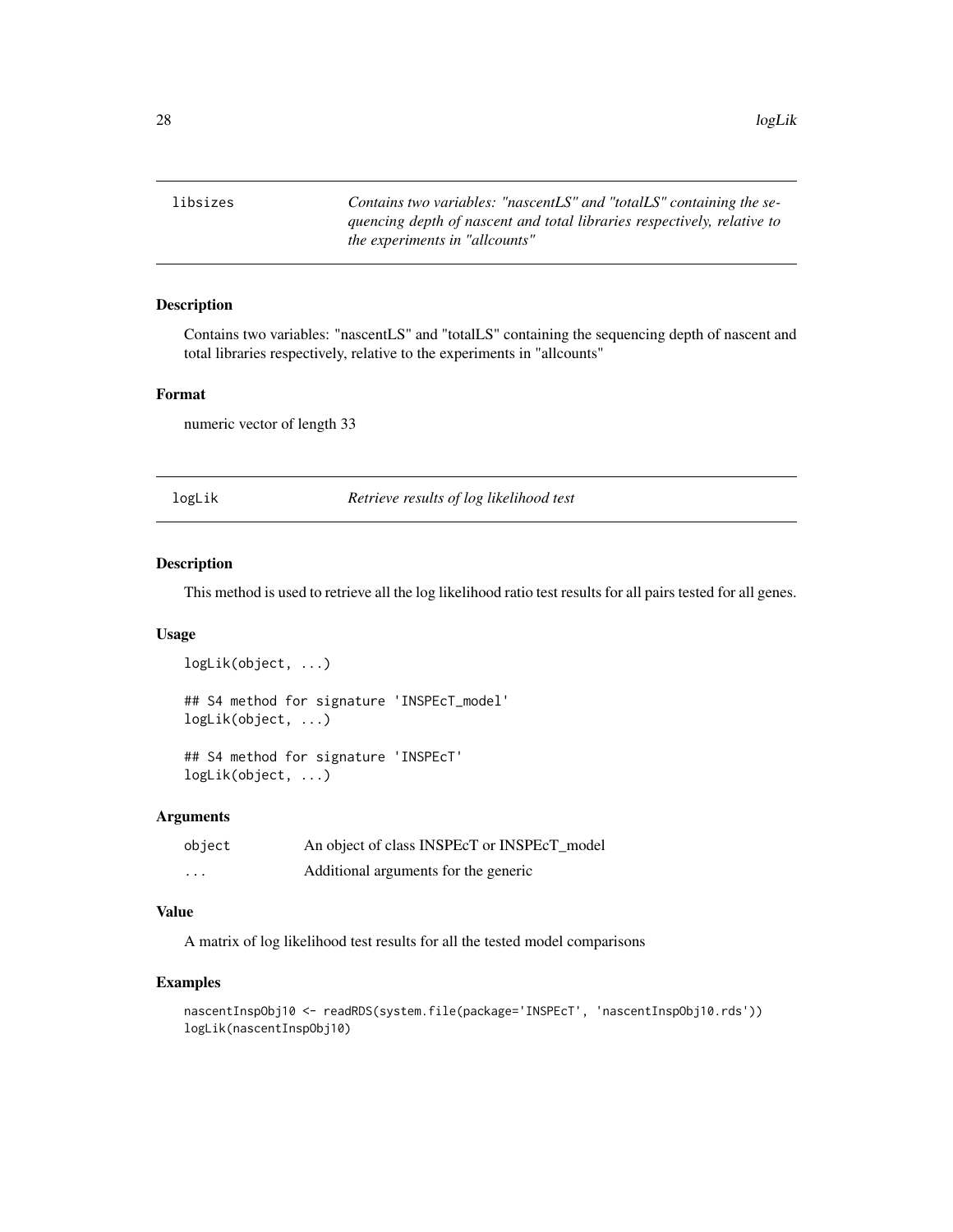#### <span id="page-28-1"></span><span id="page-28-0"></span>Description

This function is used to evaluate rates and concentrations after modeling of the rates has been run with [modelRates](#page-35-1). The modeled rates are in functional form and can be evaluated at any time points.

This method can be used to regenerate the rates assiciated to the modeling, in case some testing parameters has changed.

#### Usage

```
makeModelRates(object, ...)
## S4 method for signature 'INSPEcT_model'
makeModelRates(object, ...)
```

```
## S4 method for signature 'INSPEcT'
makeModelRates(object, ...)
```
## Arguments

| object               | An object of class INSPEcT model                                                                             |
|----------------------|--------------------------------------------------------------------------------------------------------------|
| $\ddot{\phantom{0}}$ | additional arguments tpts : A vector of time points where rates and concentra-<br>tions have to be evaluated |

#### Value

An object of class ExpressionSet containing the modeled rates and concentrations

```
nascentInspObj10 <- readRDS(system.file(package='INSPEcT', 'nascentInspObj10.rds'))
viewModelRates(nascentInspObj10, 'degradation')
## force every degradation rate to be accepted as variable (makeModelRates is called internally)
nascentInspObj10 <- calculateRatePvals(nascentInspObj10, p_variability = c(.05,.05,1))
viewModelRates(nascentInspObj10, 'degradation')
```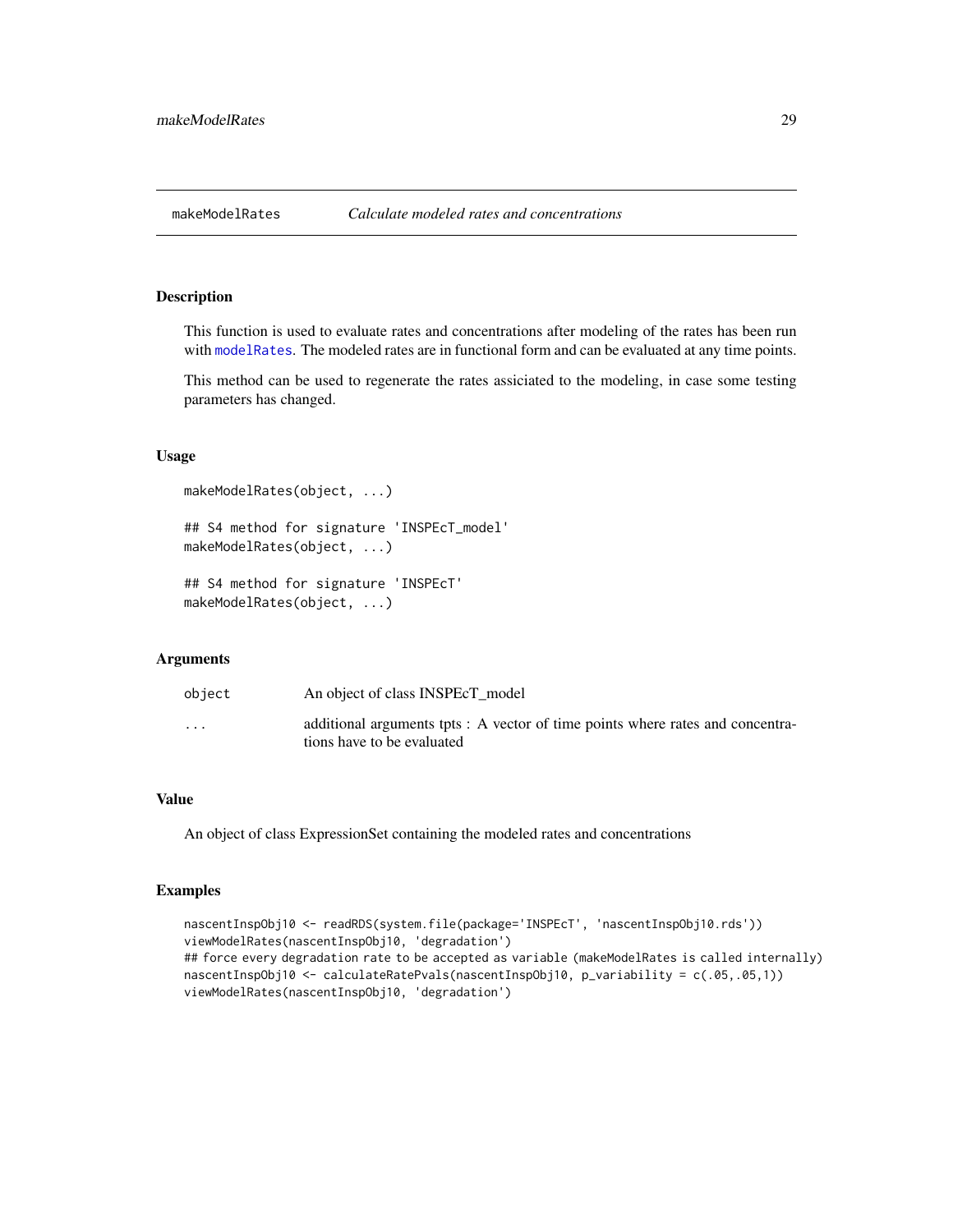```
makeOscillatorySimModel
```
*Build the synthetic rates with oscillatory pattern*

#### Description

This method allow the creation of synthesis, degradation and processing rates that generate an oscillatory expression with a period of 24 hours. Two modes are available: one where oscillations arise just by oscillations in the synthesis of the genes (oscillatoryk3=FALSE, default) and another one where both synthesis and degradation rates oscillates (oscillatoryk3=TRUE). In this latter case, the oscillations of the two rates can be coupled by a cetrain delay (parametrer k3delay). After the creation of the synthetic rates, a dataset with noise and contamination added can be made by [makeSimDataset](#page-30-1).

#### Usage

```
makeOscillatorySimModel(
 object,
 nGenes,
  oscillatoryk3 = FALSE,
 k3delay = NULL,
 na.rm = TRUE,seed = NULL
)
## S4 method for signature 'INSPEcT'
makeOscillatorySimModel(
  object,
 nGenes,
  oscillatoryk3 = FALSE,
 k3delay = NULL,
 na.rm = TRUE,seed = NULL
)
```
#### Arguments

| object        | An object of class INSPEcT                                                                                                                  |
|---------------|---------------------------------------------------------------------------------------------------------------------------------------------|
| nGenes        | A numeric with the number of synthic genes to be created                                                                                    |
| oscillatoryk3 | A logical that enables also degradation rate to oscillate                                                                                   |
| k3delay       | A numeric that set the delay between synthesis and degradation oscillations.<br>When NULL, no coupling between the two oscillations is set. |
| na.rm         | A logical that set whether missing values in the real dataset should be removed                                                             |
| seed          | A numeric to obtain reproducible results                                                                                                    |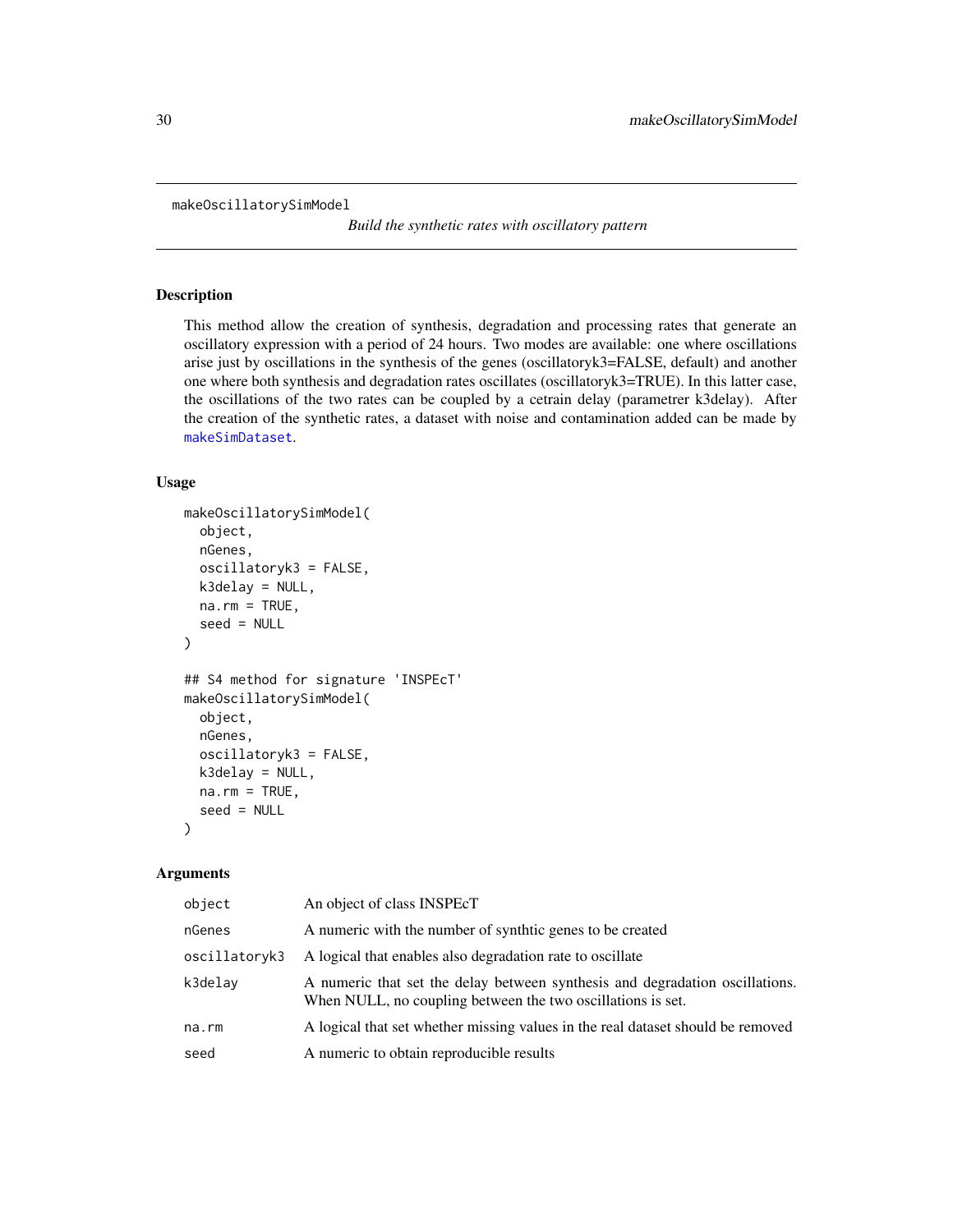## <span id="page-30-0"></span>makeSimDataset 31 and 31 and 32 and 32 and 32 and 32 and 33 and 33 and 33 and 34 and 34 and 34 and 34 and 34 and 34 and 34 and 35 and 35 and 35 and 35 and 35 and 35 and 35 and 35 and 35 and 35 and 35 and 35 and 35 and 35 a

## Value

An object of class INSPEcT\_model with synthetic rates

#### See Also

[makeSimModel](#page-31-1)

## Examples

```
nascentInspObj <- readRDS(system.file(package='INSPEcT', 'nascentInspObj.rds'))
simRates<-makeOscillatorySimModel(nascentInspObj, 1000, seed=1)
table(geneClass(simRates))
```
<span id="page-30-1"></span>makeSimDataset *Generate synthetic rates and concentrations*

## Description

This method generates rates and concentrations where noise is added according to the desired number of replicates that the user set as an arguments from the INSPEcT\_model object that has been created by the method of the class INSPEcT [makeSimModel](#page-31-1). Rates and concentrations can be generated at the time-points of interest within the original time window. This method generates an INSPEcT object that can be modeled and the performance of the modeling can be tested directly aginst the INSPEcT\_model object created by [makeSimModel](#page-31-1).

## Usage

```
makeSimDataset(
  object,
  tpts,
  nRep,
  NoNascent = FALSE,
  seed = NULL,
  b = 0.3,
  tL = 1/6,
  noise_sd = 4
)
## S4 method for signature 'INSPEcT_model'
makeSimDataset(
  object,
  tpts,
  nRep,
  NoNascent = FALSE,
  seed = NULL,
  b = 0.3,
  tL = 1/6,
```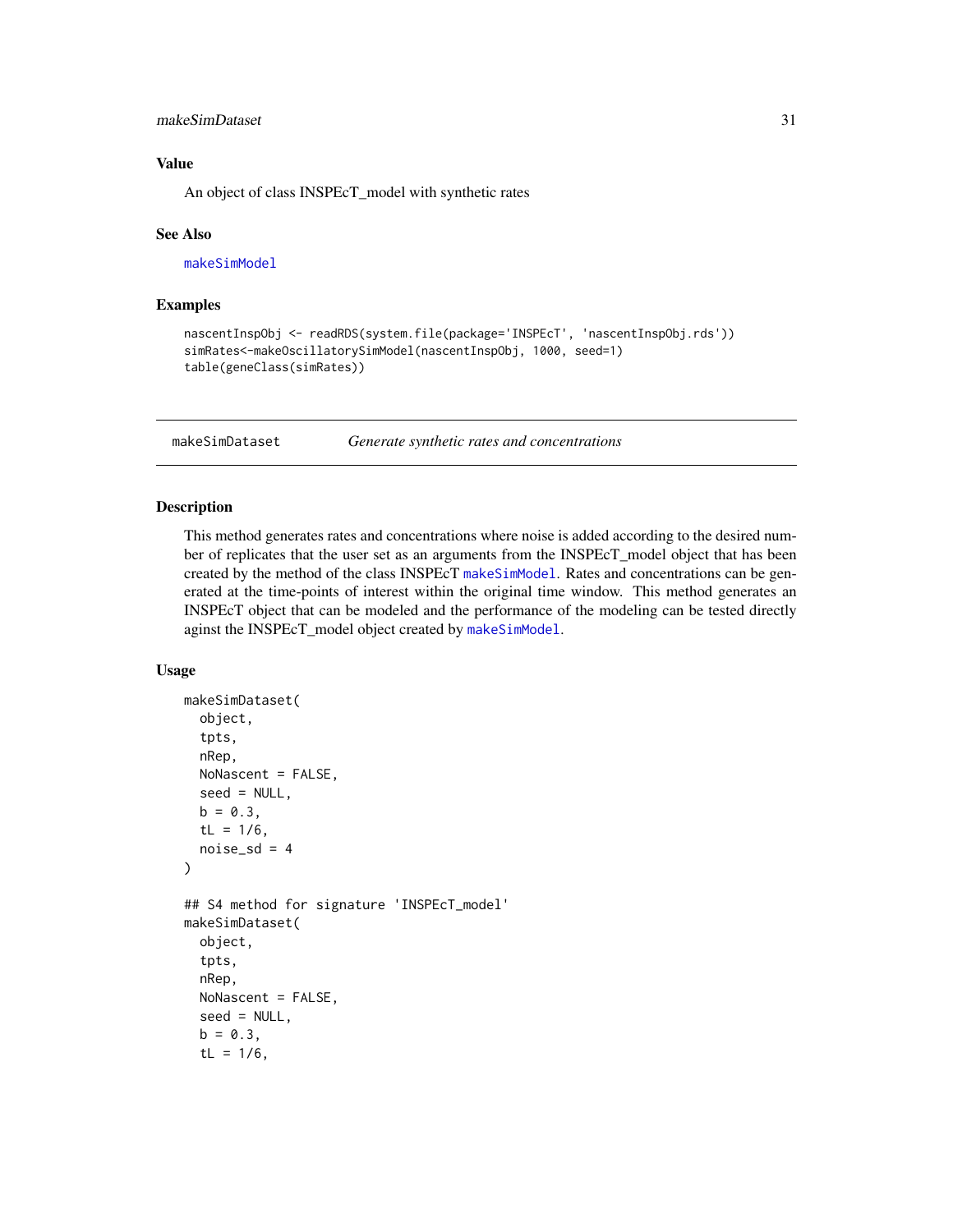```
noise_sd = 4
)
```
#### Arguments

| object    | An object of class INSPEcT_model, usually the output of makeSimModel                                                                                 |
|-----------|------------------------------------------------------------------------------------------------------------------------------------------------------|
| tpts      | A numeric vector of time points where rates and concentrations have to be eval-<br>uated                                                             |
| nRep      | Number of replicates to simulate                                                                                                                     |
| NoNascent | A logical which, if true, makes the output of the method suitable for an analysis<br>without Nascent. (default=FALSE)                                |
| seed      | A numeric to obtain reproducible results. When NULL (default) no seed is set.                                                                        |
| b         | A numeric which represents the probability of contamination of the unlabeled<br>sample due to the labled one                                         |
| tL        | A numeric which represents the labeling time for an ideal nascent RNA profil-<br>ing, it is required for the contamination analysis. $(detault=1/6)$ |
| noise_sd  | A numeric which represents the noise standard deviation. (default=4)                                                                                 |
|           |                                                                                                                                                      |

### Value

An object of the class ExpressionSet containing rates and concentrations

#### See Also

[makeSimModel](#page-31-1)

## Examples

```
if( Sys.info()["sysname"] != "Windows" ) {
  nascentInspObj <- readRDS(system.file(package='INSPEcT', 'nascentInspObj.rds'))
  simRates<-makeSimModel(nascentInspObj, 1000, seed=1)
  tpts <- tpts(nascentInspObj)
 nascentSim2replicates <- makeSimDataset(object=simRates,tpts=tpts,nRep=3,NoNascent=FALSE,seed=1)
}
```
<span id="page-31-1"></span>makeSimModel *Build the synthetic rates shaped on a dataset*

## Description

This method allow the creation of synthesis, degradation and processing rates for a certain number of genes. The rates are created according to the distributions of the real data-set which is given as an input of the method. Different proportions of constant varying rates can be set and a new vector of time points can be provided. This method has to be used before the [makeSimDataset](#page-30-1) method.

<span id="page-31-0"></span>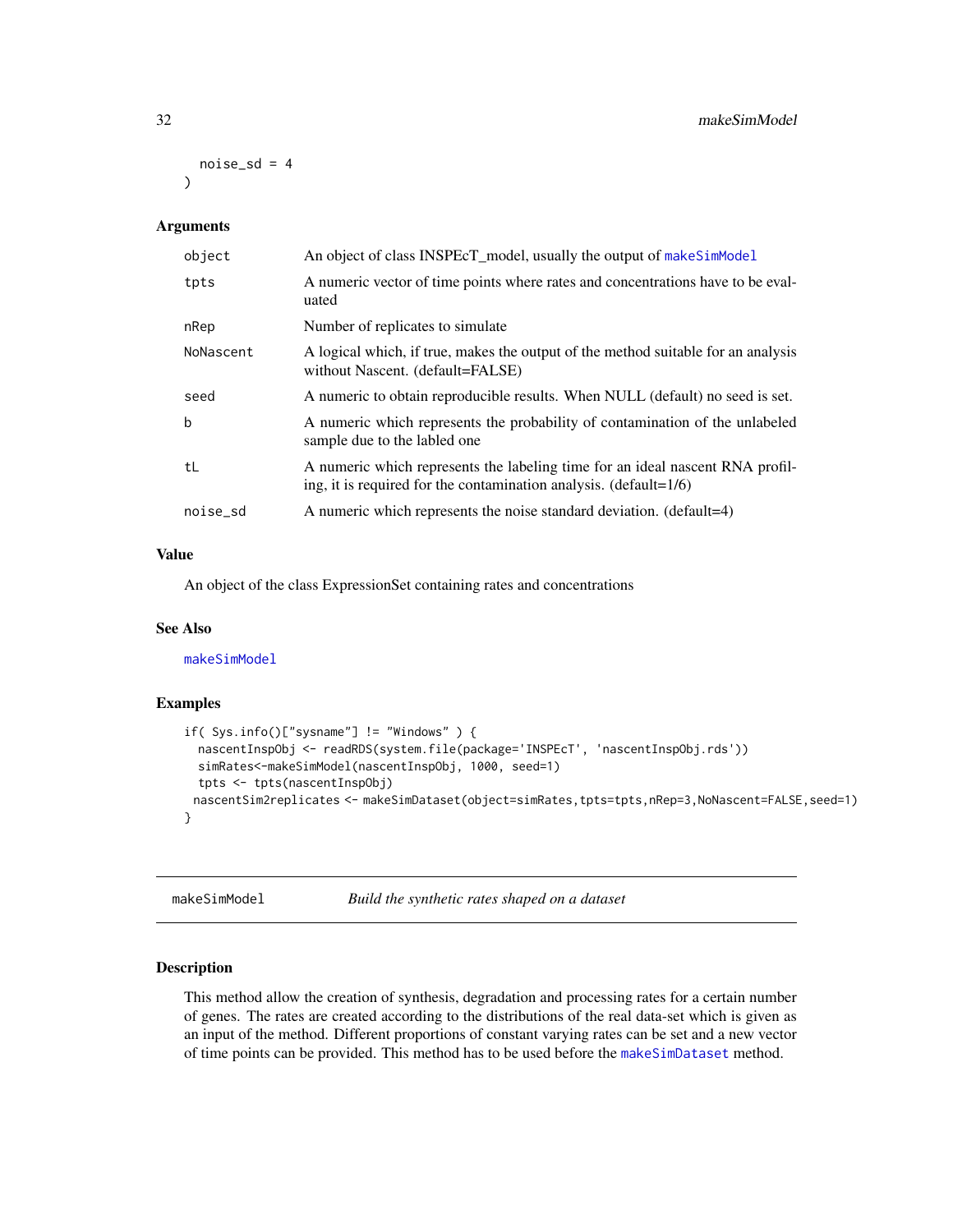## <span id="page-32-0"></span>makeSimModel 33

#### Usage

```
makeSimModel(
  object,
  nGenes,
  newTpts = NULL,
 probs = c(constant = 0.5, sigmoid = 0.3, impulse = 0.2),
 na.rm = TRUE,seed = NULL)
## S4 method for signature 'INSPEcT'
makeSimModel(
 object,
  nGenes,
 probs = rbind(synthesis = c(constant = 0.5, sigmoid = 0.3, impulse = 0.2), processing
  = c(constant = 0.5, sigmoid = 0.3, impulse = 0.2), degradation = c(constant = 0.5,
    sigmoid = 0.3, impulse = 0.2),
  na.rm = TRUE,seed = NULL
)
```
## Arguments

| object  | An object of class INSPEcT                                                                                                                        |
|---------|---------------------------------------------------------------------------------------------------------------------------------------------------|
| nGenes  | A numeric with the number of synthic genes to be created                                                                                          |
| newTpts | A numeric verctor with time points of the synthtic dataset, if NULL the time<br>points of the real dataset will be used                           |
| probs   | A numeric matrix wich describes the probability of each rate (rows) to be con-<br>stant, shaped like a sigmoid or like an impulse model (columns) |
| na.rm   | A logical that set whether missing values in the real dataset should be removed                                                                   |
| seed    | A numeric to obtain reproducible results                                                                                                          |

## Details

The method [makeSimModel](#page-31-1) generates an object of class INSPEcT\_model that stores the parametric functions to genrate clean rates of a time-course. To any of the rates also a noise variance is associate but not used yet. In a typical workflow the output of [makeSimModel](#page-31-1) is the input of the method [makeSimDataset](#page-30-1), that build the noisy rates and concentrations, given a specified number of replicates.

## Value

An object of class INSPEcT\_model with synthetic rates

## See Also

[makeSimDataset](#page-30-1)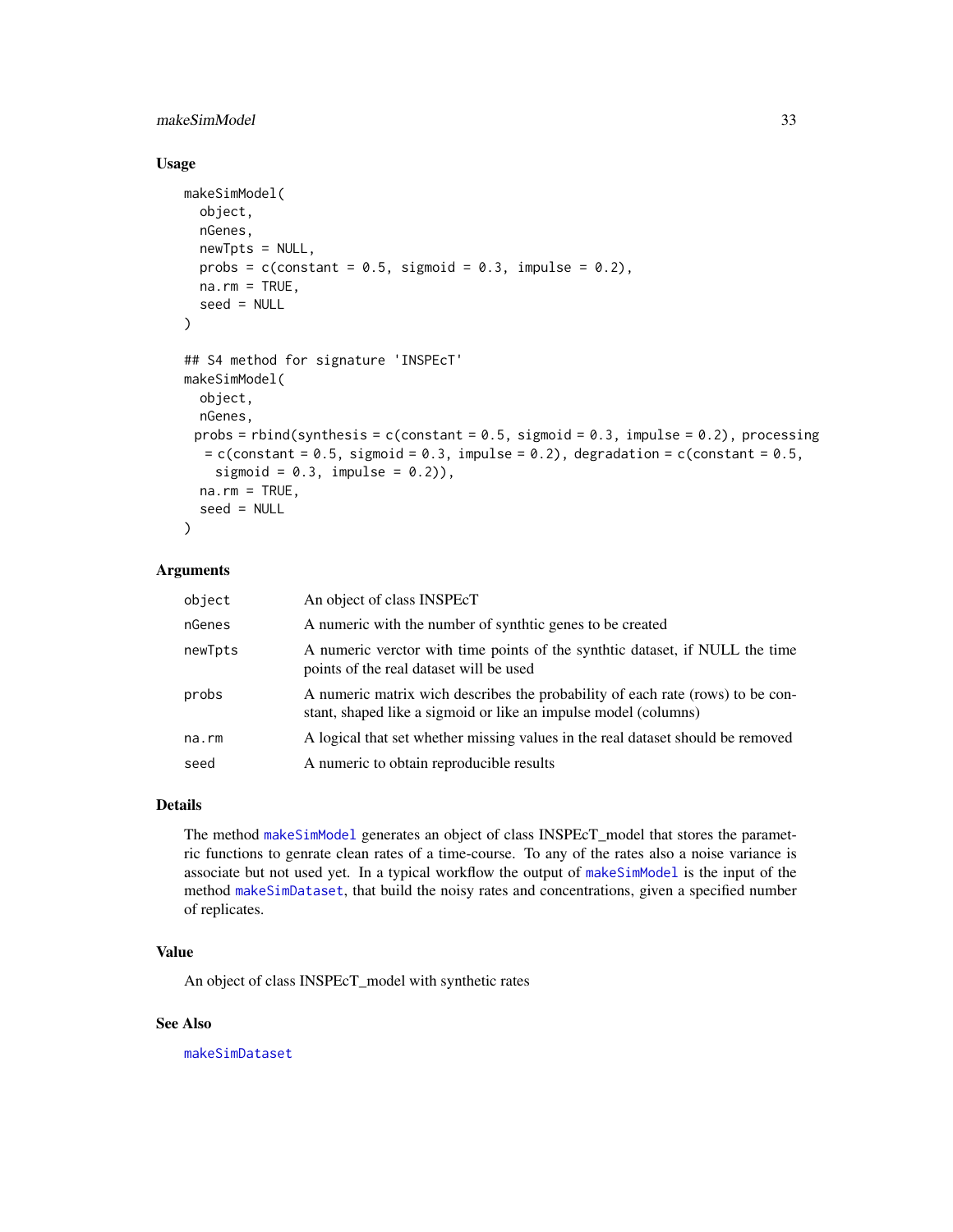#### Examples

```
nascentInspObj <- readRDS(system.file(package='INSPEcT', 'nascentInspObj.rds'))
simRates<-makeSimModel(nascentInspObj, 1000, seed=1)
table(geneClass(simRates))
```
mature *Get mature RNA expressions from an object of class IN-SPEcT\_diffsteady*

## Description

Extract mature RNA expressions

#### Usage

mature(object)

## S4 method for signature 'INSPEcT\_steadyNoNascent' mature(object)

## Arguments

object An object of class INSPEcT\_steadyNoNascent

#### Value

A matrix containing mature RNA expressions

| matureVar | Get mature RNA expressions variances from an object of class IN- |  |  |  |
|-----------|------------------------------------------------------------------|--|--|--|
|           | SPEcT_diffsteady                                                 |  |  |  |

#### Description

Extract mature RNA expressions variances

## Usage

```
matureVar(object)
```
## S4 method for signature 'INSPEcT\_steadyNoNascent' matureVar(object)

#### Arguments

```
object An object of class INSPEcT_steadyNoNascent
```
<span id="page-33-0"></span>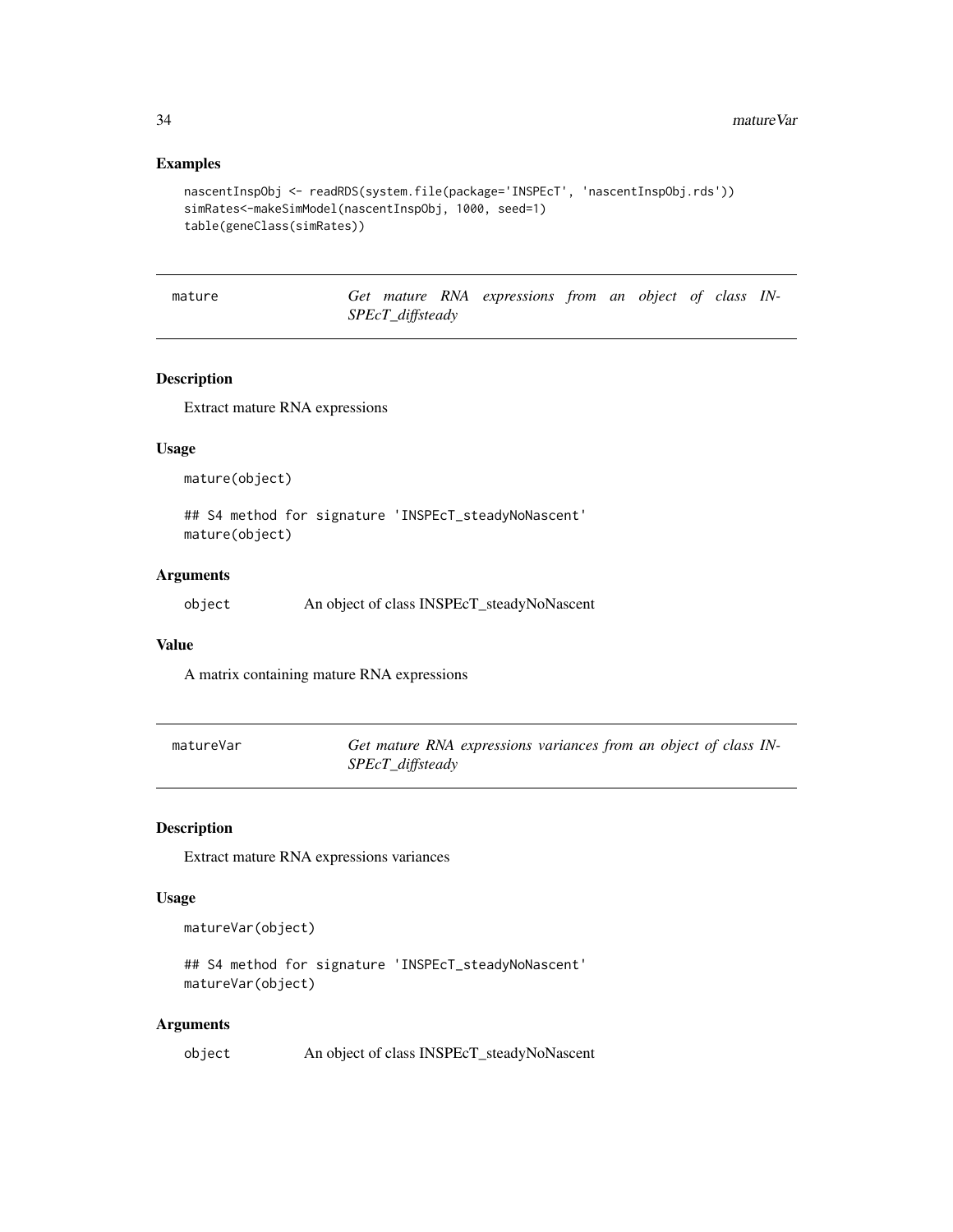## <span id="page-34-0"></span>modelingParams 35

## Value

A matrix containing mature RNA expressions variances

<span id="page-34-1"></span>modelingParams *Get and set number parameters for the modeling*

#### Description

A method to get the parameters used for modeling rates and concentrations by the method [modelRates](#page-35-1)

#### Usage

```
modelingParams(object)
```
## S4 method for signature 'INSPEcT' modelingParams(object)

#### Arguments

object An object of class INSPEcT

#### Value

List of parameters and their values

- estimateRatesWith Either "int" or "der". With "int" the degradation and processing rates are estimated integrating the system between one time point and the following. With "der" degradation and processing rates are estimated using the derivative of total and pre mRNA.
- useSigmoidFun A logical, whether to choose between sigmoid and impulse function to fit rates and concentrations. In case not, always impulse function is used.
- testOnSmooth A logical, wheter models should be tested on smoothed pre-mRNA, total mRNA and eventually synthesis rates or not.
- nInit number of optimization to find the best functional representation of each rate
- nIter number of max iteration during optimization
- Dmin lower bondary for degradation rates in the NoNascent mode
- Dmax upper bondary for degradation rates in the NoNascent mode
- seed A numeric, indicatindg the seed set for reproducible results.

#### See Also

#### [modelRates](#page-35-1)

```
nascentInspObj10 <- readRDS(system.file(package='INSPEcT', 'nascentInspObj10.rds'))
modelingParams(nascentInspObj10)
```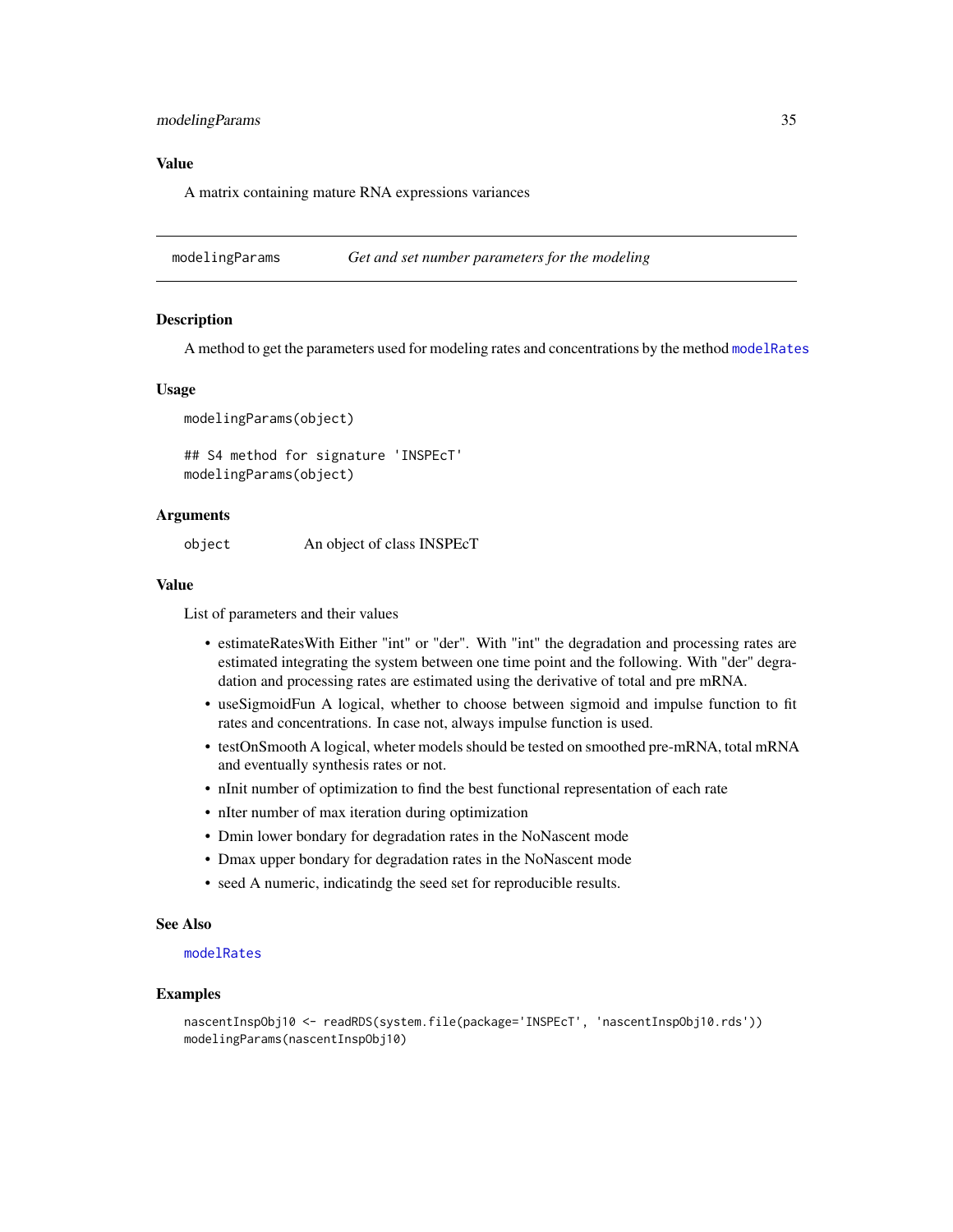#### **Description**

Launch the modeling process with parameters set with [modelingParams](#page-34-1)

This method model the synthesis, degradation and processing rates after their estimation by the constructor function [newINSPEcT](#page-38-1). Estimated rates are not guaranteed to optimally describes provided input data yet. To this purpose, modeled rates can be generated and genes can be assigned to a transcriptional regulatory mechanism. Modeled rates can be accessed via the method [viewModelRates](#page-64-1) and gene classification according to the regulatory mechanism can be accessed by [geneClass](#page-14-1). The modeling options used for the modeling can be later accessed by the user via [modelingParams](#page-34-1). After modeling, model selection is run by the method [calculateRatePvals](#page-3-1) with default parameters.

#### Usage

```
modelRates(
  object,
  estimateRatesWith = c("der", "int"),
  useSigmoidFun = TRUE,
  nInit = 10,
  nIter = 300,
  Dmin = 1e-06,
 Dmax = 10,
  seed = NULL,
  BPPARAM = SerialParam()
)
## S4 method for signature 'INSPEcT'
modelRates(
  object,
  estimateRatesWith = c("der", "int"),
  useSigmoidFun = TRUE,
  nInit = 10,
  nIter = 300,Dmin = 1e-06.
  Dmax = 10,
  seed = NULL,
  BPPARAM = SerialParam()
)
```
## Arguments

object An object of class INSPEcT estimateRatesWith

> Either "int" or "der". With "int" the degradation and processing rates are estimated integrating the system between one time point and the following. With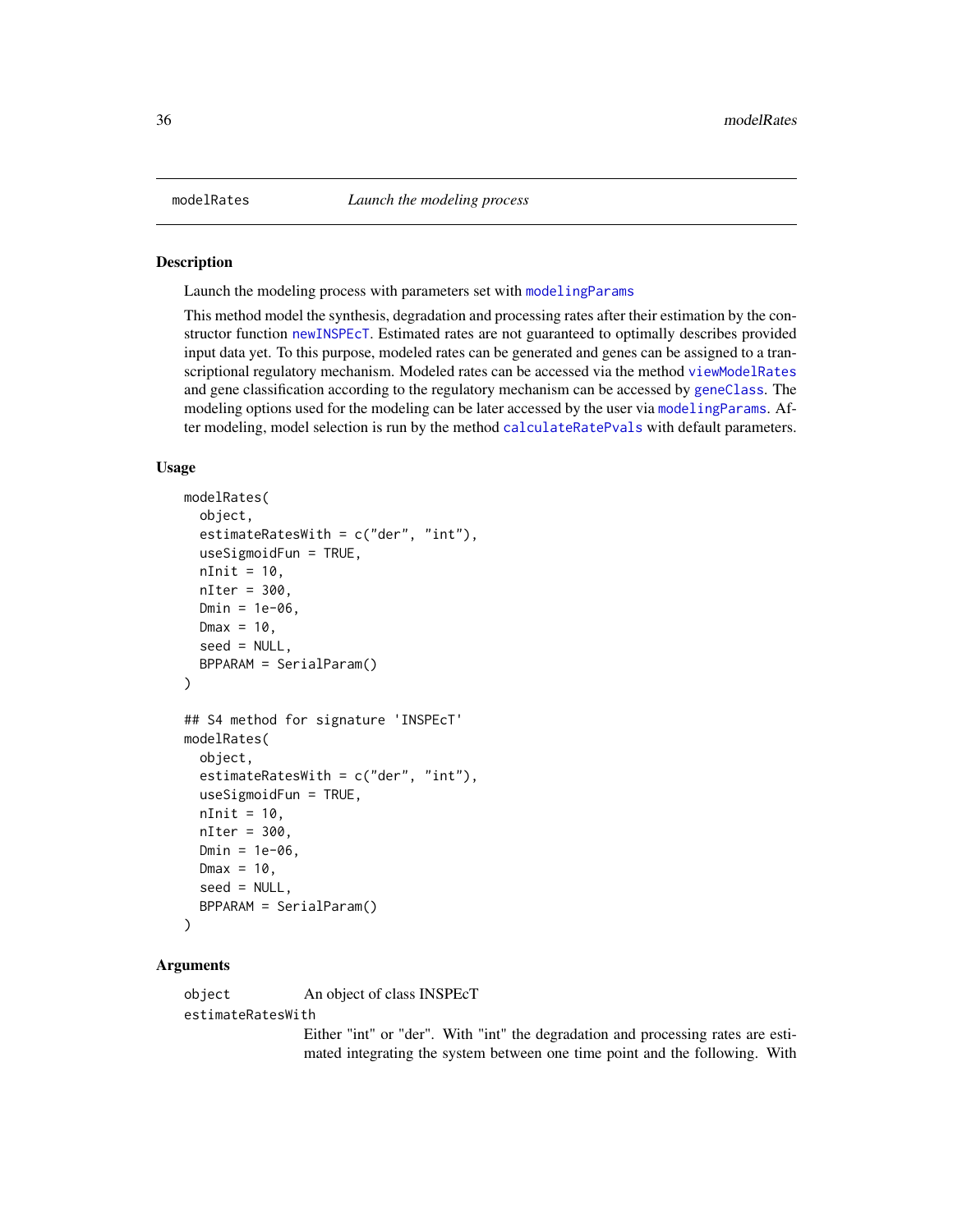<span id="page-36-0"></span>

|                | "der" degradation and processing rates are estimated using the derivative of total<br>and pre mRNA. (default is "der")                                                   |
|----------------|--------------------------------------------------------------------------------------------------------------------------------------------------------------------------|
| useSigmoidFun  | A logical, whether to choose between sigmoid and impulse function to fit rates<br>and concentrations. In case not, always impulse function is used. (default is<br>TRUE) |
| nInit          | number of optimization to find the best functional representation of each rate<br>(by default $10$ )                                                                     |
| nIter          | number of max iteration during optimization (default is 300)                                                                                                             |
| Dmin           | lower bondary for degradation rates in the NoNascent mode (default 1e-06)                                                                                                |
| Dmax           | upper bondary for degradation rates in the NoNascent mode (default 10)                                                                                                   |
| seed           | A numeric, indicating the seed to be set for reproducible results. If NULL it is<br>randomly selected (default NULL)                                                     |
| <b>BPPARAM</b> | Parallelization parameters for bplapply. By default SerialParam()                                                                                                        |

#### Value

An object of class INSPEcT with modeled rates

#### See Also

[viewModelRates](#page-64-1), [calculateRatePvals](#page-3-1), [geneClass](#page-14-1)

#### Examples

```
if( Sys.info()["sysname"] != "Windows" ) {
nascentInspObj10 <- readRDS(system.file(package='INSPEcT', 'nascentInspObj10.rds'))
## models removal
nascentInspObjThreeGenes <- removeModel(nascentInspObj10[1:3])
nascentInspObjThreeGenes <- modelRates(nascentInspObjThreeGenes,
  seed=1, BPPARAM=SerialParam())
## view modeled synthesis rates
viewModelRates(nascentInspObjThreeGenes, 'synthesis')
## view gene classes
geneClass(nascentInspObjThreeGenes)
}
```
<span id="page-36-1"></span>

| modelRatesNF | Launch the modeling process without imposing sigmoid/impulse func- |
|--------------|--------------------------------------------------------------------|
|              | <i>tional</i> form                                                 |

## Description

This method compute confidence intervals for the rates of synthesis, degradation and processing estimated by [newINSPEcT](#page-38-1) that will be used to estimate the variability of each rate in [ratePvals](#page-54-1) method.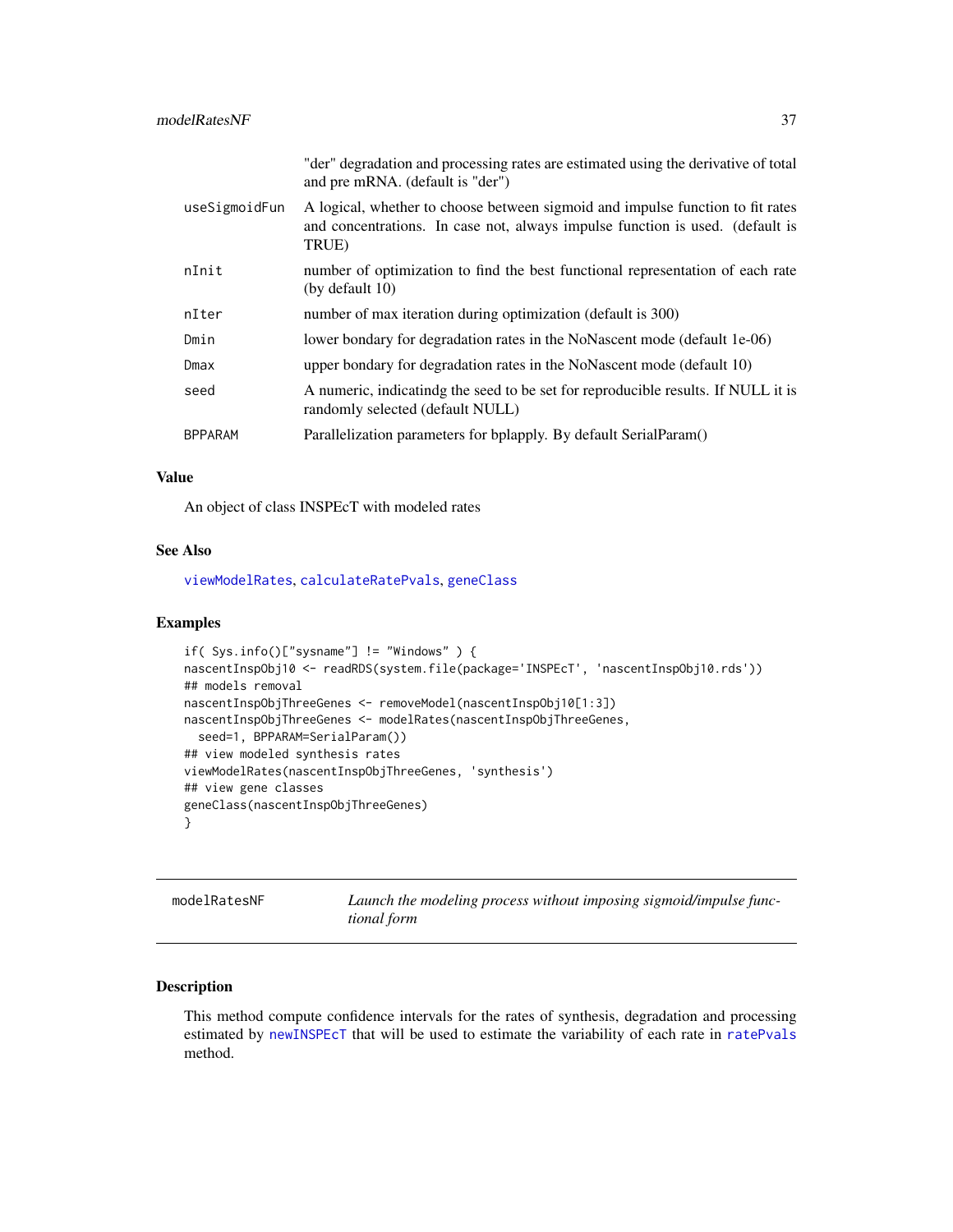#### Usage

```
modelRatesNF(object, BPPARAM = SerialParam())
```

```
## S4 method for signature 'INSPEcT'
modelRatesNF(object, BPPARAM = SerialParam())
```
#### Arguments

| object         | An object of class INSPEcT                                        |
|----------------|-------------------------------------------------------------------|
| <b>BPPARAM</b> | Parallelization parameters for bplapply. By default SerialParam() |

#### Value

An object of class INSPEcT with modeled rates

## Examples

```
if( Sys.info()["sysname"] != "Windows" ) {
nascentInspObj10 <- readRDS(system.file(package='INSPEcT', 'nascentInspObj10.rds'))
## models removal
nascentInspObjThreeGenes <- removeModel(nascentInspObj10[1:3])
nascentInspObjThreeGenes <- modelRatesNF(nascentInspObjThreeGenes,
  BPPARAM=SerialParam())
## view modeled synthesis rates
viewModelRates(nascentInspObjThreeGenes, 'synthesis')
## view gene classes
geneClass(nascentInspObjThreeGenes)
}
```
<span id="page-37-1"></span>modelSelection *Visualize criteria used for rate variability*

#### Description

Method to visualize the criteria used to assess variability of rates.

## Usage

```
modelSelection(object)
```

```
## S4 method for signature 'INSPEcT'
modelSelection(object)
```

```
## S4 method for signature 'INSPEcT_model'
modelSelection(object)
```
#### Arguments

```
object An object of class INSPEcT or INSPEcT_model
```
<span id="page-37-0"></span>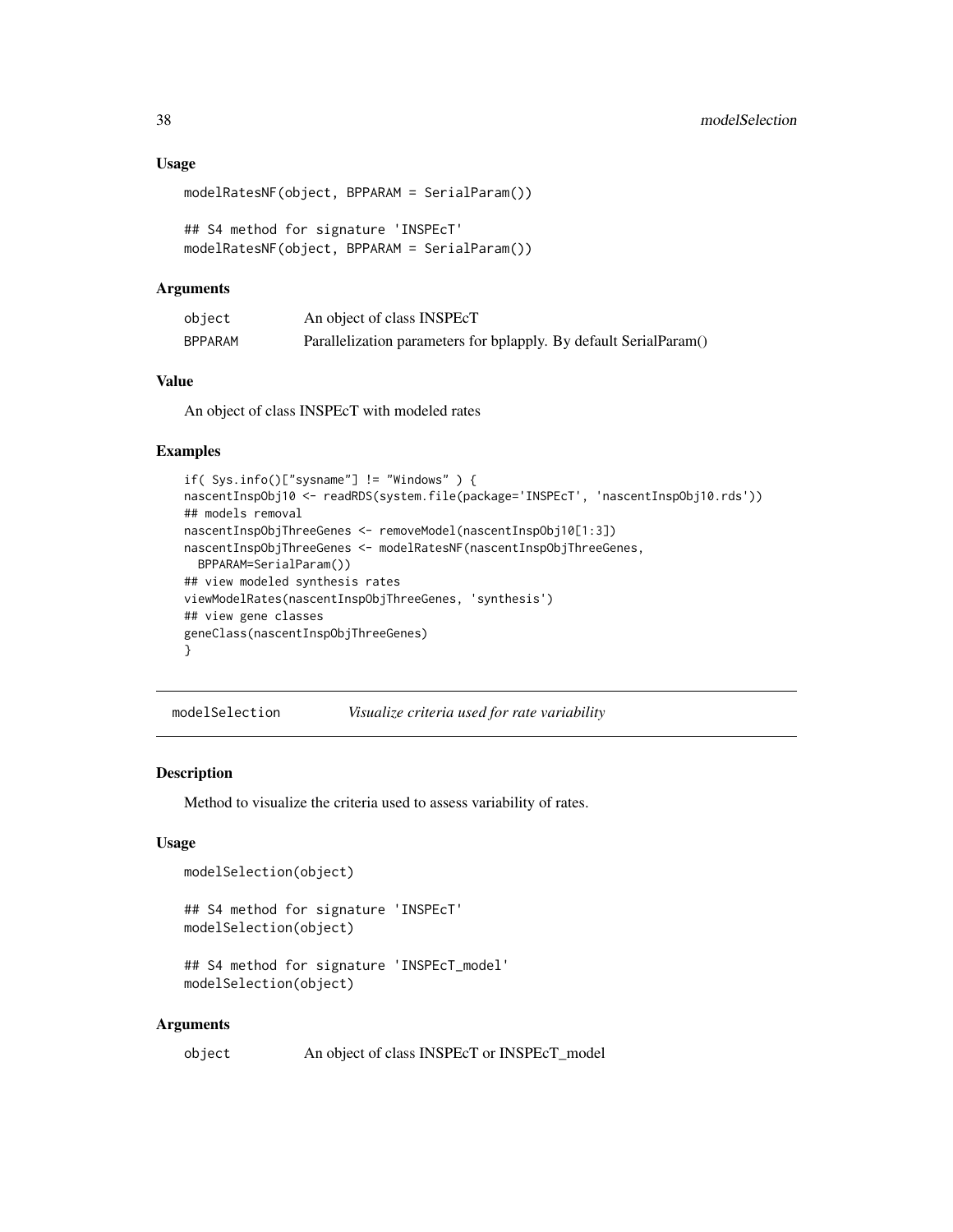## <span id="page-38-0"></span>newINSPEcT 39

#### Value

- modelSelection 'aic' compares nested models closest to the one with lowest AIC, 'llr' compares all nested models, 'hib' is a mix between the previous two. (default 'aic')
- preferPValue a logical, if TRUE (default) limit the search for best models among the ones with succeded the goodness of fit test.
- padj a logical, if TRUE (default) correct the p-values for multiple testing
- goodness\_of\_fit a numeric, the threshold for the goodness-of-fit test (default = .1)
- variability a numeric, a vector with the thresholds for the variability test (one threshold for each rate, default =  $c('s'=05, 'p'=05, 'd'=05))$
- limitModelComplexity a logical that limits the complexity of the function used to describe dynamics to the length of the time-course (default = FALSE)

#### Examples

```
nascentInspObj10 <- readRDS(system.file(package='INSPEcT', 'nascentInspObj10.rds'))
modelSelection(nascentInspObj10)
```
<span id="page-38-1"></span>newINSPEcT *Create a new INSPEcT object*

#### **Description**

The function newINSPEcT creates a new instance of the class INSPEcT provided the experimental time points, expression data (like RPKMs) of mature and eventually nascent RNA. For the nascent analysis, it is also requires a collecting time and the scaling factor to normalize the nascent RNAseq libraries. This latter parameter can also be calculated by the function itself if both exonic and intronic expression data are provided; otherwise it must be given as an input and it is essential to guarantee the robustness of the analysis.

#### Usage

```
newINSPEcT(
  tpts,
  labeling_time = NULL,
  nascentExpressions = NULL,
  matureExpressions,
 preexisting = FALSE,
 BPPARAM = SerialParam(),
  labeledSF = NULL,
  simulatedData = FALSE,
  degDuringPulse = FALSE,
  Dmin = 1e-06,
  Dmax = 10,
  genesFilter = TRUE,
  genesFilterThreshold = 2/3,
  imputeNAs = TRUE
)
```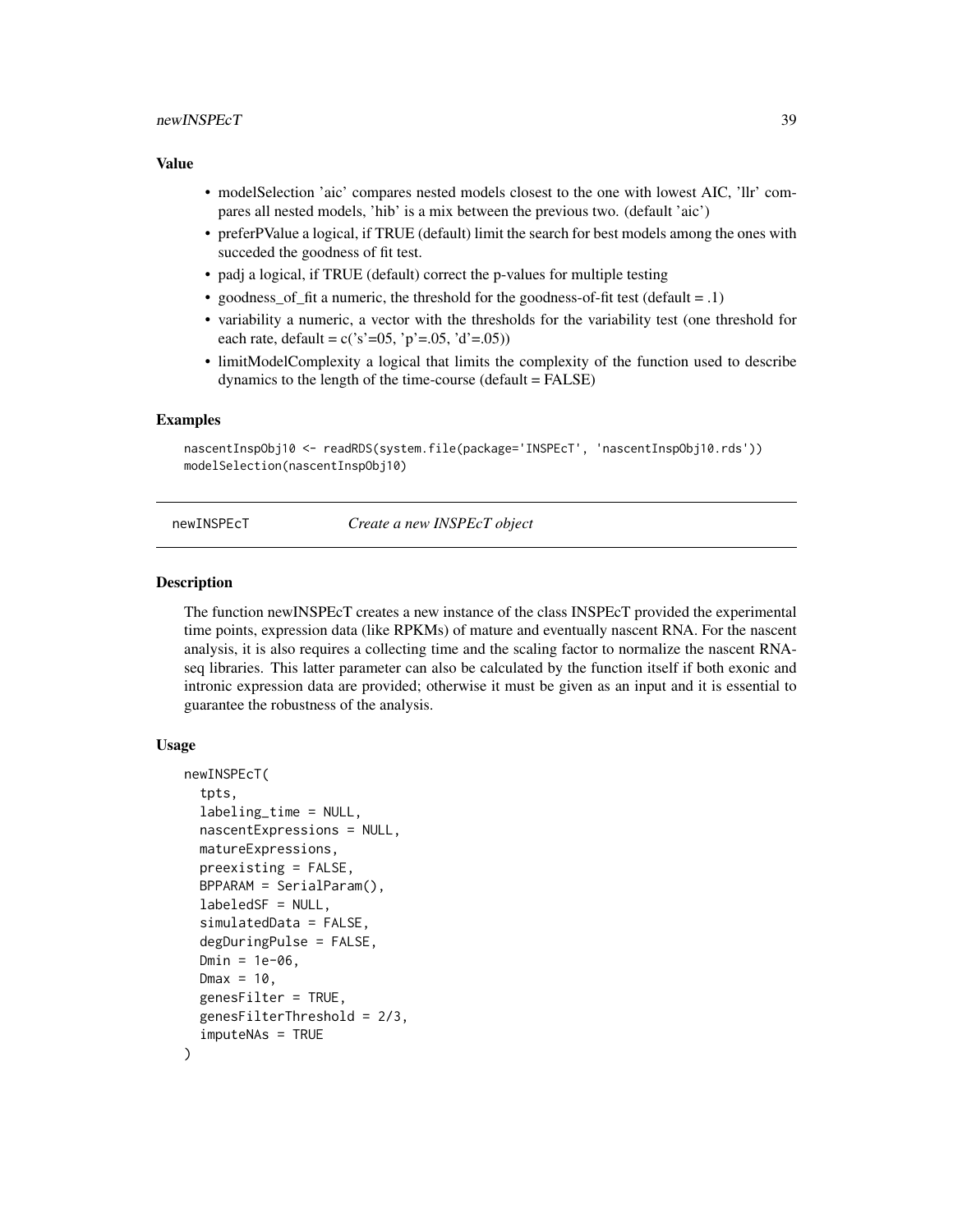## <span id="page-39-0"></span>Arguments

| tpts                 | A vector of time points, one for each sample                                                                                                             |  |  |
|----------------------|----------------------------------------------------------------------------------------------------------------------------------------------------------|--|--|
| labeling_time        | A number, lenght of the Nascent pulse                                                                                                                    |  |  |
| nascentExpressions   |                                                                                                                                                          |  |  |
|                      | A list which contains exons and introns expression matrices and variances for<br>the nascent RNA                                                         |  |  |
| matureExpressions    |                                                                                                                                                          |  |  |
|                      | A list which contains exons and introns expression matrices and variances for<br>the mature RNA                                                          |  |  |
| preexisting          | A logical, indicating if the mature expression refers to the pre-exising (unla-<br>beled) population. Not implemented yet for the "degDuringPulse" mode. |  |  |
| <b>BPPARAM</b>       | Configuration for BiocParallel parallelization. By default is set to SerialParam()                                                                       |  |  |
| labeledSF            | A vector storing user defined normalization scale over Nascent RNA exons and<br>introns quantifications                                                  |  |  |
| simulatedData        | A logical, set to TRUE in case the analysis is on simulated data                                                                                         |  |  |
| degDuringPulse       | A logical, set to TRUE in case of a long labelling time. Also degradation of<br>newly synthesized transcripts will be taken into account                 |  |  |
| Dmin                 | A numerical, it is the lower bound of the degradation rate domain for the prior<br>optimization                                                          |  |  |
| Dmax                 | A numerical, it is the upper bound of the degradation rate domain for the prior<br>optimization                                                          |  |  |
| genesFilter          | A logical, if TRUE, filters out genes which have no signal in at least a given<br>fraction (2/3 by default) of the observations                          |  |  |
| genesFilterThreshold |                                                                                                                                                          |  |  |
|                      | A number, threshold to use for genes filtering (2/3 by default)                                                                                          |  |  |
| imputeNAs            | A logical, if TRUE the rates first guess which are not finite are imputed from the<br>neighbours.                                                        |  |  |

## Value

An object of class INSPEcT with a first estimation of the rates which can be accessed by the method [ratesFirstGuess](#page-55-1)

```
data('allcounts', package='INSPEcT')
data('featureWidths', package='INSPEcT')
data('libsizes', package='INSPEcT')
```

```
matureCounts<-allcounts$mature
tpts <- c(0,1/6,1/3,1/2,1,1.5,2,4,8,12,16)
expDes<-rep(tpts,3)
```

```
matExp_DESeq2<-quantifyExpressionsFromTrCounts(
  allcounts=matureCounts
  ,libsize=totalLS
```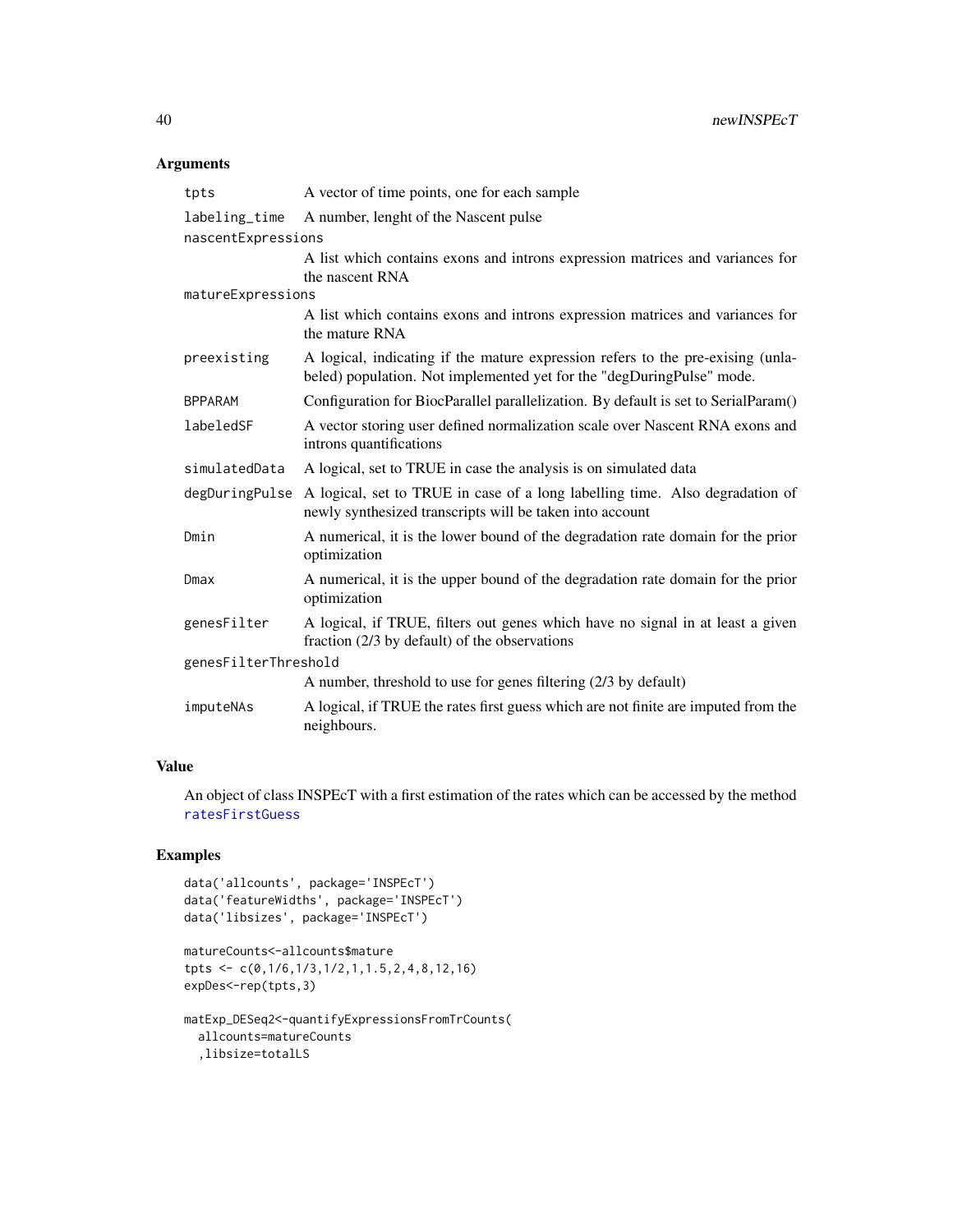#### <span id="page-40-0"></span>nGenes 41

```
,exonsWidths=exWdths
  ,intronsWidths=intWdths
  ,experimentalDesign=expDes)
matureInspObj<-newINSPEcT(tpts=tpts
                         ,labeling_time=NULL
                         ,nascentExpressions=NULL
                         ,matureExpressions=matExp_DESeq2)
```
<span id="page-40-1"></span>nGenes *Get the number of genes within the INSPEcT object*

## Description

A method to obtain the number of the genes associated with the object of class INSPEcT

## Usage

```
nGenes(object)
```

```
## S4 method for signature 'INSPEcT'
nGenes(object)
```
## Arguments

object An object of class INSPEcT

## Value

A numeric that indicates the number of genes within the object

## Examples

```
nascentInspObj10 <- readRDS(system.file(package='INSPEcT', 'nascentInspObj10.rds'))
nGenes(nascentInspObj10)
```
<span id="page-40-2"></span>nTpts *Get the number of time points within the INSPEcT object*

#### Description

A method to obtain the number of the tpts associated with the object of class INSPEcT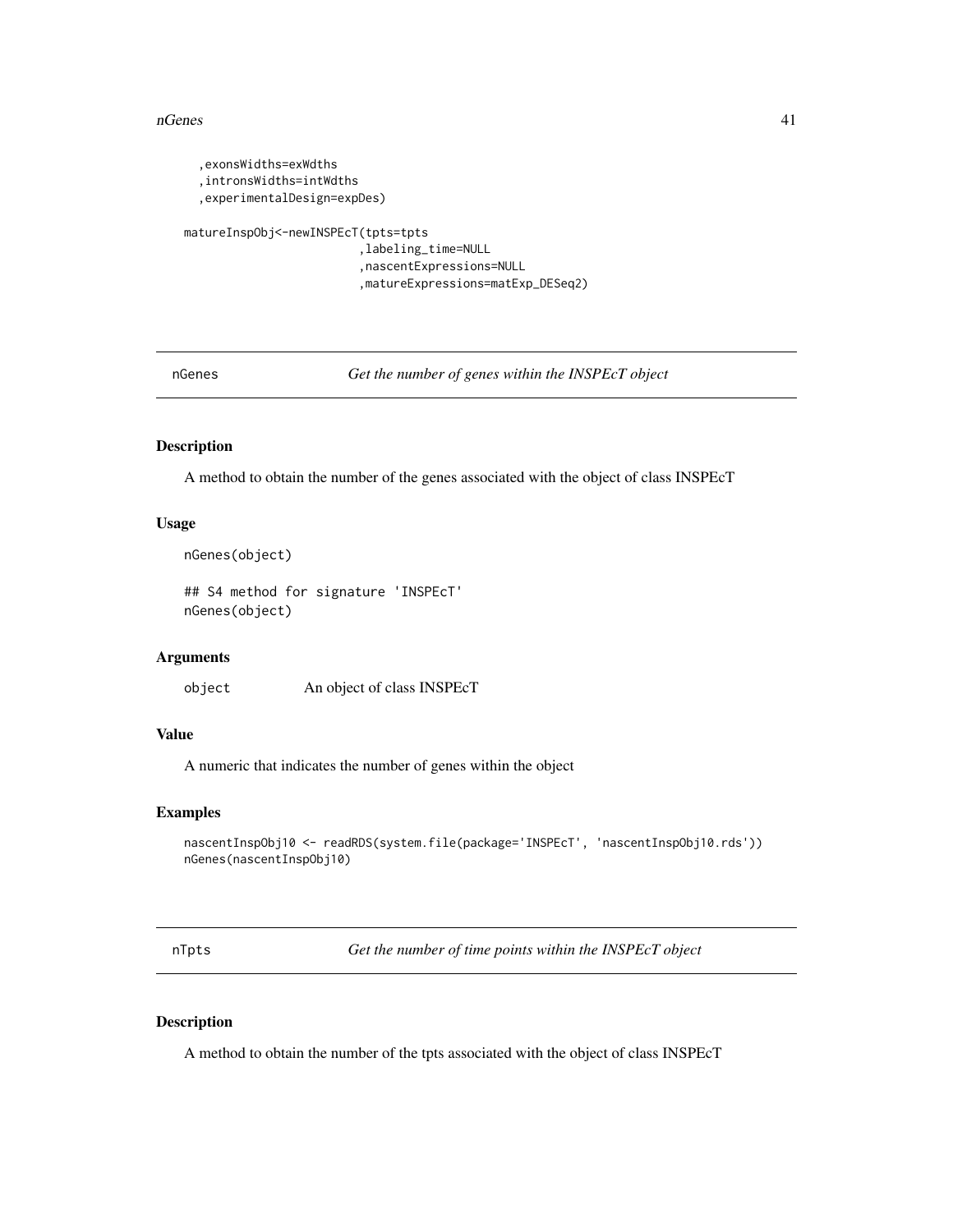#### Usage

nTpts(object)

## S4 method for signature 'INSPEcT' nTpts(object)

#### Arguments

object An object of class INSPEcT

## Value

A numeric that indicates the number of time points contained the object

#### Examples

```
nascentInspObj10 <- readRDS(system.file(package='INSPEcT', 'nascentInspObj10.rds'))
nTpts(nascentInspObj10)
```
<span id="page-41-1"></span>plotGene *Plot the pre-modeled and modeled profiles for one gene*

## Description

A method to see the shapes of the estimated synthesis, degradation and processing rates, pre-RNA and total RNA concentrations (solid thin lines) their variances (dashed lines) and the modeled rates and concentrations (ticker solid line) of a single gene.

#### Usage

```
plotGene(
  object,
  ix,
  relative_expression = FALSE,
  fix.yaxis = FALSE,
  priors = TRUE,
  constantModel = FALSE
)
## S4 method for signature 'INSPEcT'
plotGene(
  object,
  ix,
  relative_expression = FALSE,
  fix.yaxis = FALSE,
  priors = TRUE,
  constantModel = FALSE
)
```
<span id="page-41-0"></span>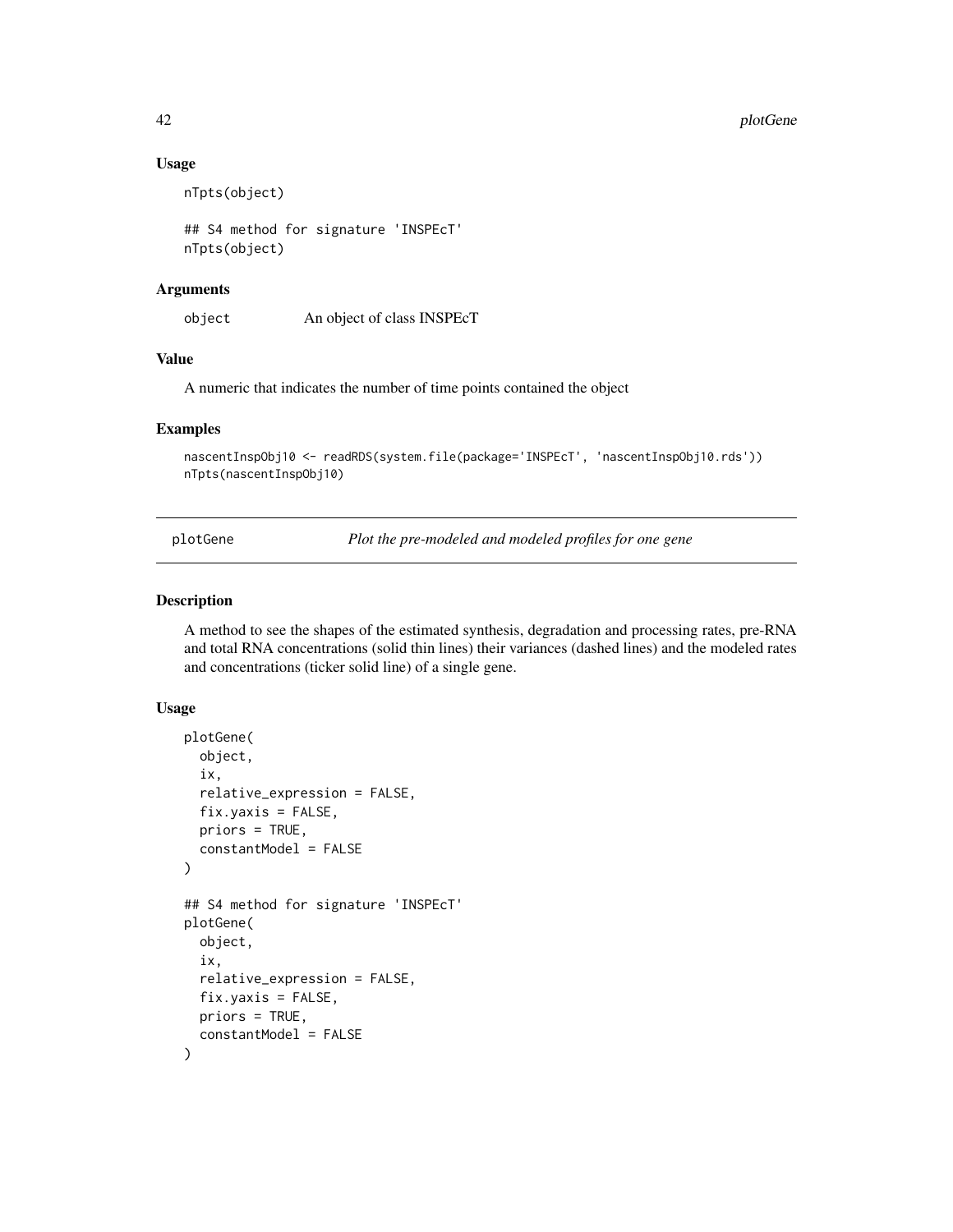#### <span id="page-42-0"></span>plotMA and the set of the set of the set of the set of the set of the set of the set of the set of the set of the set of the set of the set of the set of the set of the set of the set of the set of the set of the set of th

## Arguments

| object              | An object of class INSPEcT                                                                                                                 |
|---------------------|--------------------------------------------------------------------------------------------------------------------------------------------|
| iх                  | Eiher a rowname or a row number to select one single gene                                                                                  |
| relative_expression |                                                                                                                                            |
|                     | A logical, indicating whether expressions are rates should be plotted relative to<br>their initial value (Default=FALSE).                  |
| fix.yaxis           | A logical, indicating whether the limits for y-axis of degradation and processing<br>rates should be fixed relative to their distributions |
| priors              | A logical, if true the priors of the rates are plotted                                                                                     |
| constantModel       | A logical, if true the constant model for the + nascent modeling are shown                                                                 |

## Value

A list containing total RNA levels and their confidence interval (levels plus and minus one standard deviation), pre-RNA lelevs and their confidence intervals, synthsis rates and their confidence intervals, degradation rates and processing rates of the selected gene.

#### Examples

```
nascentInspObj10 <- readRDS(system.file(package='INSPEcT', 'nascentInspObj10.rds'))
plotGene(nascentInspObj10, 1)
```
<span id="page-42-1"></span>plotMA *MA-plot from base means and log fold changes*

## Description

Visualize the comparison between the rates calculated from two different INSPEcT objects profiled in steady-state conditions.

#### Usage

```
## S4 method for signature 'INSPEcT_diffsteady'
plotMA(object, ...)
```
## Arguments

| object   | An object of calss INSPEcT diffsteady      |
|----------|--------------------------------------------|
| $\cdots$ | Additional parameters, see Details section |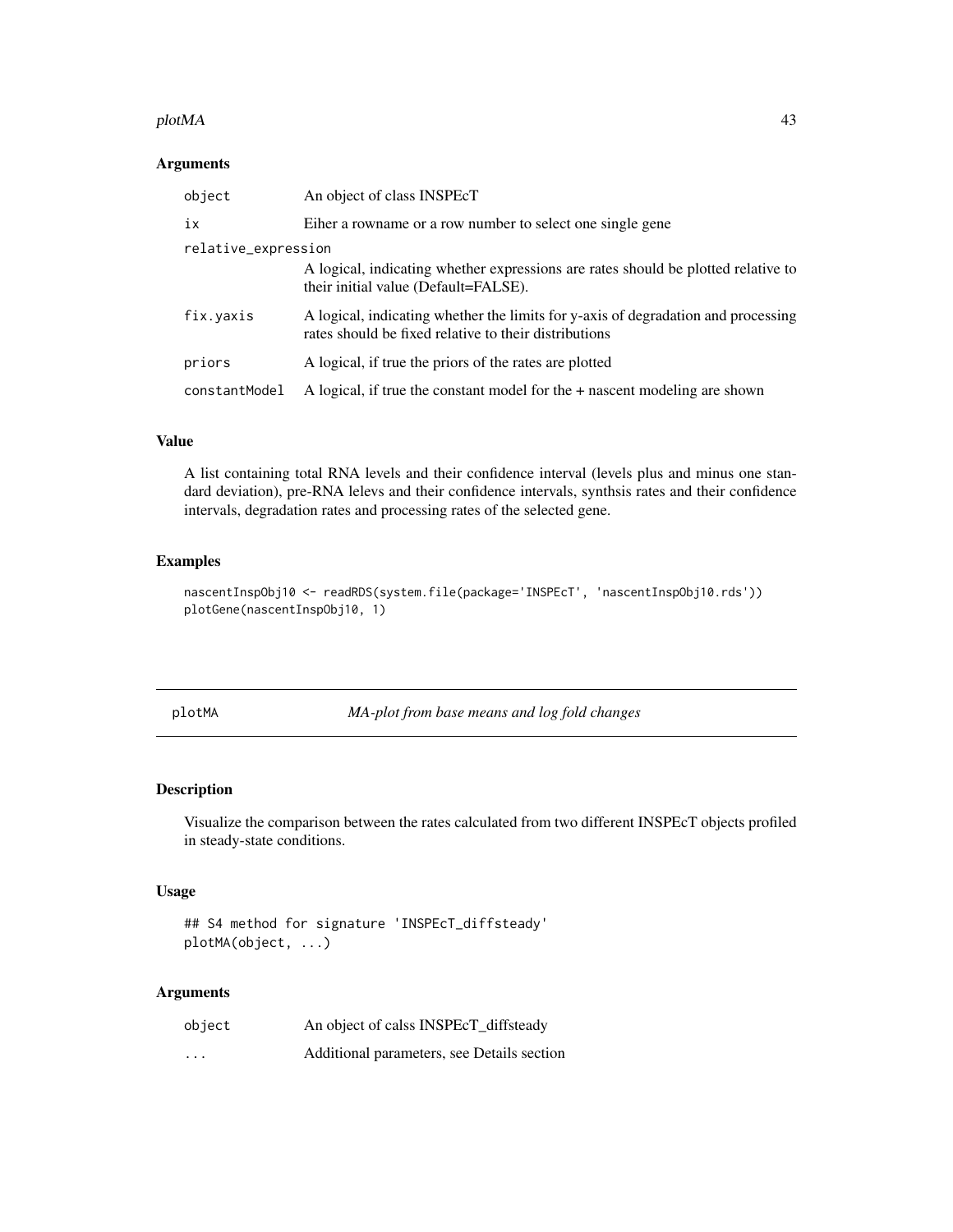## Details

Possible arguments to "plotMA":

- "rate" A character, which represent the rate to be visualized, either "synthesis", "processing" or "degradation". By default, "synthesis" is chosen.
- "padj" A numeric, The p-adjusted threshold for significance. Genes with p-adjusted lower than the threshold will be depicted as orange triangles. By default set to -Inf, meaning that no genes will be highlighted.
- "xlim" A numeric vector of length 2, limits of x-axis, by default the range of the data.
- "xlab" A character, the label of x-axis, by default "log2 geometric mean"
- "ylim" A numeric vector of length 2, limits of y-axis, by default the range of the data.
- "ylab" A character, the label of y-axis, by default "log2 fold change"
- "main" A character, the title of the plot, by default the name of the visualized rate.

#### See Also

[http://en.wikipedia.org/wiki/MA\\_plot](http://en.wikipedia.org/wiki/MA_plot)

```
if( Sys.info()["sysname"] != "Windows" ) {
 data('allcounts', package='INSPEcT')
 data('featureWidths', package='INSPEcT')
 data('libsizes', package='INSPEcT')
 nascentCounts<-allcounts$nascent
 matureCounts<-allcounts$mature
 conditions<-letters[1:11]
 expDes<-rep(conditions,3)
 tL<-1/6nasExp_DESeq2<-quantifyExpressionsFromTrCounts(
        allcounts=nascentCounts
        ,libsize=nascentLS
        ,exonsWidths=exWdths
        ,intronsWidths=intWdths
        ,experimentalDesign=expDes)
 matExp_DESeq2<-quantifyExpressionsFromTrCounts(
       allcounts=matureCounts
        ,libsize=totalLS
        ,exonsWidths=exWdths
        ,intronsWidths=intWdths
        ,experimentalDesign=expDes)
 nasFullObj <- newINSPEcT(tpts=conditions
        ,labeling_time=tL
        ,nascentExpressions=nasExp_DESeq2
        ,matureExpressions=matExp_DESeq2)
```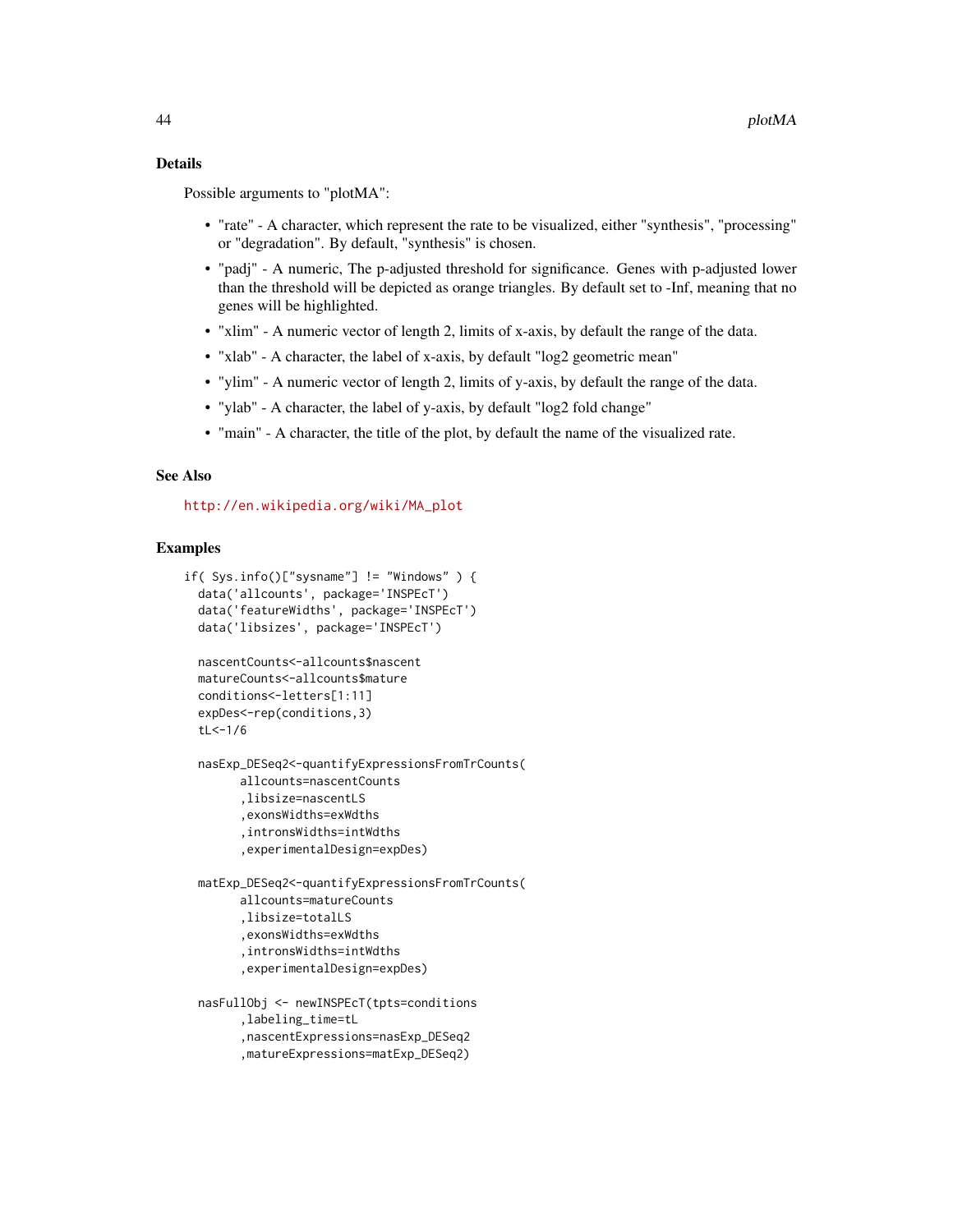## <span id="page-44-0"></span>plotPMgene 45

```
diffrates = compareSteady(nasFullObj[,c(1,11)]plotMA(diffrates, padj=.01)
}
```
plotPMgene *Plot the premature/mature expression of a gene and the global trend from an object of class INSPEcT\_diffsteady*

## Description

Plot the premature and mature expressions of a specific gene in the different samples of the dataset along with the null model and the log2 fold change threshold. Individal observations that fall outside of the dashed lines are considered post-transcriptional events.

#### Usage

plotPMgene(object, gene\_id, samples\_colors = 1)

## S4 method for signature 'INSPEcT\_steadyNoNascent' plotPMgene(object, gene\_id, samples\_colors = 1)

#### Arguments

| object  | An object of class INSPEcT_steadyNoNascent                   |
|---------|--------------------------------------------------------------|
| gene_id | A numeric that indicated the index of the gene to be plotted |
|         | samples_colors The color code relative to the samples        |

| plotPMtrend | Plot the premature/mature trend from an object of class IN- |  |  |  |
|-------------|-------------------------------------------------------------|--|--|--|
|             | SPEcT_diffsteady                                            |  |  |  |

## Description

Plot the null model estimated for the specific dataset. The null model is the trend between premature and mature expression, which is usually linear in the log-log scale and generally points to an increase in the ratio between premature and mature RNA at increased levels of expression

#### Usage

```
plotPMtrend(inspectIds)
```

```
## S4 method for signature 'INSPEcT_steadyNoNascent'
plotPMtrend(inspectIds)
```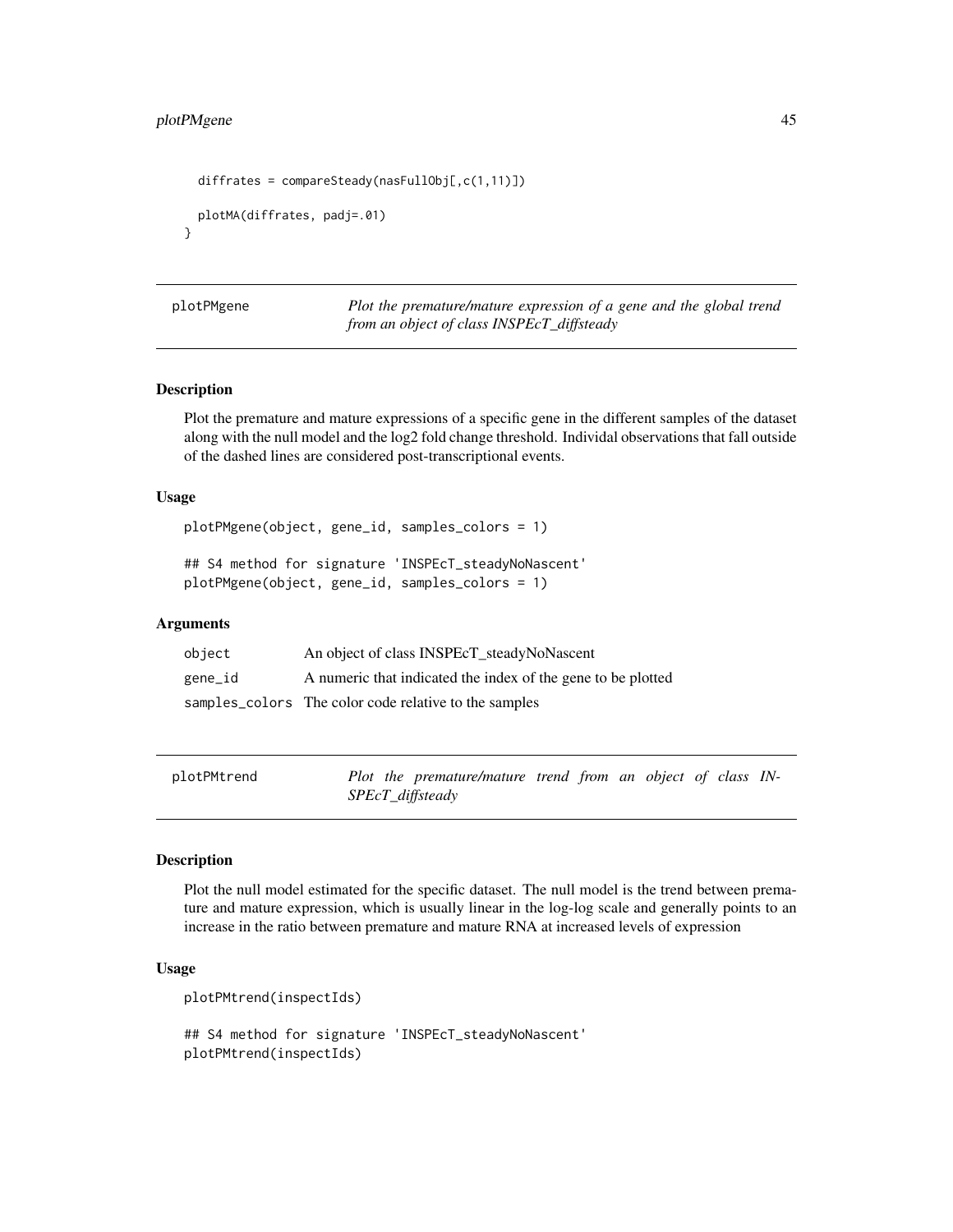#### Arguments

| inspectIds | An object of class INSPEcT_steadyNoNascent |
|------------|--------------------------------------------|
|            |                                            |

premature *Get premature RNA expressions from an object of class IN-SPEcT\_diffsteady*

## Description

Extract premature RNA expressions

#### Usage

premature(object)

## S4 method for signature 'INSPEcT\_steadyNoNascent' premature(object)

## Arguments

object An object of class INSPEcT\_steadyNoNascent

#### Value

A matrix containing premature RNA expressions

| prematureVar | Get premature RNA expressions variances from an object of class IN- |
|--------------|---------------------------------------------------------------------|
|              | SPEcT_diffsteady                                                    |

## Description

Extract premature RNA expressions variances

#### Usage

```
prematureVar(object)
```
## S4 method for signature 'INSPEcT\_steadyNoNascent' prematureVar(object)

#### Arguments

object An object of class INSPEcT\_steadyNoNascent

## Value

A matrix containing premature RNA expressions variances

<span id="page-45-0"></span>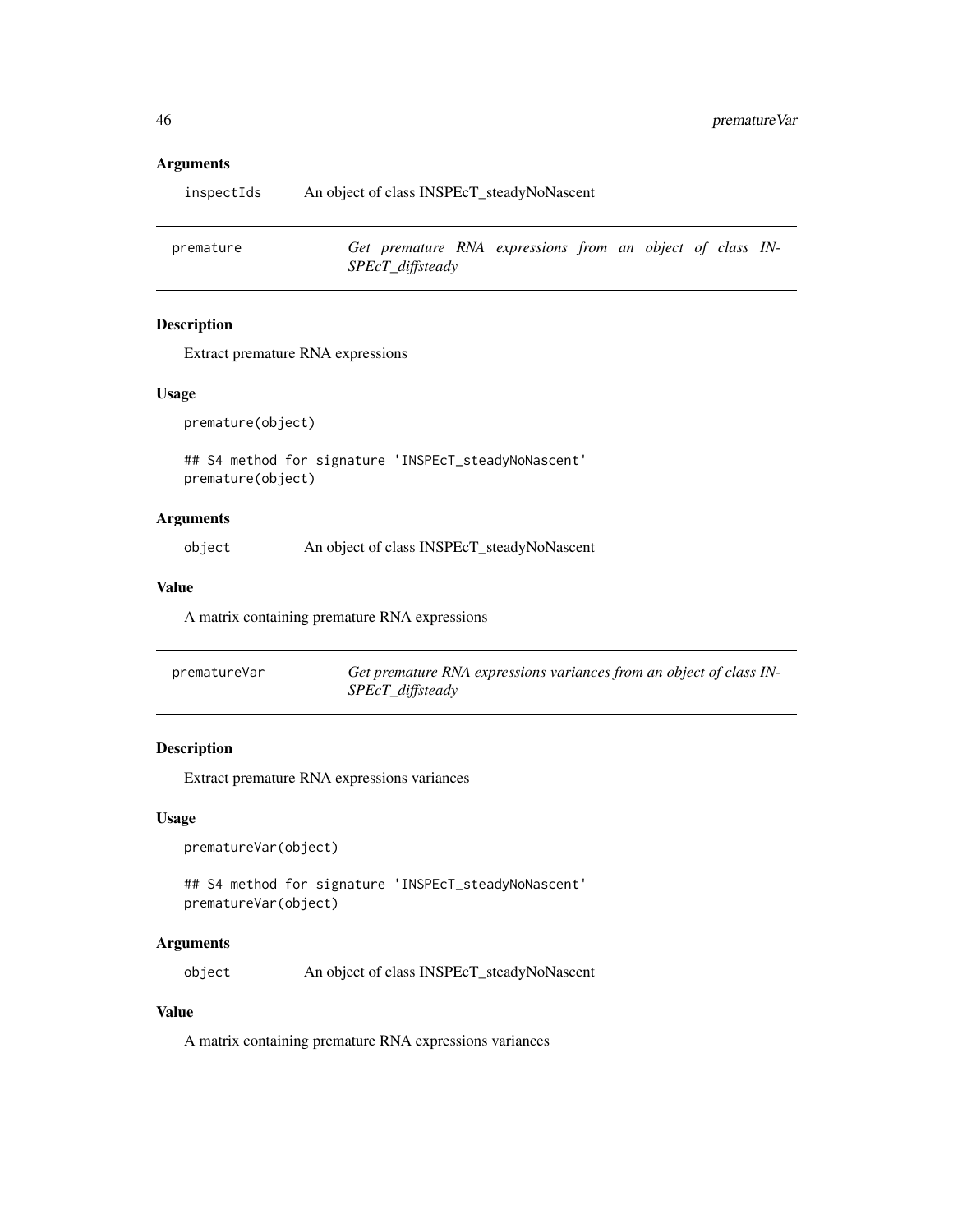<span id="page-46-2"></span><span id="page-46-0"></span>

## <span id="page-46-1"></span>Description

These functions calculates the tau and delta metrics for all genes with introns and exons in an oblect of class INSPEcT. If the INSPEcT dataset was obtained with nascent RNA the metrics are caluclated using RNA dynamics and solving numerically the system of equations. If the INSPEcT dataset was obtained without nascent RNA the metrics are approximated using premature and mature levels.

## Usage

```
processingDelay(
  inspectIds,
  tauFreshold = 1.2,
  deltaThreshold = 1,
  silent = TRUE
)
calculateDelta(inspectIds, silent = FALSE)
calculateTau(inspectIds, silent = FALSE)
## S4 method for signature 'INSPEcT'
processingDelay(
  inspectIds,
  tauThreshold = 1.2,
  deltaThreshold = 1,
  silent = TRUE
\lambda## S4 method for signature 'INSPEcT'
calculateTau(inspectIds, silent = FALSE)
## S4 method for signature 'INSPEcT'
calculateDelta(inspectIds, silent = FALSE)
```
#### Arguments

| inspectIds   | An object of class INSPEcT.                                                                                          |
|--------------|----------------------------------------------------------------------------------------------------------------------|
| tauThreshold | A numeric representing the tau threshold to define a gene affected by processing.<br>Default: 1.2                    |
|              | deltaThreshold A numeric representing the delta threshold to define a gene affected by process-<br>ing. Default: 1.0 |
| silent       | A logical indicating whether information about the procedure should be printed<br>or not.                            |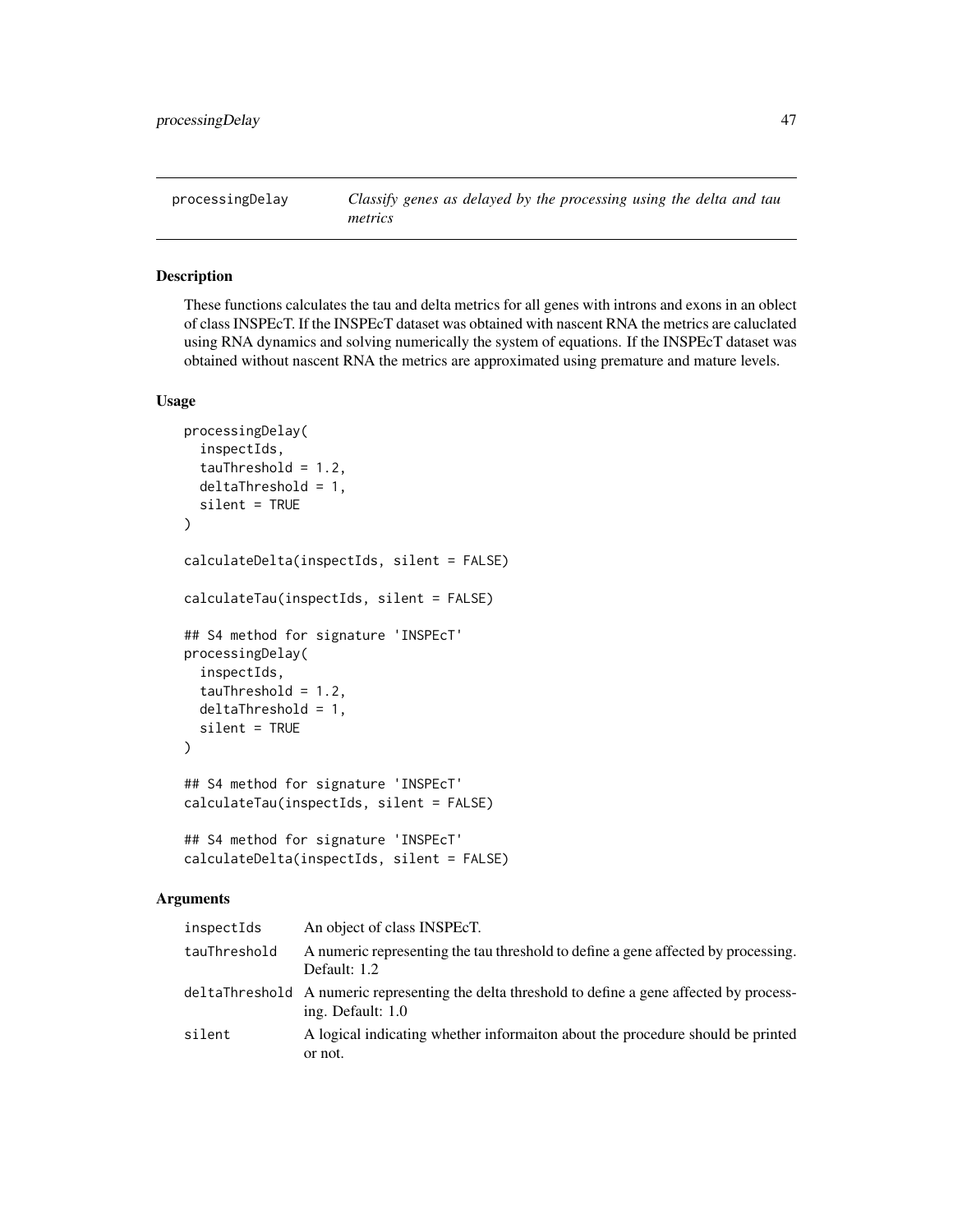## <span id="page-47-0"></span>Examples

```
data('allcounts', package='INSPEcT')
data('featureWidths', package='INSPEcT')
data('libsizes', package='INSPEcT')
nascentCounts<-allcounts$nascent
matureCounts<-allcounts$mature
conditions<-c(0,1/6,1/3,1/2,1,1.5,2,4,8,12,16)
expDes<-rep(conditions,3)
tL < -1/6nasExp_DESeq2<-quantifyExpressionsFromTrCounts(
     allcounts=matureCounts
      ,libsize=totalLS
      ,exonsWidths=exWdths
      ,intronsWidths=intWdths
      ,experimentalDesign=expDes)
matExp_DESeq2<-quantifyExpressionsFromTrCounts(
     allcounts=matureCounts
      ,libsize=totalLS
      ,exonsWidths=exWdths
      ,intronsWidths=intWdths
      ,experimentalDesign=expDes)
matureInspObj <- newINSPEcT(
     tpts=conditions
      ,labeling_time=tL
      ,nascentExpressions=nasExp_DESeq2
      ,matureExpressions=matExp_DESeq2)
procDelay<- processingDelay(inspectIds=matureInspObj
      ,tauThreshold=1.2
      ,deltaThreshold=1.0)
head(procDelay)
table(procDelay)
head(calculateTau(matureInspObj))
head(calculateDelta(matureInspObj))
```
<span id="page-47-1"></span>

PTratio *Calculate post-transcriptional ratio from an object of class IN-SPEcT\_diffsteady*

## Description

Extract the ratio between mature and premature RNAs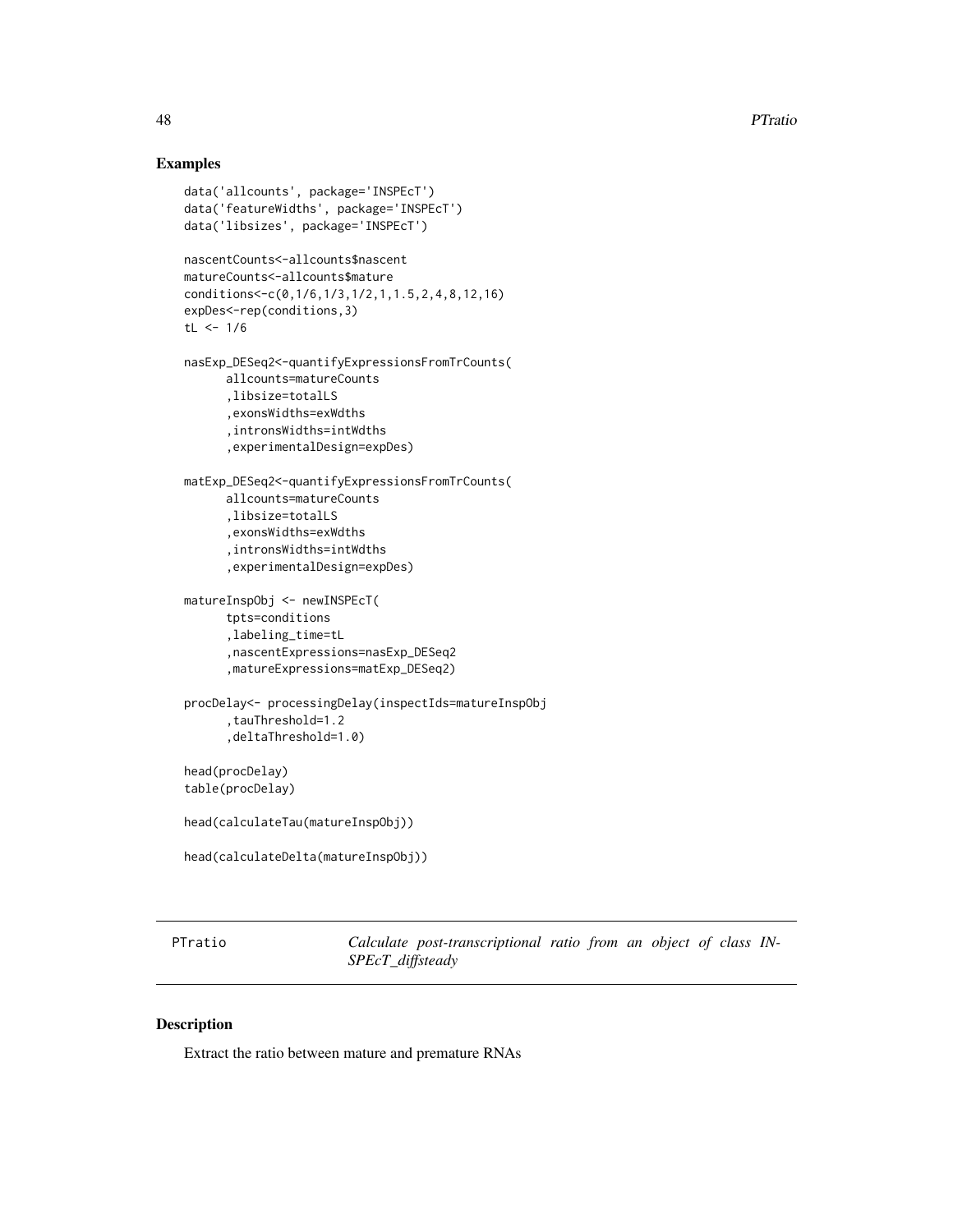## <span id="page-48-0"></span>PTreg 49

## Usage

PTratio(object, infToNA = TRUE)

```
## S4 method for signature 'INSPEcT_steadyNoNascent'
PTratio(object, infToNA = TRUE)
```
## Arguments

| object  | An object of class INSPEcT_steadyNoNascent                                                                                                     |
|---------|------------------------------------------------------------------------------------------------------------------------------------------------|
| infToNA | A logical indicating whether infinite values (originating from zero valued pre-<br>mature expressions) should be set artificially to NA or not |

## Value

A matrix containing the PTratios

<span id="page-48-1"></span>

| PTreg | Calculate the post-transcriptional ratio from an object of class IN- |
|-------|----------------------------------------------------------------------|
|       | SPEcT_diffsteady                                                     |

## Description

Extract the post-transcriptional regulation matrix

## Usage

```
PTreg(object)
```
## S4 method for signature 'INSPEcT\_steadyNoNascent' PTreg(object)

#### Arguments

object An object of class INSPEcT\_steadyNoNascent

#### Value

A matrix containing the post-transcriptional regulated genes. This matrix is generated by the method compareSteadyStateNoNascent. It generally report 1 for regulated genes in specific samples, 0 for non regulated genes and NA for genes that do not passed the expression threshold. In case the argument returnNormScores was set to TRUE, instead of discretes values, the deviations from the expected model normalized by the experimental standard deviation is reported.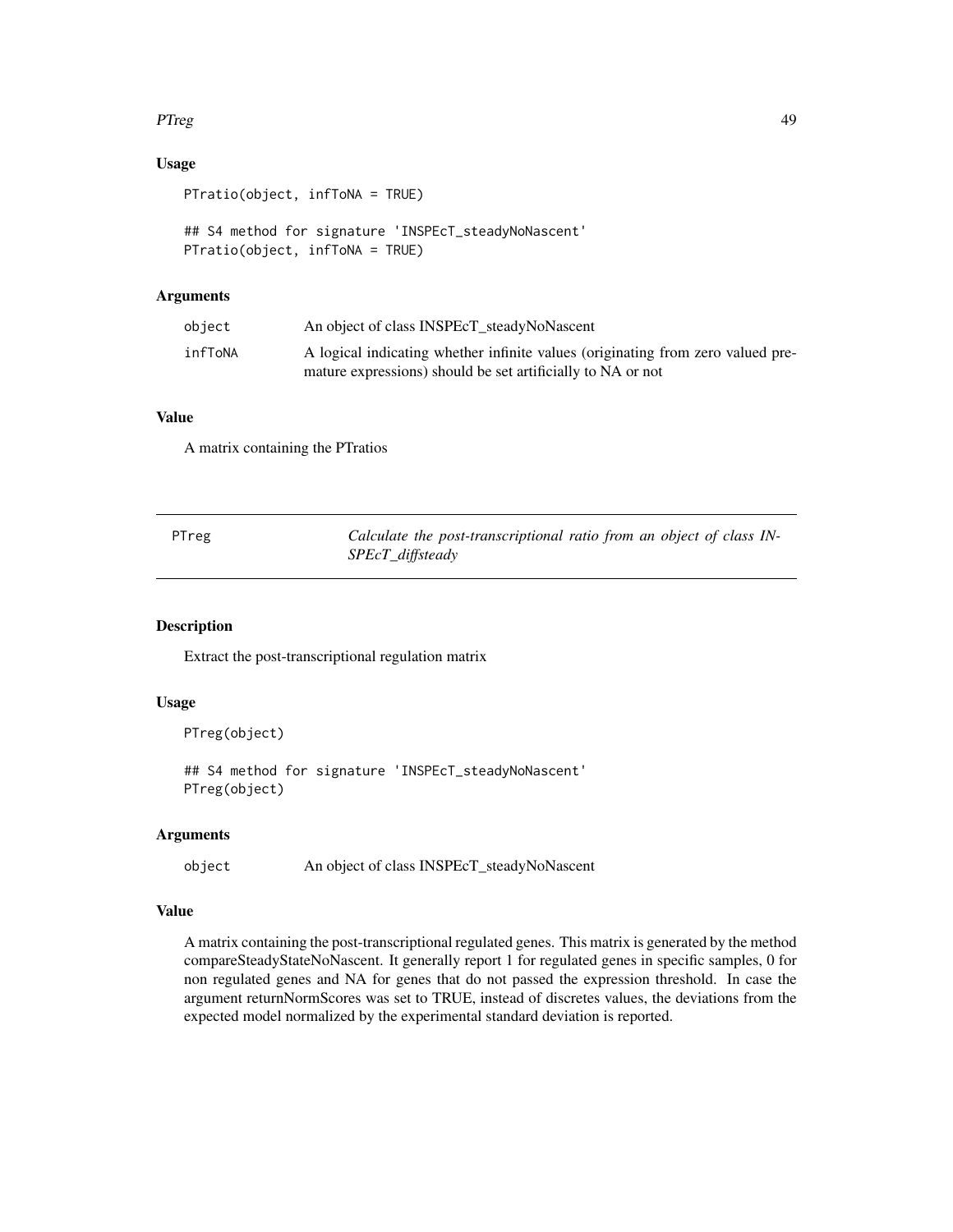<span id="page-49-0"></span>quantifyExpressionsFromBAMs

*Evaluate introns and exons expressions from BAM or SAM files*

#### Description

Given a TranscriptDb object and a list of BAM or SAM files "quantifyExpressionsFormBAMs" evaluates exons and introns expressions and the associated variances per each gene.

#### Usage

```
quantifyExpressionsFromBAMs(
  txdb,
 BAMfiles,
  experimentalDesign,
  by = c("gene", "tx"),
  countMultiMappingReads = FALSE,
  allowMultiOverlap = FALSE,
  prioritizeExons = TRUE,
  libsize = c("assigned", "all"),
  strandSpecific = 0,
  isPairedEnd = FALSE,
  DESeq2 = TRUE,varSamplingCondition = NULL,
 BPPARAM = SerialParam()
\lambda
```
#### Arguments

| txdb     | A TranscriptDB object |
|----------|-----------------------|
| BAMfiles | A vector of paths     |

## experimentalDesign

A numerical which reports the desing of the experiment in terms of time points and replicates. Time points must be ordered according to the sequence of files submitted for the analysis, these labels characterize different files as replicates of a given condition.

by A character, either "gene" or "tx", indicating if expressions and counts should be summarized at the levels of genes or transcripts. "gene" by default. In case "tx" is selected, we suggest to set argument "allowMultiOverlap" to TRUE, otherwise the reads mapping to overlapping transcripts of the same gene will remain unassigned.

countMultiMappingReads

A logical, if multimapping reads should be counted, FALSE by default. Multimap reads are identified using the tag "NH" in the bam/sam file.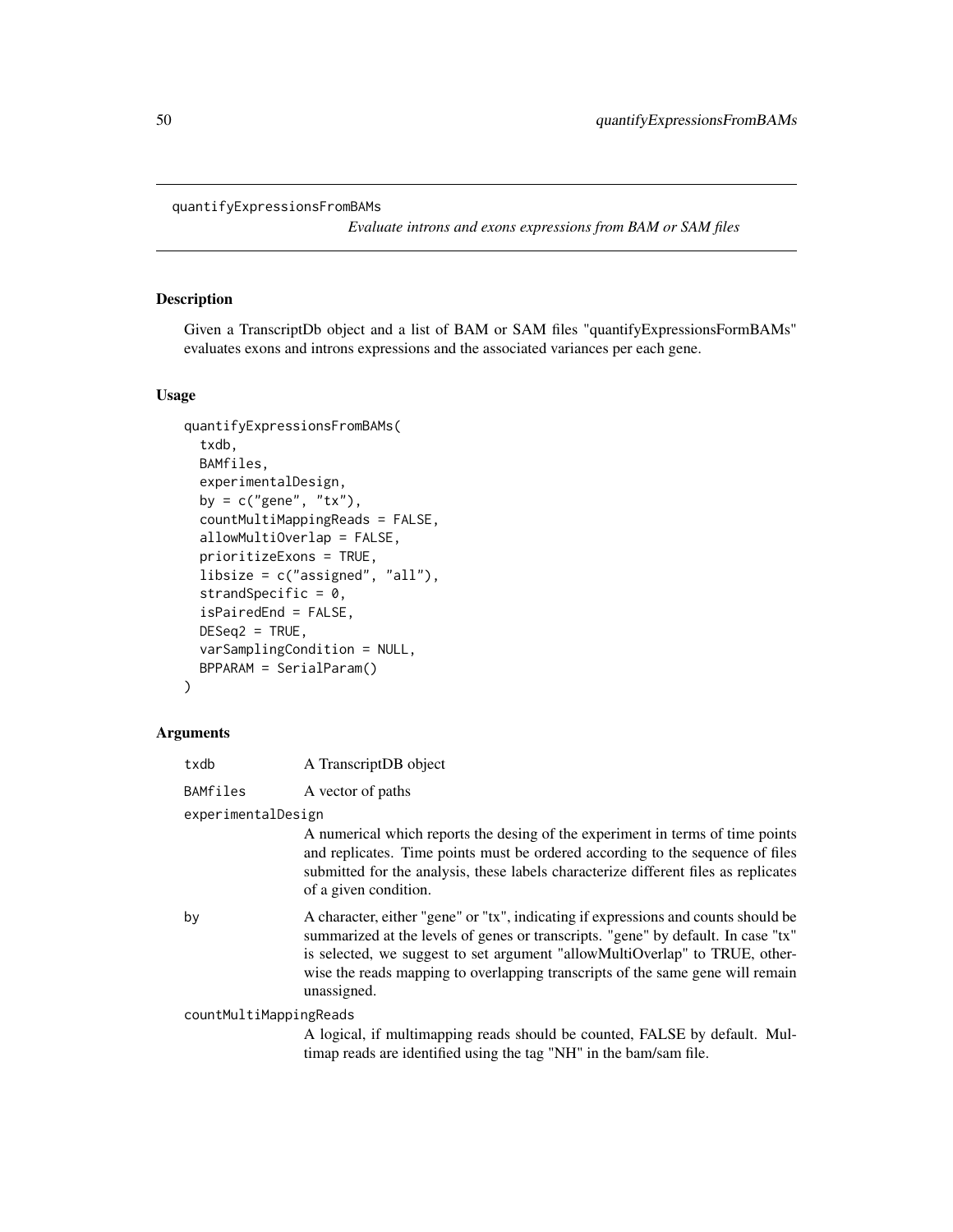#### allowMultiOverlap

A logical, indicating if a read is allowed to be assigned to more than one feature, FALSE by default

#### prioritizeExons

|                      | A logical, indicating whether reads assigned to exon shold not be accounted for<br>intron counts. If set to FALSE, reads with shared overlap between an exon and<br>the following intron will be assigned also to introns. This could improve intronic<br>quantification in experimental settings (including polyA library preparation) or<br>compact genomes were intronic reads are sampled at a very low rate compared<br>to exonic reads. By default, TRUE. |  |
|----------------------|-----------------------------------------------------------------------------------------------------------------------------------------------------------------------------------------------------------------------------------------------------------------------------------------------------------------------------------------------------------------------------------------------------------------------------------------------------------------|--|
| libsize              | A character, either "assigned" or "all", indicating whether the libsize for expres-<br>sion normalization should include all mapped reads or only the reads assigned<br>to any of the features. By default, "assigned" is selected.                                                                                                                                                                                                                             |  |
|                      | strandSpecific Numeric, 0 if no strand-specific read counting should be performed, 1 stranded,<br>2 reversely-stranded. 0 by default                                                                                                                                                                                                                                                                                                                            |  |
| isPairedEnd          | A logical, if paired-end reads are used, FALSE by default                                                                                                                                                                                                                                                                                                                                                                                                       |  |
| DESeg2               | A logical, if TRUE exons and introns variances are evaluated through the pack-<br>age DESeq2, if FALSE through plgem                                                                                                                                                                                                                                                                                                                                            |  |
| varSamplingCondition |                                                                                                                                                                                                                                                                                                                                                                                                                                                                 |  |
|                      | A character reporting which experimental condition should be used to sample<br>the variance if $DESeq2 = FALSE$ .                                                                                                                                                                                                                                                                                                                                               |  |
| <b>BPPARAM</b>       | Parallelization parameters for bplapply. By default SerialParam() By default,<br>the first element of "experimentalDesign" with replicates.                                                                                                                                                                                                                                                                                                                     |  |

## Value

A list containing expressions and associated variances for exons and introns.

### Examples

```
if( Sys.info()["sysname"] != "Windows" ) {
 require(TxDb.Mmusculus.UCSC.mm9.knownGene)
 txdb<-TxDb.Mmusculus.UCSC.mm9.knownGene
 expDes<-c(0,0,1,1)
 paths_total<-system.file('extdata/', c('bamRep1.bam'
                                        ,'bamRep2.bam'
                                        ,'bamRep3.bam'
                                        ,'bamRep4.bam')
                          ,package='INSPEcT')
 matExp<-quantifyExpressionsFromBAMs(txdb=txdb
                                     ,BAMfiles=paths_total
```
,experimentalDesign=expDes)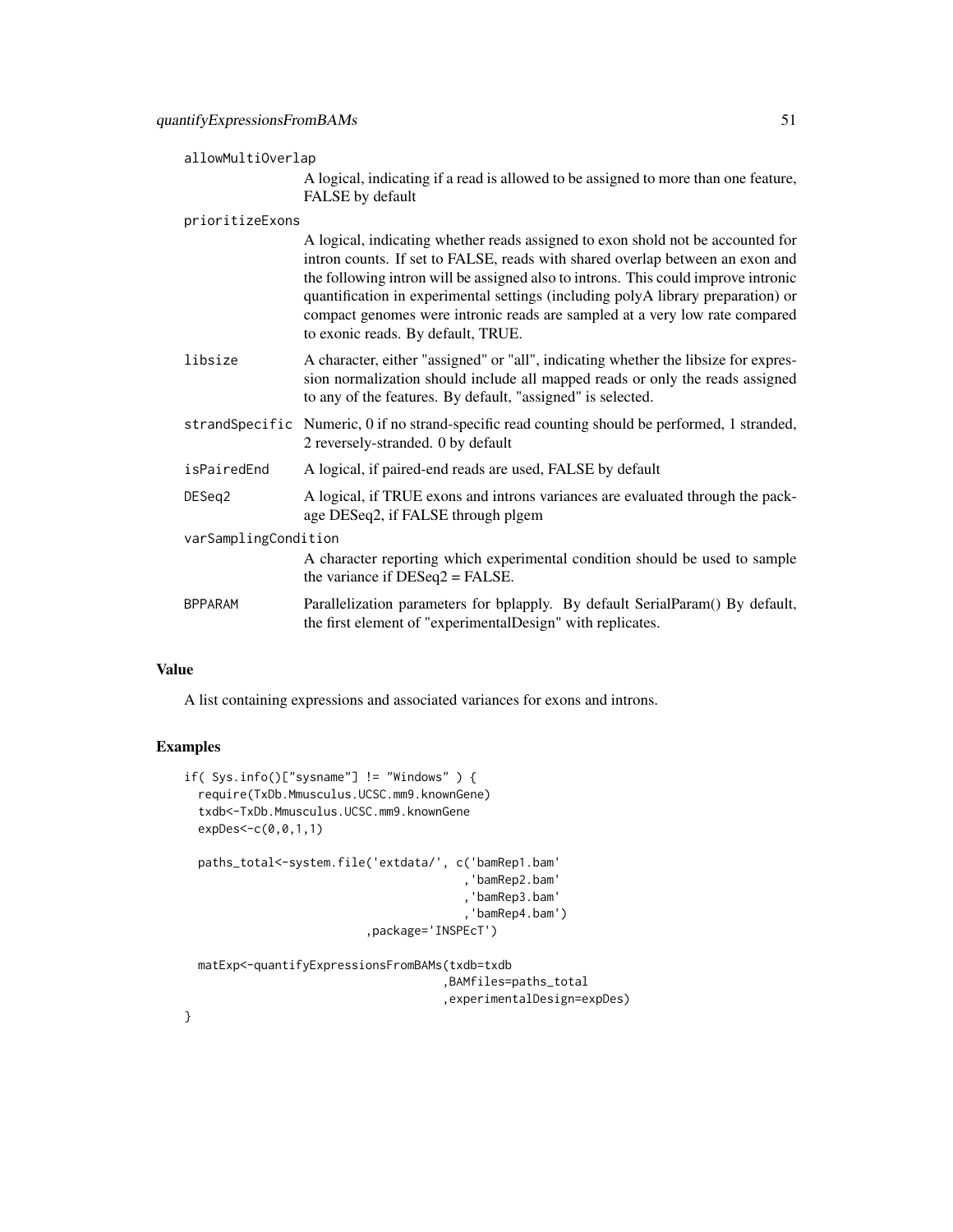<span id="page-51-0"></span>quantifyExpressionsFromBWs

*Evaluate introns and exons expressions from BAM or SAM files*

## Description

Given a TranscriptDb object and a list of bigWig (BW) files "quantifyExpressionsFormBWs" evaluates exons and introns expressions and the associated variances per each gene.

## Usage

```
quantifyExpressionsFromBWs(
 txdb,
 BWfiles,
 experimentalDesign,
 readLength = 50,
 by = c("gene", "tx"),libsize = c("assigned", "all"),
 DESeq2 = TRUE,varSamplingCondition = NULL,
 BPPARAM = SerialParam()
)
```
## Arguments

| txdb               | A TranscriptDB object                                                                                                                                                                                                                                                                                                                                   |
|--------------------|---------------------------------------------------------------------------------------------------------------------------------------------------------------------------------------------------------------------------------------------------------------------------------------------------------------------------------------------------------|
| BWfiles            | A vector of paths                                                                                                                                                                                                                                                                                                                                       |
| experimentalDesign |                                                                                                                                                                                                                                                                                                                                                         |
|                    | A numerical which reports the desing of the experiment in terms of time points<br>and replicates. Time points must be ordered according to the sequence of files<br>submitted for the analysis, these labels characterize different files as replicates<br>of a given condition.                                                                        |
| readLength         | A numerical that indicates the read length of the RNA-seq experiment. Used to<br>normalize the coverage. By default, 50.                                                                                                                                                                                                                                |
| by                 | A character, either "gene" or "tx", indicating if expressions and counts should be<br>summarized at the levels of genes or transcripts. "gene" by default. In case "tx"<br>is selected, we suggest to set argument "allowMultiOverlap" to TRUE, other-<br>wise the reads mapping to overlapping transcripts of the same gene will remain<br>unassigned. |
| libsize            | A character, either "assigned" or "all", indicating whether the libsize for expres-<br>sion normalization should include all mapped reads or only the reads assigned<br>to any of the features. By default, "assigned" is selected.                                                                                                                     |
| DESeg2             | A logical, if TRUE exons and introns variances are evaluated through the pack-<br>age DESeq2, if FALSE through plgem                                                                                                                                                                                                                                    |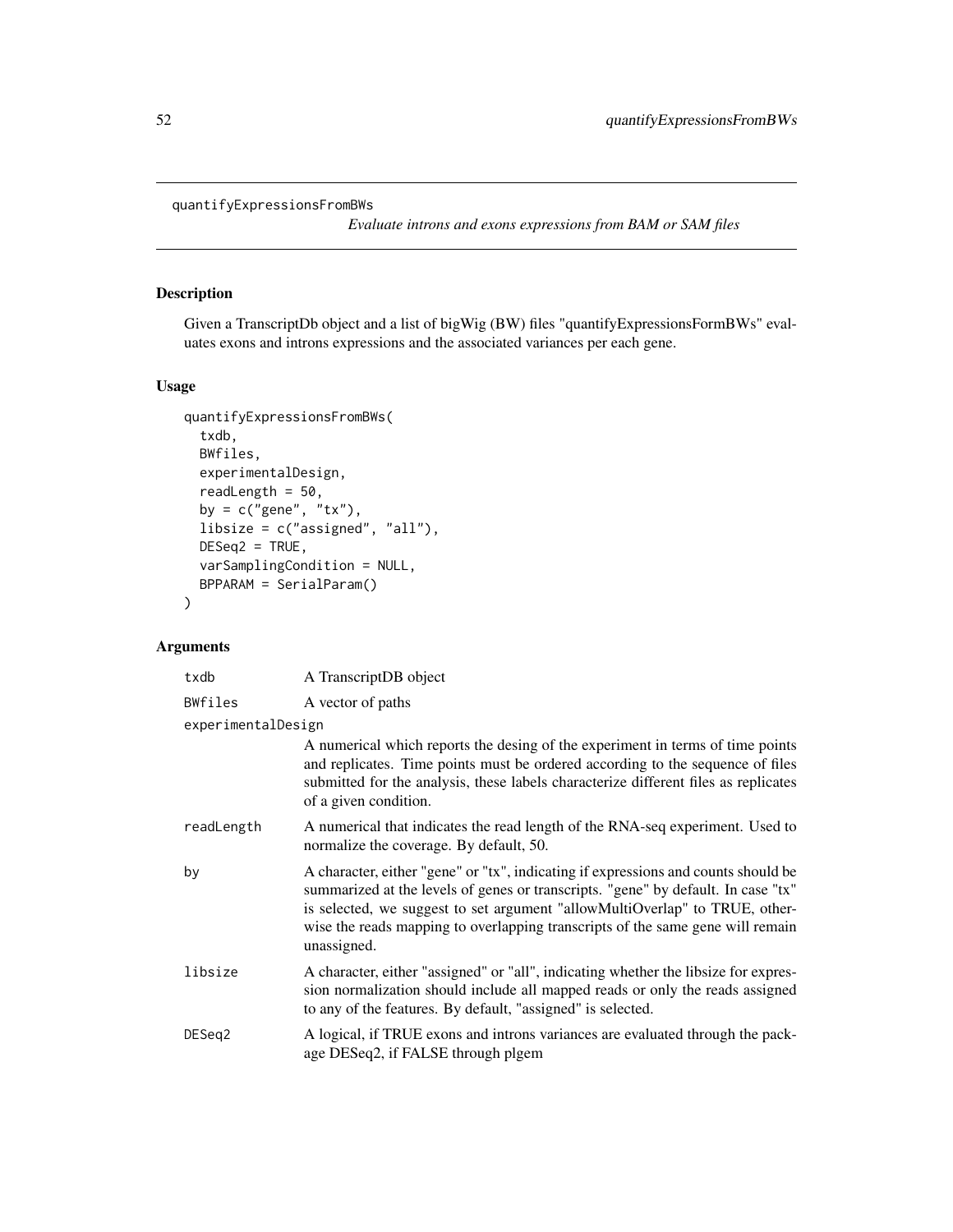<span id="page-52-0"></span>

| varSamplingCondition |                                                                                                                                              |
|----------------------|----------------------------------------------------------------------------------------------------------------------------------------------|
|                      | A character reporting which experimental condition should be used to sample<br>the variance if $DESeq2 = FALSE$ .                            |
| <b>BPPARAM</b>       | Parallelization parameters for bplapply. By default SerialParam() By default,<br>the first element of "experimental Design" with replicates. |

## Value

A list containing expressions and associated variances for exons and introns.

quantifyExpressionsFromTrAbundance

*Given introns and exons abundances (for example RPKMs) this method returns their variances evaluated thorugh plgem.*

#### Description

Given introns and exons abundances (for example RPKMs) this method returns their variances evaluated thorugh plgem.

#### Usage

```
quantifyExpressionsFromTrAbundance(
  trAbundaces,
  experimentalDesign,
  varSamplingCondition = NULL,
  simulatedData = FALSE
)
```
#### Arguments

trAbundaces A a list with elements "exonsAbundances" and "intronsAbundances". experimentalDesign A numerical which reports the desing of the experiment in terms of time points and replicates. The time points must be ordered according to the columns of the count matrices submitted for the analysis; these labels define conditions and replicates. varSamplingCondition A character reporting which experimental condition should be used to sample the variance if DESeq2 = FALSE. simulatedData A boolean which is TRUE if the data under analysis are simulated.

## Value

A list containing RPKMs and associated variances for exons and introns.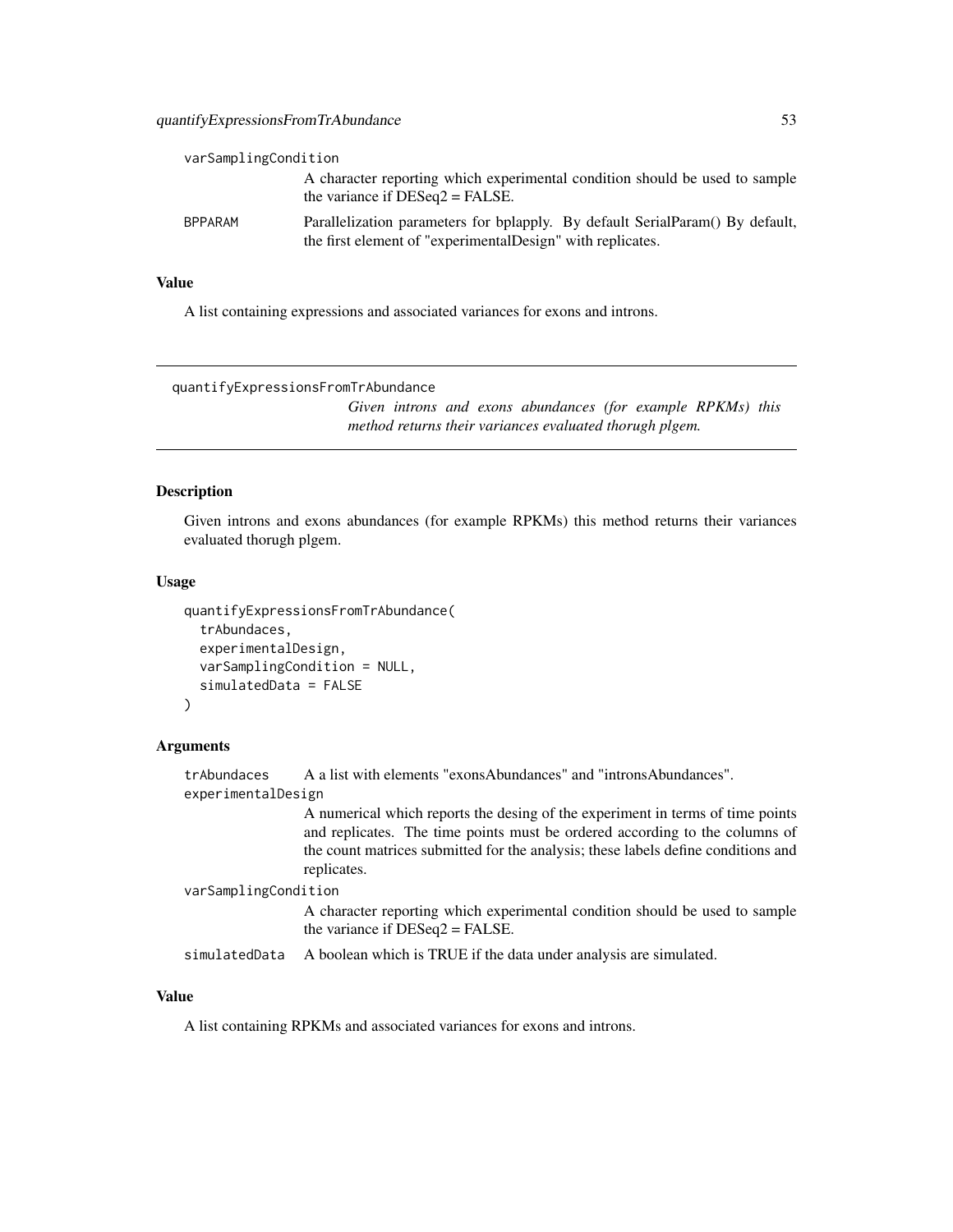#### <span id="page-53-0"></span>quantifyExpressionsFromTrCounts

*Evaluates introns and exons RPKMs, per gene, from counts data.*

## Description

Evaluates introns and exons RPKMs, per gene, from counts data.

#### Usage

```
quantifyExpressionsFromTrCounts(
  allcounts,
  experimentalDesign,
  exonsWidths,
  intronsWidths,
  libsize = NULL,
 DESeq2 = TRUE,
  varSamplingCondition = NULL
\mathcal{E}
```
#### Arguments

allcounts A named list containing "exonsCounts" and "intronsCounts".

experimentalDesign

| A numerical which reports the desing of the experiment in terms of time points      |
|-------------------------------------------------------------------------------------|
| and replicates. Time points must be ordered according to the sequence of files      |
| submitted for the analysis, these labels characterize different files as replicates |
| of a given condition.                                                               |

| exonsWidths | A numeric containing the exons widths. |
|-------------|----------------------------------------|
|-------------|----------------------------------------|

intronsWidths A numeric containing the intorns widths.

- libsize A numeric containing the library size.
- DESeq2 A logical, if TRUE the RPKMs variances are evaluated through the package DESeq2, if FALSE plgem is used.

varSamplingCondition

A character reporting which experimental condition should be used to sample the variance if DESeq2 = FALSE. By default, the first element of "experimentalDesign" with replicates.

## Value

A list containing RPKMs and associated variances for exons and introns.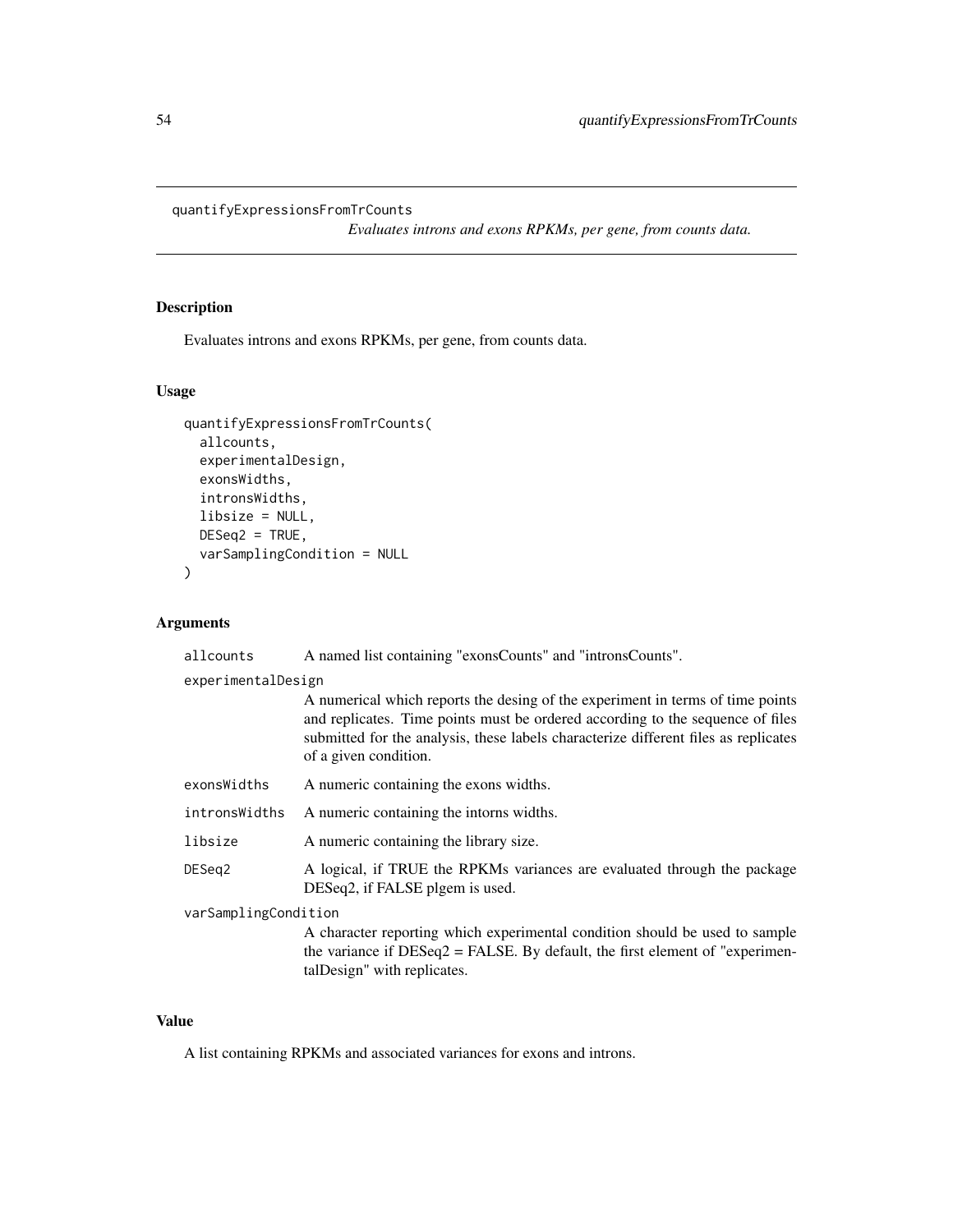#### <span id="page-54-0"></span>ratePvals 55

#### Examples

```
data('allcounts', package='INSPEcT')
data('featureWidths', package='INSPEcT')
data('libsizes', package='INSPEcT')
nascentCounts<-allcounts$nascent
matureCounts<-allcounts$mature
expDes<-rep(c(0,1/6,1/3,1/2,1,1.5,2,4,8,12,16),3)
nasExp_DESeq2<-quantifyExpressionsFromTrCounts(libsize=nascentLS
                                               ,exonsWidths=exWdths
                                               ,intronsWidths=intWdths
                                               ,allcounts=nascentCounts
                                               ,experimentalDesign=expDes)
matExp_DESeq2<-quantifyExpressionsFromTrCounts(libsize=totalLS
                                              ,exonsWidths=exWdths
                                               ,intronsWidths=intWdths
                                               ,allcounts=matureCounts
                                               ,experimentalDesign=expDes)
nasExp_plgem<-quantifyExpressionsFromTrCounts(libsize=nascentLS
                                              ,exonsWidths=exWdths
                                              ,intronsWidths=intWdths
                                              ,allcounts=nascentCounts
                                              ,DESeq2=FALSE
                                              ,experimentalDesign=expDes)
matExp_plgem<-quantifyExpressionsFromTrCounts(libsize=totalLS
                                              ,exonsWidths=exWdths
                                              ,intronsWidths=intWdths
                                              ,allcounts=matureCounts
                                              ,DESeq2=FALSE
                                              ,experimentalDesign=expDes)
```
<span id="page-54-1"></span>

ratePvals *Retrieve a single p-value for each rate*

## Description

This method is used to retrieve all the p-values relative to the variability of synthesis, processing and degradation rates.

#### Usage

ratePvals(object)

## S4 method for signature 'INSPEcT' ratePvals(object)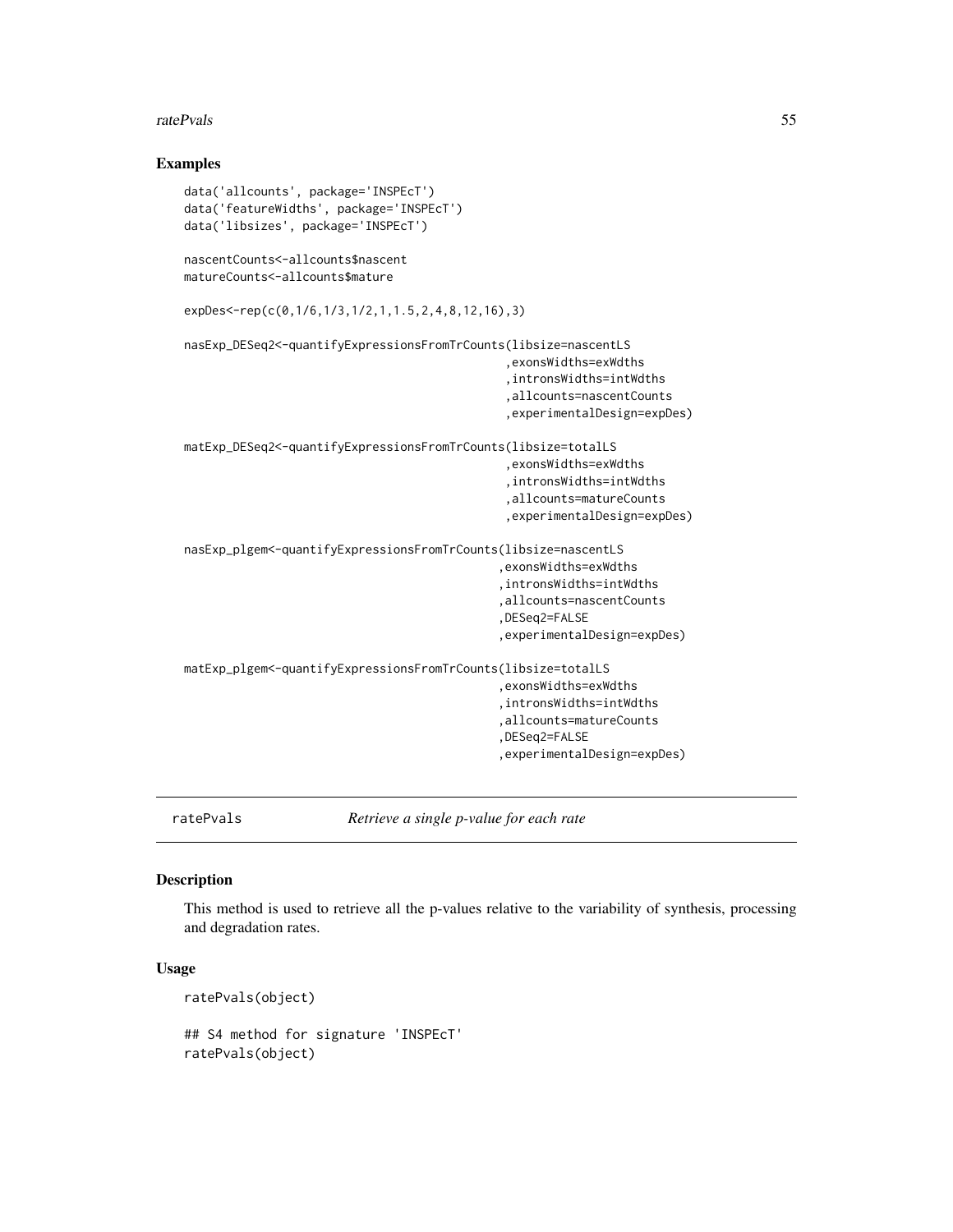#### **Arguments**

object An object of class INSPEcT

## Examples

```
nascentInspObj10 <- readRDS(system.file(package='INSPEcT', 'nascentInspObj10.rds'))
ratePvals(nascentInspObj10)
```
<span id="page-55-1"></span>ratesFirstGuess *Retrieve pre-modeling rates and concentrations*

## Description

This method allow to access to the estimated synthesis, degradation, processing rates and pre mRNA and total mRNA concentrations the way they were calculated by the constructor function [newINSPEcT](#page-38-1).

#### Usage

```
ratesFirstGuess(object, feature)
```
## S4 method for signature 'INSPEcT' ratesFirstGuess(object, feature)

## Arguments

| object  | An object of class INSPEcT                                                                                                                                                                       |
|---------|--------------------------------------------------------------------------------------------------------------------------------------------------------------------------------------------------|
| feature | A character indicating the feature to retireve, "synthesis", "degradation", "pro-<br>cessing" for rates, "total" for total mRNA concentrations or "preMRNA" for<br>premature mRNA concentrations |

#### Value

A numeric matrix containing the values for the selected feature

## See Also

```
newINSPEcT, ratesFirstGuessVar
```

```
nascentInspObj10 <- readRDS(system.file(package='INSPEcT', 'nascentInspObj10.rds'))
```

```
ratesFirstGuess(nascentInspObj10, 'total')
ratesFirstGuess(nascentInspObj10, 'preMRNA')
ratesFirstGuess(nascentInspObj10, 'synthesis')
```
<span id="page-55-0"></span>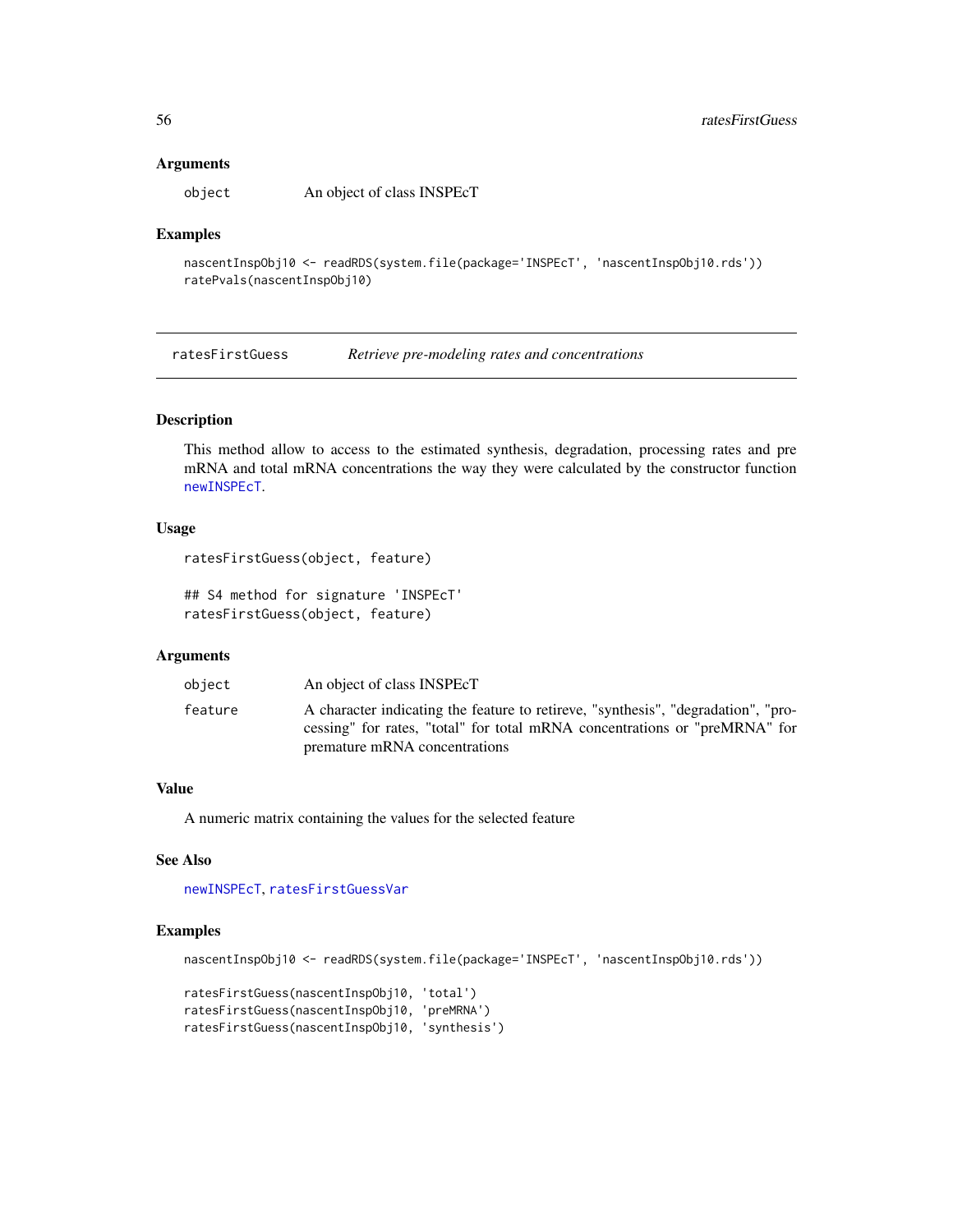<span id="page-56-1"></span><span id="page-56-0"></span>ratesFirstGuessVar *Retrieve pre-modeling rates and concentrations variance*

## Description

This method allow to access to the estimated variance of synthesis rates and pre mRNA and total mRNA concentrations the way they were calculated by the constructor function [newINSPEcT](#page-38-1).

## Usage

ratesFirstGuessVar(object, feature) ## S4 method for signature 'INSPEcT' ratesFirstGuessVar(object, feature)

### Arguments

| object  | An object of class INSPEcT                                                                                                                                                                       |
|---------|--------------------------------------------------------------------------------------------------------------------------------------------------------------------------------------------------|
| feature | A character indicating the feature to retireve, "synthesis", "degradation", "pro-<br>cessing" for rates, "total" for total mRNA concentrations or "preMRNA" for<br>premature mRNA concentrations |

## Value

A numeric vector containing the values for the selected feature

## See Also

[newINSPEcT](#page-38-1), [ratesFirstGuess](#page-55-1)

```
nascentInspObj10 <- readRDS(system.file(package='INSPEcT', 'nascentInspObj10.rds'))
ratesFirstGuessVar(nascentInspObj10, 'total')
ratesFirstGuessVar(nascentInspObj10, 'preMRNA')
ratesFirstGuessVar(nascentInspObj10, 'synthesis')
```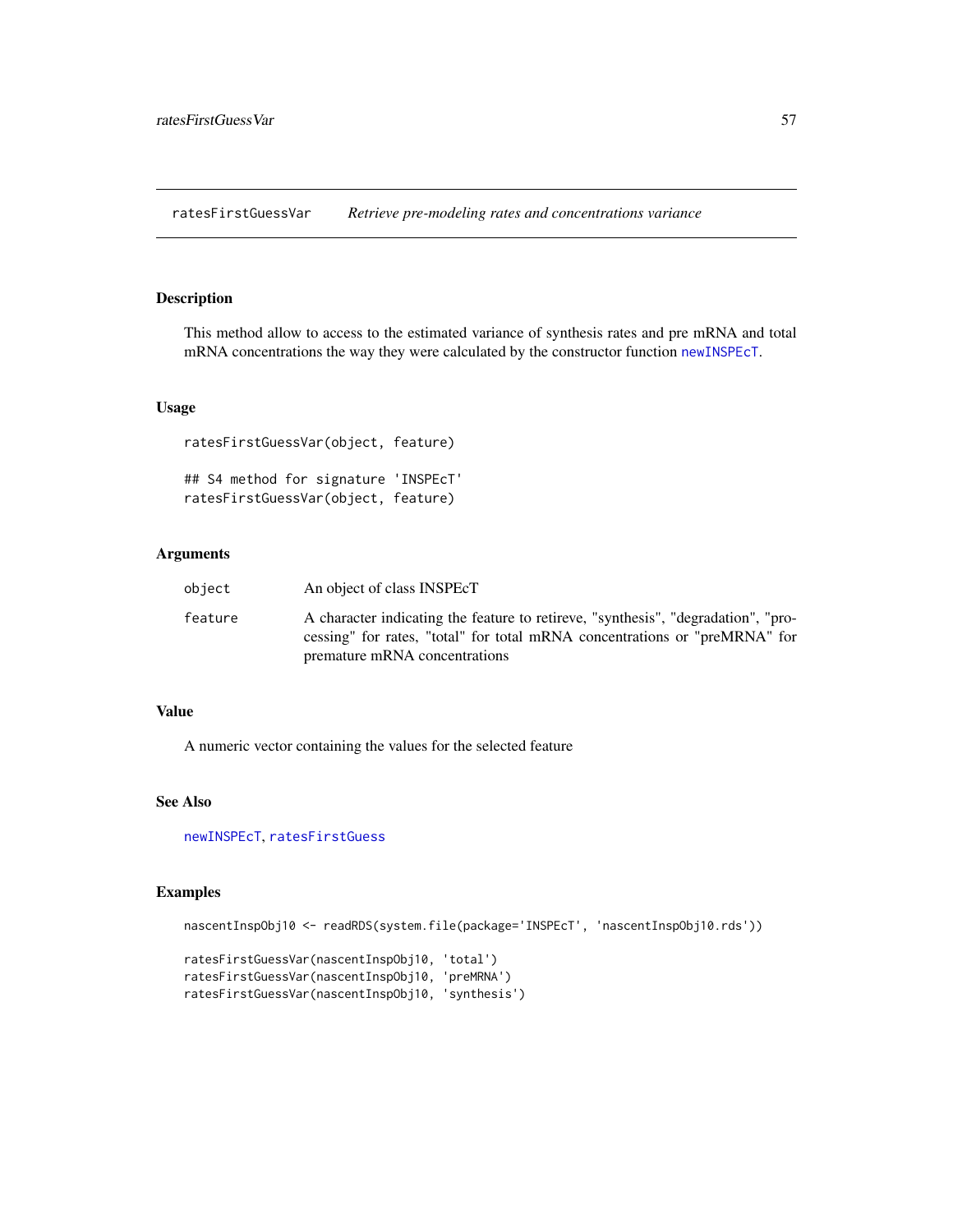<span id="page-57-1"></span><span id="page-57-0"></span>

## Description

Remove the model from an INSPEcT object. It is required when subsetting an INSPEcT object per time points because when removing time points the modeling is not valid anymore.

#### Usage

removeModel(object)

## S4 method for signature 'INSPEcT' removeModel(object)

#### **Arguments**

object An Object of class INSPEcT

## Value

An Object of class INSPEcT

```
nascentInspObj10 <- readRDS(system.file(package='INSPEcT', 'nascentInspObj10.rds'))
nascentInspObj10_5genes <- nascentInspObj10[1:5]
## This will turn out into an error:
## Not run: nascentInspObj10_5genes_5tpts <- nascentInspObj10[1:5, 1:5]
## Before subsetting time points, the model should be removed:
nascentInspObj10_5genes_5tpts <- removeModel(nascentInspObj10)[1:5, 1:5]
## Also this will turn out into an error:
## Not run: nascentInspObj10 <- modelRates(nascentInspObj10)
## Before running the model again, or changing modeling parameters,
## the previous model should be removed:
nascentInspObj10_old <- nascentInspObj10
nascentInspObj10_new <- removeModel(nascentInspObj10)
## Not run: nascentInspObj10_new <- modelRates(nascentInspObj10_new, useSigmoidFun = FALSE)
```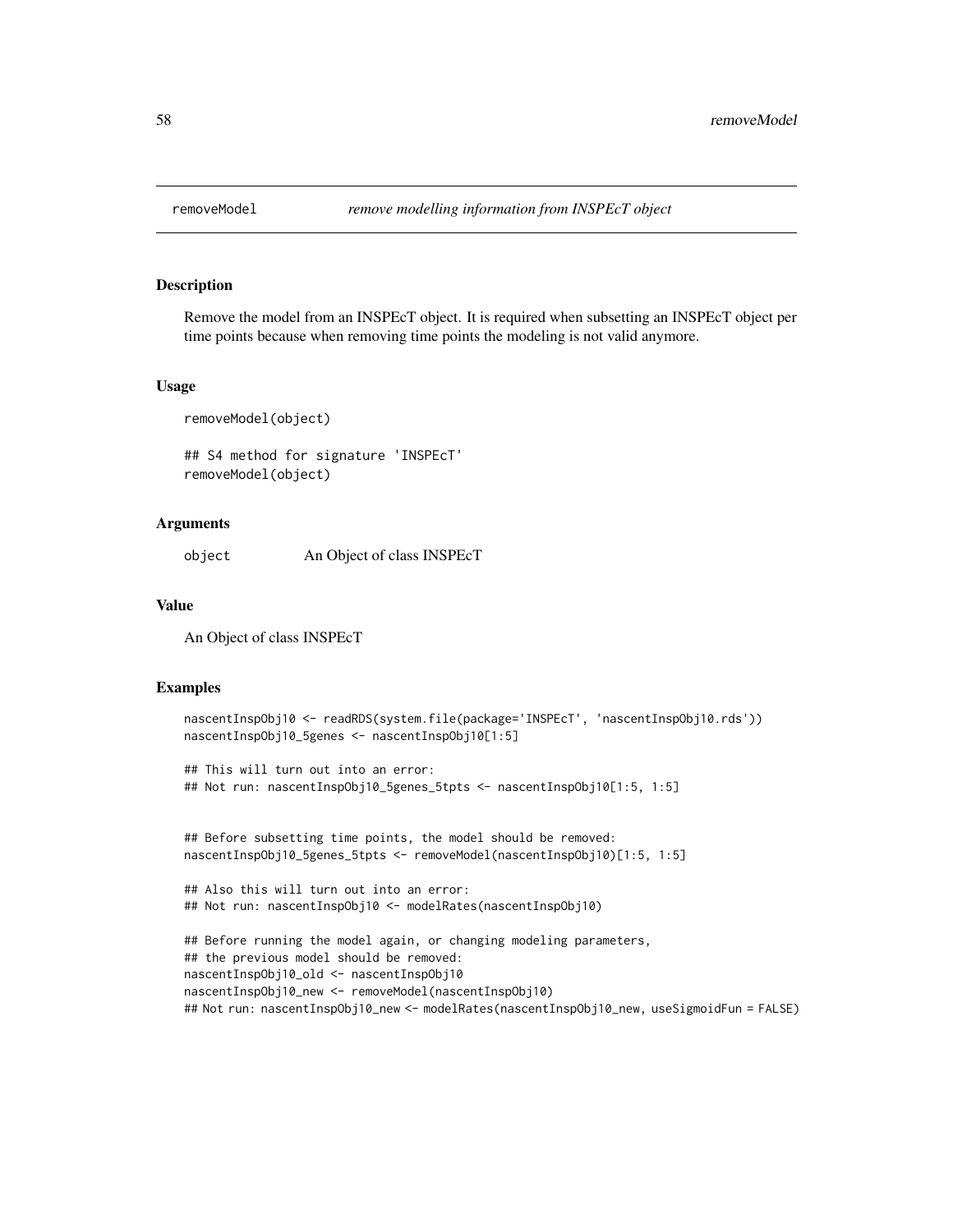<span id="page-58-1"></span><span id="page-58-0"></span>

#### Description

A method to visualize the performance in the classification of synthesis, degradation and processing rates based on the comparison of the original simulated rates and the one obtained by the function [modelRates](#page-35-1). For each rate, classification performance is measured in terms of sensitivity and specificity using a ROC curve analysis. False negatives (FN) represent cases where the rate is identified as constant while it was simulated as varying. False positives (FP) represent cases where INSPEcT identified a rate as varying while it was simulated as constant. On the contrary, true positives (TP) and negatives (TN) are cases of correct classification of varying and constant rates, respectively. Consequently, sensitivity and specificity are computed using increasing thresholds for the brown p-values, and the ability of correctly classifying a rate is measured through the area under the curve (AUC) for each rate.

## Usage

```
rocCurve(object, object2, plot = TRUE, comparative = FALSE)
## S4 method for signature 'INSPEcT_model,INSPEcT'
rocCurve(object, object2, plot = TRUE, comparative = FALSE)
```
#### Arguments

| object      | An object of class INSPEcT_model, with true rates                                                                                                                                                                                                                                                                                   |
|-------------|-------------------------------------------------------------------------------------------------------------------------------------------------------------------------------------------------------------------------------------------------------------------------------------------------------------------------------------|
| object2     | An modeled object of class INSPEcT                                                                                                                                                                                                                                                                                                  |
| plot        | A logical indicating whether ROC curves should be plotted or not                                                                                                                                                                                                                                                                    |
| comparative | A logical indicating whether the cross-prediction should be visualized. When<br>this mode is selected, the p-values assigned to the variability of one rate (e.g.<br>synthesis) are tested against the variability the other rates (e.g. processing and<br>degradation). Cross-prediction ROC curves are plotted with dashed lines. |

#### Value

A list of objects of class pROC with summary of each roc curve

#### See Also

[makeSimModel](#page-31-1), [makeSimDataset](#page-30-1), [rocThresholds](#page-59-1)

```
if( Sys.info()["sysname"] != "Windows" ) {
 nascentInspObj <- readRDS(system.file(package='INSPEcT', 'nascentInspObj.rds'))
 simRates<-makeSimModel(nascentInspObj, 1000, seed=1)
```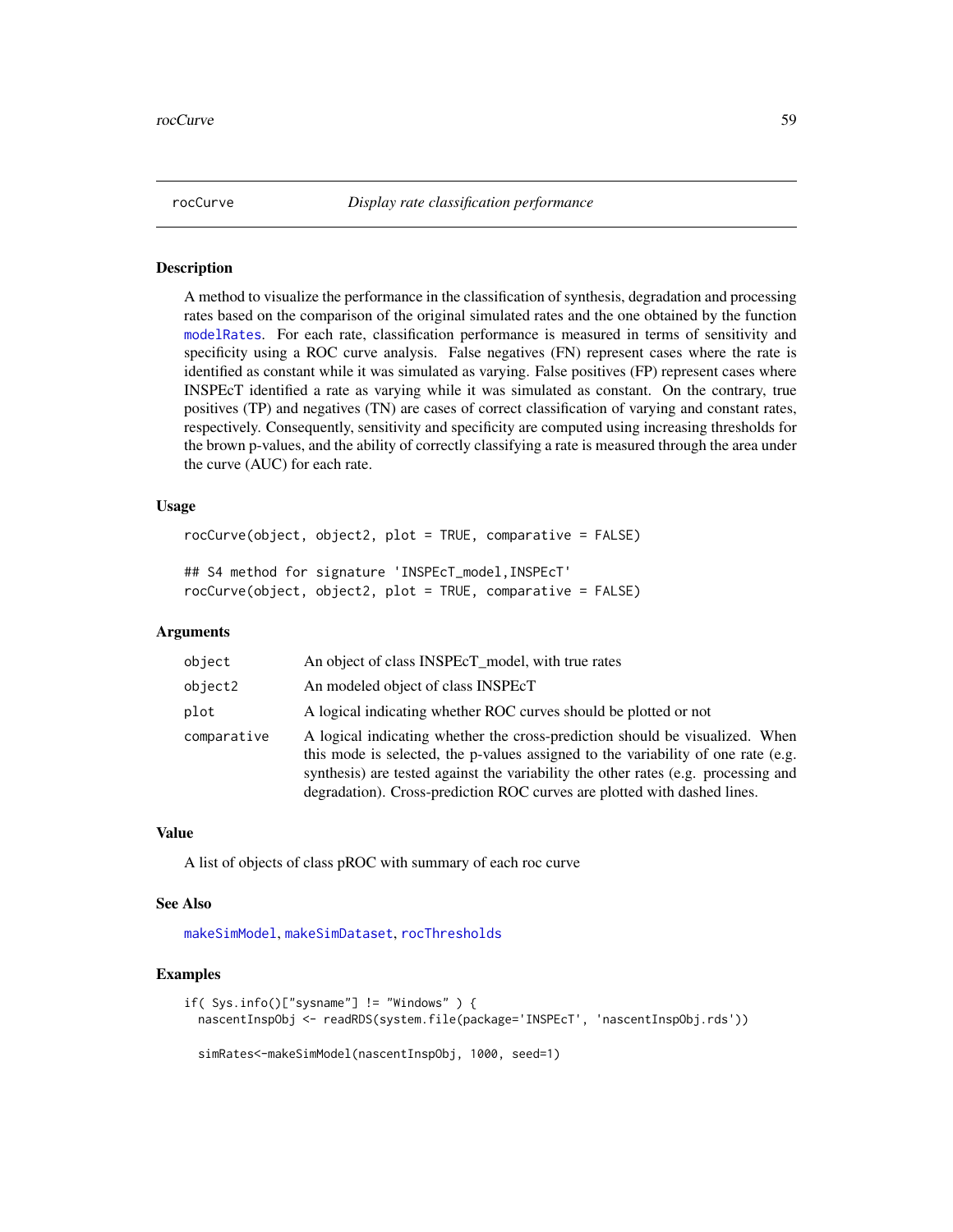```
# newTpts<-simRates@params$tpts
# nascentSim2replicates<-makeSimDataset(object=simRates
# ,tpts=newTpts
# ,nRep=3
# ,NoNascent=FALSE
# ,seed=1)
# nascentSim2replicates<-modelRates(nascentSim2replicates[1:100]
                         , seed=1)# (not evaluated to save computational time)
data("nascentSim2replicates",package='INSPEcT')
rocCurve(simRates[1:100],nascentSim2replicates)
title("3rep. 11t.p. Total and nascent RNA", line=3)
```
<span id="page-59-1"></span>

rocThresholds *Display rate classification performance with thresholds visible at xaxis*

#### Description

}

A method to visualize the performance in the classification of synthesis, degradation and processing rates based on the comparison of the original simulated rates and the one obtained by the function [modelRates](#page-35-1). For each rate, classification performance is measured in terms of sensitivity and specificity using a ROC curve analysis. False negatives (FN) represent cases where the rate is identified as constant while it was simulated as varying. False positives (FP) represent cases where INSPEcT identified a rate as varying while it was simulated as constant. On the contrary, true positives (TP) and negatives (TN) are cases of correct classification of varying and constant rates, respectively. Consequently, at increasing brown p-values different sensitivity and specificity can be achieved.

#### Usage

```
rocThresholds(object, object2, xlim = c(1e-05, 1), plot = TRUE)
## S4 method for signature 'INSPEcT_model,INSPEcT'
rocThresholds(object, object2, xlim = c(1e-05, 1), plot = TRUE)
```
#### Arguments

| object  | An object of class INSPEcT_model, with true rates                       |
|---------|-------------------------------------------------------------------------|
| object2 | An object of class INSPEcT or INSPEcT_model, with modeled rates         |
| xlim    | A numeric representing limits for the x-axis (default is $c(1-e-5,1)$ ) |
| plot    | A logical that indicates whether to plot or not. (default=TRUE)         |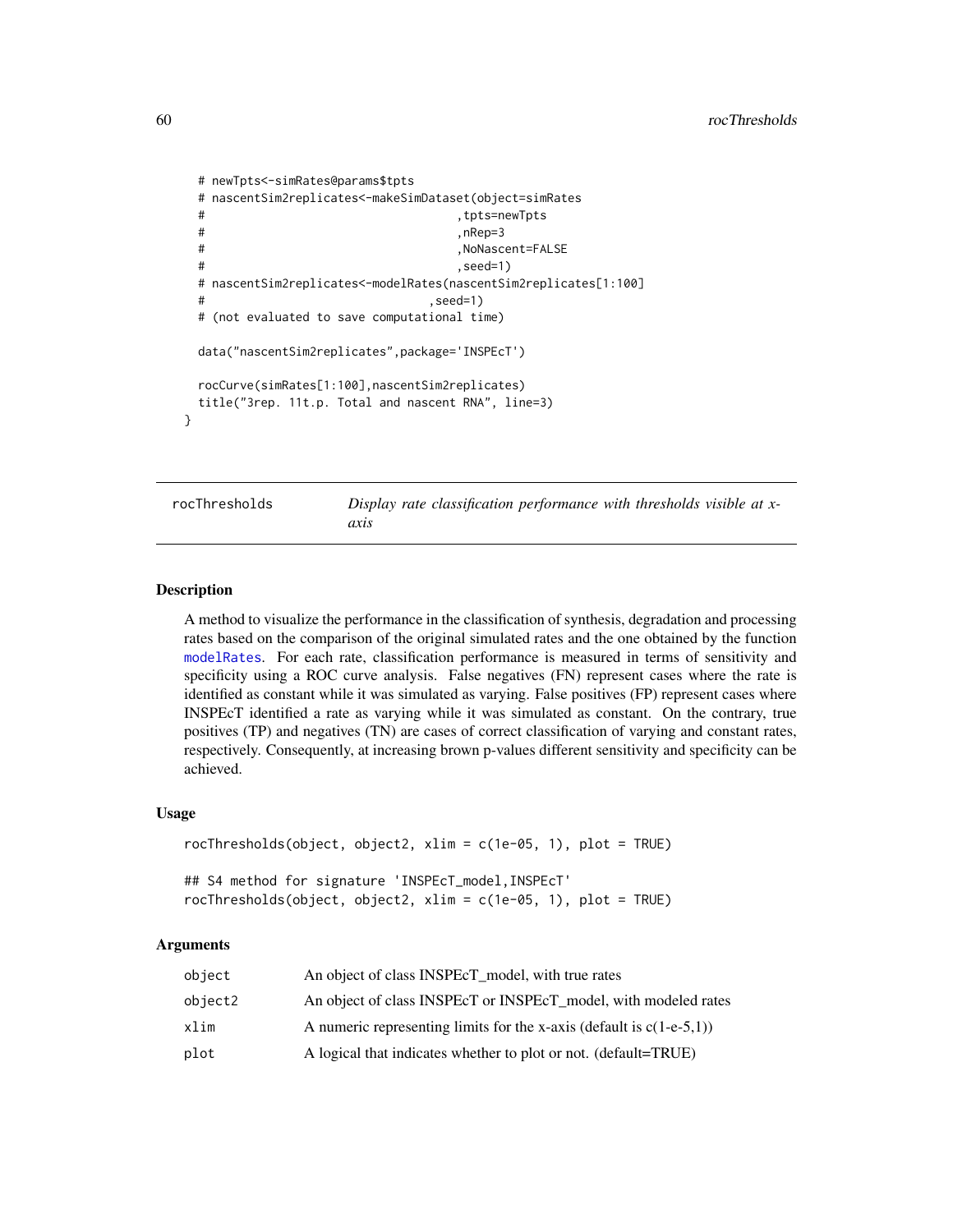## <span id="page-60-0"></span>Value

The thresholds that maximize both sensitivity and specificity

#### See Also

[makeSimModel](#page-31-1), [makeSimDataset](#page-30-1), [rocCurve](#page-58-1)

#### Examples

```
if( Sys.info()["sysname"] != "Windows" ) {
 nascentInspObj <- readRDS(system.file(package='INSPEcT', 'nascentInspObj.rds'))
 simRates<-makeSimModel(nascentInspObj, 1000, seed=1)
 # newTpts<-simRates@params$tpts
 # nascentSim2replicates<-makeSimDataset(object=simRates
 # ,tpts=newTpts
 # ,nRep=3
 # ,NoNascent=FALSE
 # ,seed=1)
 # nascentSim2replicates<-modelRates(nascentSim2replicates[1:100]
                            , seed=1)
 # (not evaluated to save computational time)
 data("nascentSim2replicates",package='INSPEcT')
 rocThresholds(simRates[1:100],nascentSim2replicates)
}
```
<span id="page-60-1"></span>setConfidenceIntervals

*Set confidence intervals*

## Description

This function is used to set the confidence intervals in the nascent RNA mode.

#### Usage

```
setConfidenceIntervals(object, confidenceIntervals)
```
## S4 method for signature 'INSPEcT' setConfidenceIntervals(object, confidenceIntervals)

## Arguments

object An object of class INSPEcT\_model confidenceIntervals list of confidence intervals.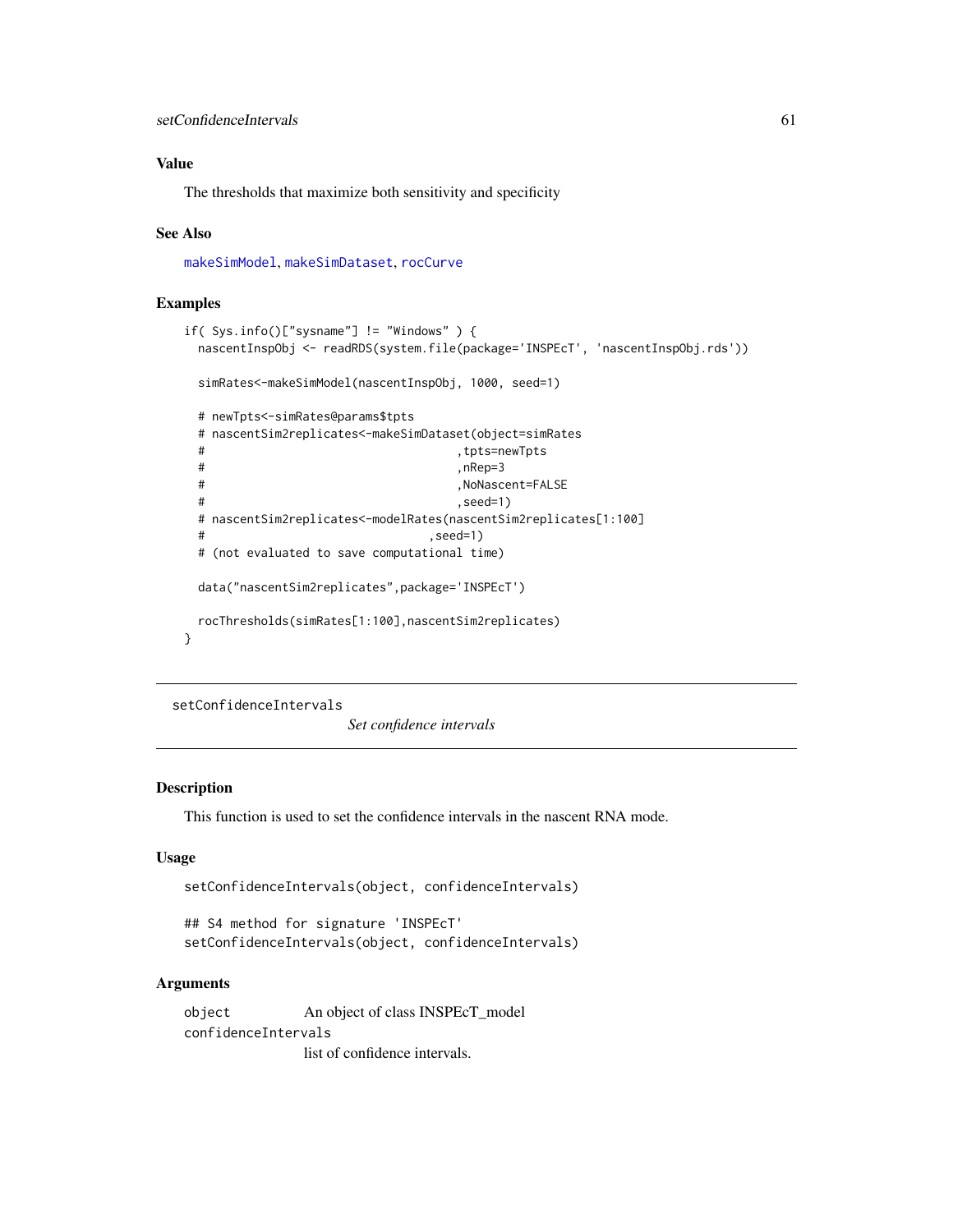## <span id="page-61-0"></span>Value

An object of class ExpressionSet containing the confidence intervals.

simData3rep\_Nascent *An INSPEcT object with 1000 simulated rates and concentration and their modeled rates*

## Description

A dataset containing the rates and concentrations obtained from the dataset simRates; 3 replicates and time points corresponding to: 0,1/6,1/3,1/2,1,1.5,2,4,8,12,16 hours.

## Format

An INSPEcT object

simData3rep\_NoNascent *An INSPEcT object with 1000 simulated rates and concentration and their modeled rates*

#### Description

A dataset containing the rates and concentrations obtained from the dataset simRates with 1 replicates and time points corresponding to: 0, 1/6, 1/3, 1/2, 1, 2, 4, 8, 16 hours. On this dataset rates and concentrations have been modeled with the method modelRates

#### Format

An INSPEcT object

simData4rep\_Nascent *An INSPEcT object with 1000 simulated rates and concentration and their modeled rates*

## Description

A dataset containing the rates and concentrations obtained from the dataset simRates; 3 replicates and time points corresponding to: 0,1/6,1/3,1/2,1,1.25,1.5,2,3,4,6,8,10,12,16 hours.

#### Format

An INSPEcT object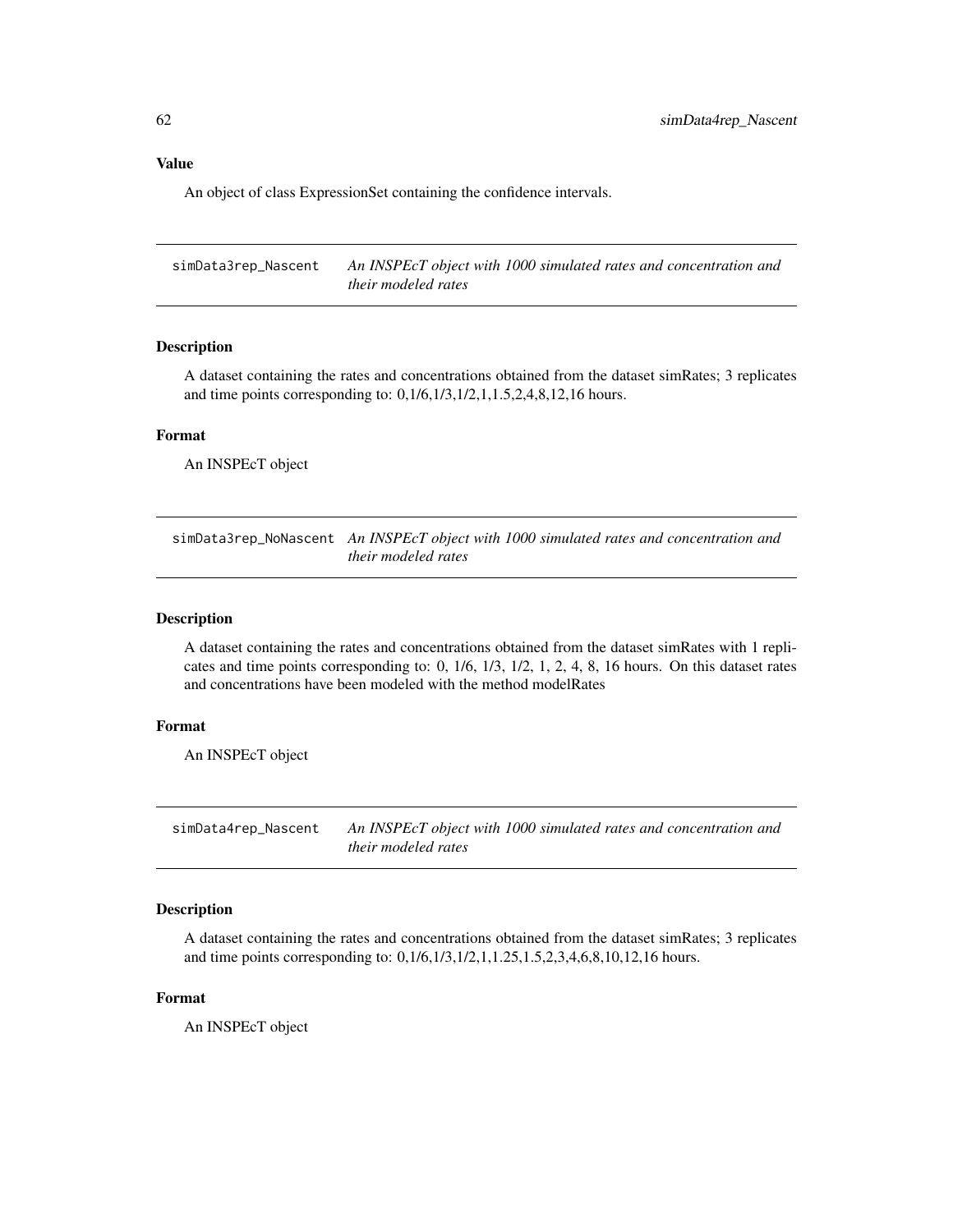<span id="page-62-0"></span>simData4rep\_NoNascent *An INSPEcT object with 1000 simulated rates and concentration and their modeled rates*

#### Description

A dataset containing the rates and concentrations obtained from the dataset simRates with 1 replicates and time points corresponding to: 0, 1/6, 1/3, 1/2, 1, 2, 4, 8, 16 hours. On this dataset rates and concentrations have been modeled with the method modelRates

#### Format

An INSPEcT object

<span id="page-62-1"></span>split *Divide an INSPEcT Object into groups*

## Description

Divides the INSPEcT object into the groups defined by 'f',

#### Usage

## S4 method for signature 'INSPEcT,ANY'  $split(x, f, drop = FALSE, ...)$ 

#### Arguments

|           | An object of class INSPEcT                                                    |
|-----------|-------------------------------------------------------------------------------|
| f         | A vector of length equal to the number of genes in x which defines the groups |
| drop      | A logical belonging to the generic funcition, useless in this context.        |
| $\ddotsc$ | Additional arguments to match the generic function                            |

#### Value

A list containing objects of class INSPEcT

```
nascentInspObj10 <- readRDS(system.file(package='INSPEcT', 'nascentInspObj10.rds'))
splitIdx <- c(1,1,1,2,2,2,3,3,3,4)
nascentInspObj10Split <- split(nascentInspObj10, splitIdx)
```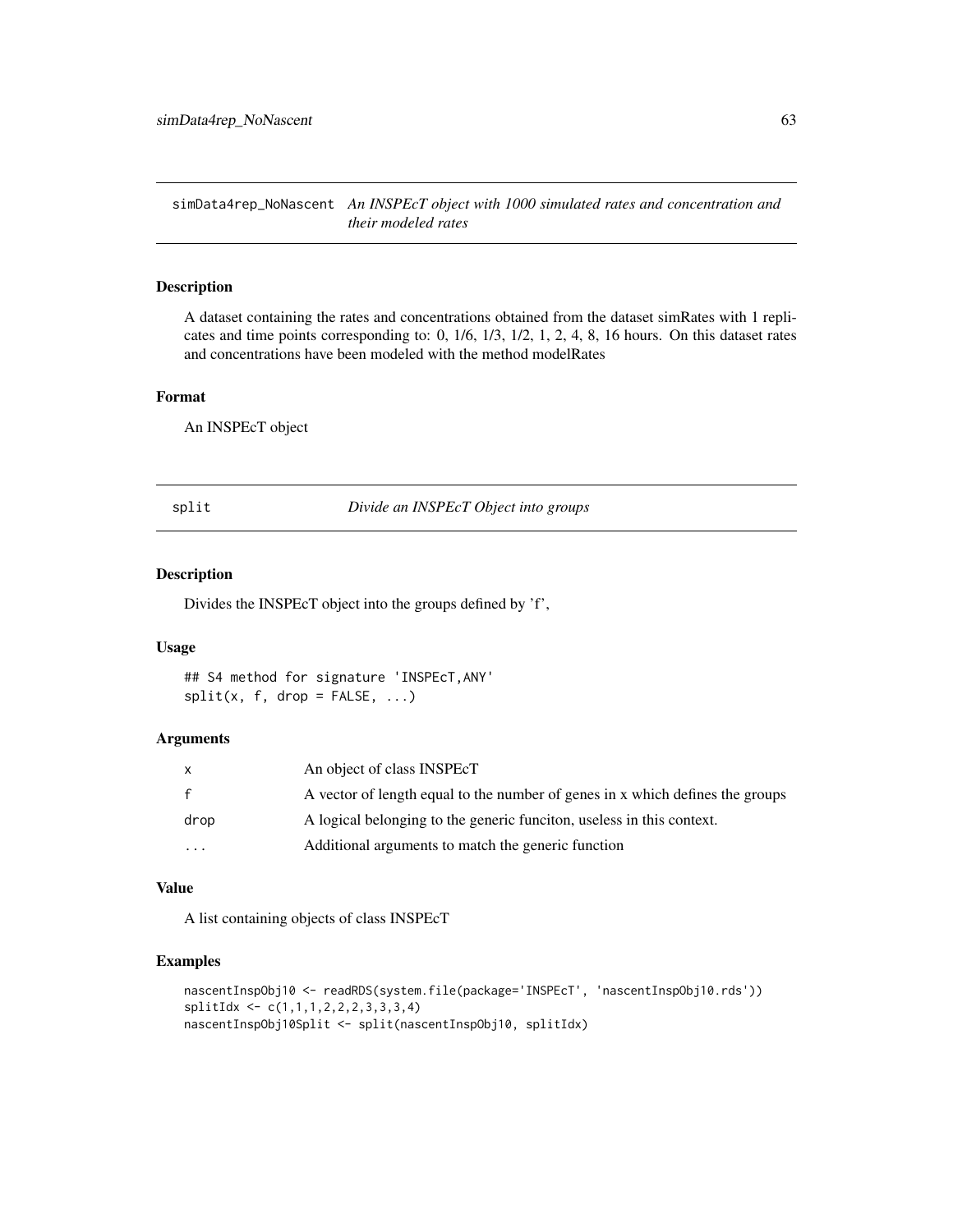#### Description

Accessor to obtain the tpts associated with the object of class INSPEcT

#### Usage

```
tpts(object)
```
## S4 method for signature 'INSPEcT' tpts(object)

## Arguments

object An object of class INSPEcT

## Value

A numeric that indicates time points contained the object

## Examples

```
nascentInspObj10 <- readRDS(system.file(package='INSPEcT', 'nascentInspObj10.rds'))
tpts(nascentInspObj10)
```
<span id="page-63-2"></span>viewConfidenceIntervals

*Retrieve the modeled Confidence Intervals*

## Description

A method to access the modeld confidence intervals computed via the method [computeConfidenceIntervals](#page-10-1)

#### Usage

```
viewConfidenceIntervals(object, feature)
```
## S4 method for signature 'INSPEcT' viewConfidenceIntervals(object, feature)

#### Arguments

| obiect  | An object of class INSPEcT                                                                                   |
|---------|--------------------------------------------------------------------------------------------------------------|
| feature | A character indicating the feature to retireve: "synthesis", "degradation", "pro-<br>$c \, \text{essine}$ ". |

<span id="page-63-1"></span><span id="page-63-0"></span>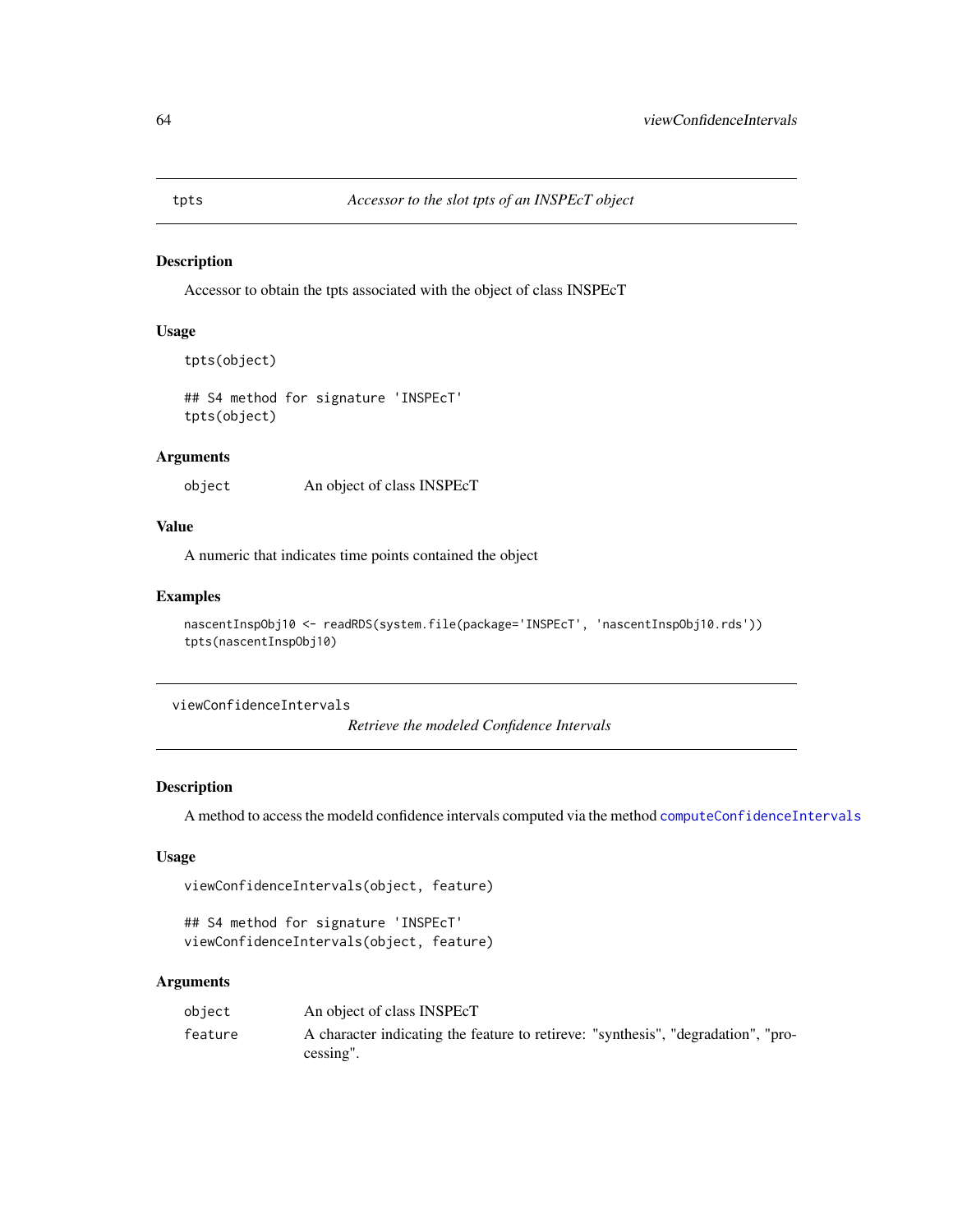## <span id="page-64-0"></span>viewModelRates 65

## Value

A numeric matrix containing the values for the selected feature

#### Examples

```
nascentInspObj10 <- readRDS(system.file(package='INSPEcT', 'nascentInspObj10.rds'))
viewConfidenceIntervals(nascentInspObj10, 'synthesis')
```
<span id="page-64-1"></span>viewModelRates *Retrieve the modeled rates and concentrations*

## Description

A method to access the modeld rates via the method [modelRates](#page-35-1)

#### Usage

```
viewModelRates(object, feature)
```
## S4 method for signature 'INSPEcT' viewModelRates(object, feature)

## Arguments

| object  | An object of class INSPEcT                                                                                                                                                                       |
|---------|--------------------------------------------------------------------------------------------------------------------------------------------------------------------------------------------------|
| feature | A character indicating the feature to retireve, "synthesis", "degradation", "pro-<br>cessing" for rates, "total" for total mRNA concentrations or "preMRNA" for<br>premature mRNA concentrations |

## Value

A numeric matrix containing the values for the selected feature

```
nascentInspObj10 <- readRDS(system.file(package='INSPEcT', 'nascentInspObj10.rds'))
viewModelRates(nascentInspObj10, 'synthesis')
```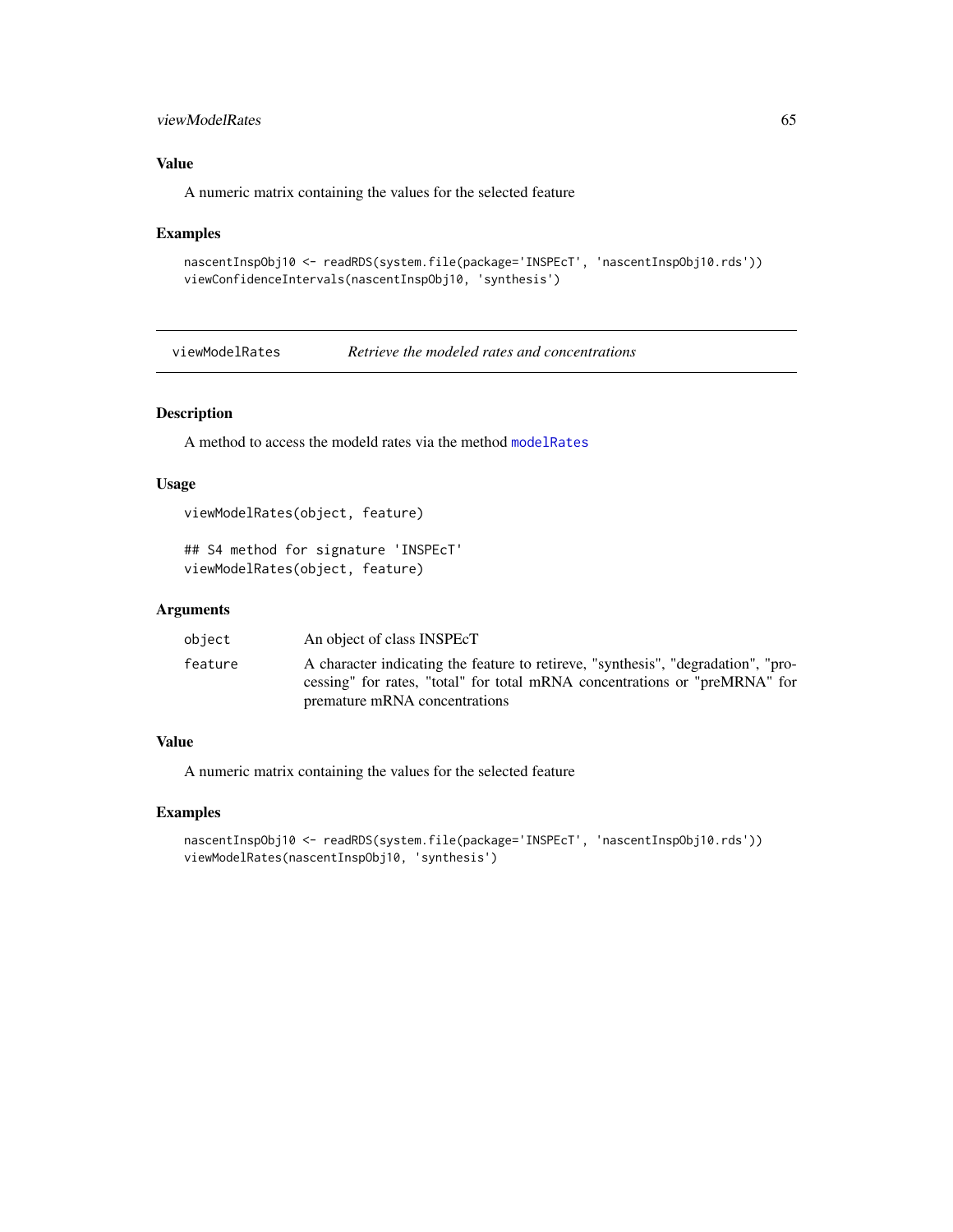# <span id="page-65-0"></span>**Index**

## [, *[18](#page-17-0)*, *[25](#page-24-0)* [,INSPEcT,ANY,ANY,ANY-method *(*Extract*)*, [13](#page-12-0) [,INSPEcT\_diffsteady,ANY,ANY,ANY-method *(*Extract*)*, [13](#page-12-0) [,INSPEcT\_model,ANY,ANY,ANY-method *(*Extract*)*, [13](#page-12-0) *(*INSPEcT\_steadyNoNascent-class*)*, [26](#page-25-0) AIC, *[18](#page-17-0)*, *[25](#page-24-0)* AIC,INSPEcT-method *(*AIC-INSPEcT-method*)*, [3](#page-2-0) AIC,INSPEcT\_model-method *(*AIC-INSPEcT-method*)*, [3](#page-2-0) AIC-INSPEcT-method, [3](#page-2-0) allcounts, [4](#page-3-0) calculateDelta, *[18](#page-17-0)* calculateDelta *(*processingDelay*)*, [47](#page-46-0) calculateDelta,INSPEcT-method *(*processingDelay*)*, [47](#page-46-0) calculateRatePvals, [4,](#page-3-0) *[15](#page-14-0)*, *[18](#page-17-0)*, *[36,](#page-35-0) [37](#page-36-0)* calculateRatePvals,INSPEcT-method *(*calculateRatePvals*)*, [4](#page-3-0) calculateTau, *[18](#page-17-0)* calculateTau *(*processingDelay*)*, [47](#page-46-0) calculateTau,INSPEcT-method *(*processingDelay*)*, [47](#page-46-0) chisqmodel, [6,](#page-5-0) *[18](#page-17-0)* chisqmodel,INSPEcT-method *(*chisqmodel*)*, [6](#page-5-0) chisqtest, [6,](#page-5-0) *[18](#page-17-0)*, *[25](#page-24-0)* chisqtest,INSPEcT-method *(*chisqtest*)*, [6](#page-5-0) chisqtest,INSPEcT\_model-method *(*chisqtest*)*, [6](#page-5-0) combine, [7,](#page-6-0) *[18](#page-17-0)* combine,INSPEcT,INSPEcT-method *(*combine*)*, [7](#page-6-0)

```
[,INSPEcT_steadyNoNascent,ANY,ANY,ANY-method
computeConfidenceIntervals,INSPEcT-method
                                               compareSteady, 8, 18, 23
                                               compareSteady,INSPEcT-method
                                                       (compareSteady), 8
                                               compareSteadyNoNascent, 9, 18
                                               compareSteadyNoNascent,INSPEcT_steadyNoNascent-method
                                                       (compareSteadyNoNascent), 9
                                               computeConfidenceIntervals, 11, 18, 64
                                                       (computeConfidenceIntervals),
                                                       11
                                               convergence, 11
                                               convergence,INSPEcT-method
                                                       (convergence), 11
                                               correlationPlot, 12, 18, 25
                                               correlationPlot,INSPEcT_model,INSPEcT-method
                                                       (correlationPlot), 12
                                               degradation (INSPEcT_diffsteady-class),
                                                       23
                                               degradation,INSPEcT_diffsteady-method
                                                       (INSPEcT_diffsteady-class), 23
                                               dim, 18
                                               dim,INSPEcT-method, 12
                                               Extract, 13
                                               featureNames, 18
                                               featureNames,INSPEcT-method, 14
                                               featureNames,INSPEcT_diffsteady-method
                                                       (INSPEcT_diffsteady-class), 23
                                               featureNames<-,INSPEcT-method
                                                       (featureNames,INSPEcT-method),
                                                       14
                                               featureWidths, 14
                                               geneClass, 15, 18, 25, 36, 37
                                               geneClass,INSPEcT-method (geneClass), 15
                                               geneClass,INSPEcT_diffsteady-method
                                                       (geneClass), 15
                                               geneClass,INSPEcT_model-method
```
66

*(*geneClass*)*, [15](#page-14-0)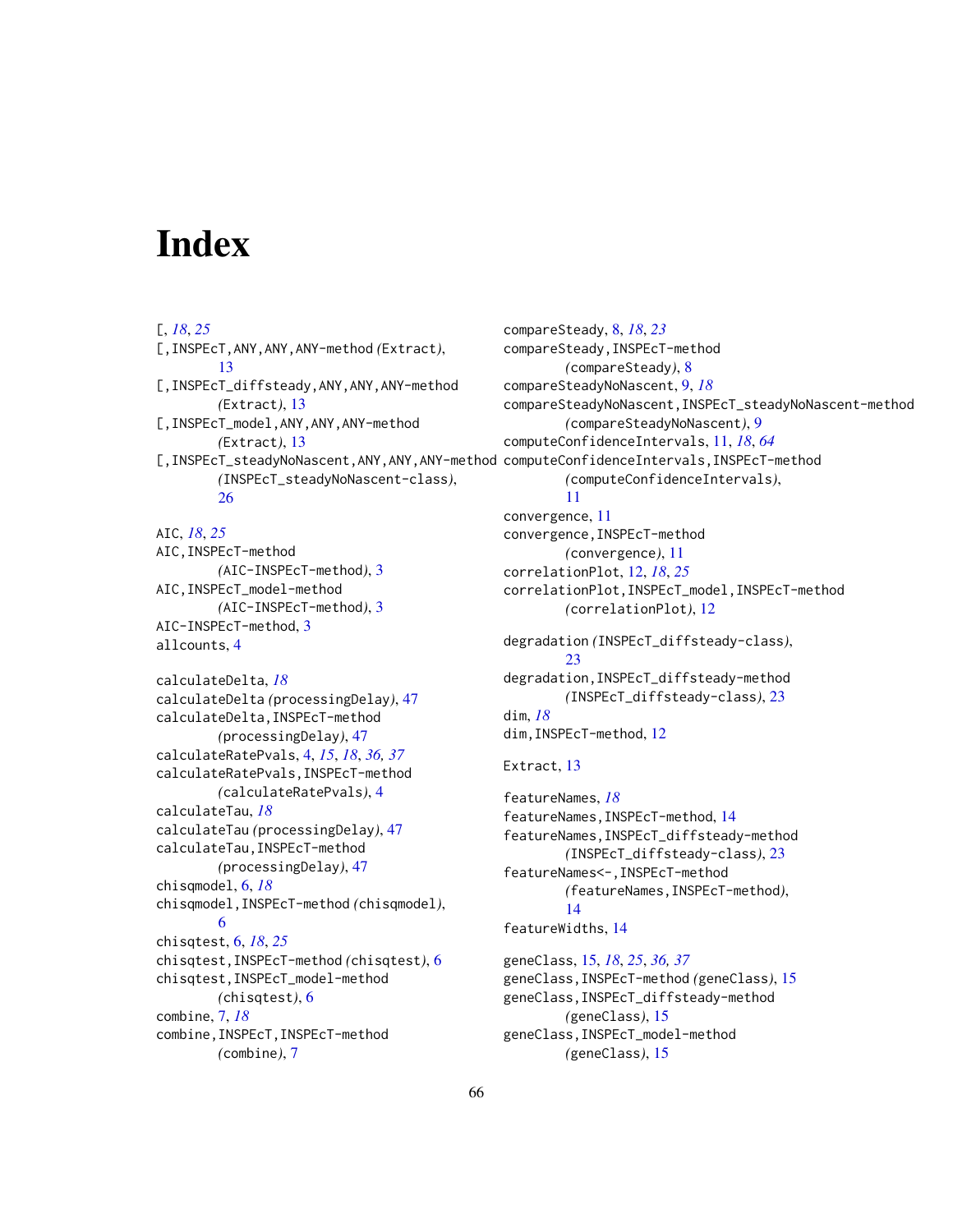#### INDEX  $67$

inHeatmap, [16,](#page-15-0) *[18](#page-17-0)* inHeatmap,INSPEcT-method *(*inHeatmap*)*, [16](#page-15-0) INSPEcT, *[17](#page-16-0)*, [17](#page-16-0) INSPEcT-class, [18](#page-17-0) INSPEcT-shinyApps, [20](#page-19-0) INSPEcT\_diffsteady, *[17](#page-16-0)* INSPEcT\_diffsteady-class, [23](#page-22-0) INSPEcT\_model-class, [25](#page-24-0) INSPEcT\_steadyNoNascent-class, [26](#page-25-0) inspectFromBAM, [20](#page-19-0) inspectFromPCR, [21](#page-20-0)

labeledSF, *[18](#page-17-0)*, [27](#page-26-0) labeledSF,INSPEcT-method *(*labeledSF*)*, [27](#page-26-0) libsizes, [28](#page-27-0) logLik, *[18](#page-17-0)*, *[25](#page-24-0)*, [28](#page-27-0) logLik,INSPEcT-method *(*logLik*)*, [28](#page-27-0) logLik,INSPEcT\_model-method *(*logLik*)*, [28](#page-27-0)

makeModelRates, *[18](#page-17-0)*, *[25](#page-24-0)*, [29](#page-28-0) makeModelRates,INSPEcT-method *(*makeModelRates*)*, [29](#page-28-0) makeModelRates,INSPEcT\_model-method *(*makeModelRates*)*, [29](#page-28-0) makeOscillatorySimModel, *[18](#page-17-0)*, [30](#page-29-0) makeOscillatorySimModel,INSPEcT-method *(*makeOscillatorySimModel*)*, [30](#page-29-0) makeSimDataset, *[5](#page-4-0)*, *[25](#page-24-0)*, *[30](#page-29-0)*, [31,](#page-30-0) *[32,](#page-31-0) [33](#page-32-0)*, *[59](#page-58-0)*, *[61](#page-60-0)* makeSimDataset,INSPEcT\_model-method *(*makeSimDataset*)*, [31](#page-30-0) makeSimModel, *[5](#page-4-0)*, *[18](#page-17-0)*, *[25](#page-24-0)*, *[31,](#page-30-0) [32](#page-31-0)*, [32,](#page-31-0) *[33](#page-32-0)*, *[59](#page-58-0)*, *[61](#page-60-0)* makeSimModel,INSPEcT-method *(*makeSimModel*)*, [32](#page-31-0) mature, [34](#page-33-0) mature,INSPEcT\_steadyNoNascent-method *(*mature*)*, [34](#page-33-0) matureVar, [34](#page-33-0) matureVar,INSPEcT\_steadyNoNascent-method *(*matureVar*)*, [34](#page-33-0) modelingParams, *[18,](#page-17-0) [19](#page-18-0)*, [35,](#page-34-0) *[36](#page-35-0)* modelingParams,INSPEcT-method *(*modelingParams*)*, [35](#page-34-0) modelRates, *[18](#page-17-0)*, *[25](#page-24-0)*, *[29](#page-28-0)*, *[35](#page-34-0)*, [36,](#page-35-0) *[59,](#page-58-0) [60](#page-59-0)*, *[65](#page-64-0)* modelRates,INSPEcT-method *(*modelRates*)*, [36](#page-35-0) modelRatesNF, *[19](#page-18-0)*, [37](#page-36-0) modelRatesNF,INSPEcT-method *(*modelRatesNF*)*, [37](#page-36-0) modelSelection, *[19](#page-18-0)*, *[25](#page-24-0)*, [38](#page-37-0)

modelSelection,INSPEcT-method *(*modelSelection*)*, [38](#page-37-0) modelSelection,INSPEcT\_model-method *(*modelSelection*)*, [38](#page-37-0) newINSPEcT, *[18](#page-17-0)*, *[36,](#page-35-0) [37](#page-36-0)*, [39,](#page-38-0) *[56,](#page-55-0) [57](#page-56-0)* nGenes, *[13](#page-12-0)*, *[19](#page-18-0)*, [41](#page-40-0) nGenes,INSPEcT-method *(*nGenes*)*, [41](#page-40-0) nTpts, *[13](#page-12-0)*, *[19](#page-18-0)*, [41](#page-40-0) nTpts,INSPEcT-method *(*nTpts*)*, [41](#page-40-0) plotGene, *[19](#page-18-0)*, [42](#page-41-0) plotGene,INSPEcT-method *(*plotGene*)*, [42](#page-41-0) plotMA, *[23](#page-22-0)*, [43](#page-42-0) plotMA,INSPEcT\_diffsteady-method *(*plotMA*)*, [43](#page-42-0) plotPMgene, [45](#page-44-0) plotPMgene,INSPEcT\_steadyNoNascent-method *(*plotPMgene*)*, [45](#page-44-0) plotPMtrend, [45](#page-44-0) plotPMtrend,INSPEcT\_steadyNoNascent-method *(*plotPMtrend*)*, [45](#page-44-0) premature, [46](#page-45-0) premature,INSPEcT\_steadyNoNascent-method *(*premature*)*, [46](#page-45-0) prematureVar, [46](#page-45-0) prematureVar,INSPEcT\_steadyNoNascent-method *(*prematureVar*)*, [46](#page-45-0) processing *(*INSPEcT\_diffsteady-class*)*, [23](#page-22-0) processing,INSPEcT\_diffsteady-method *(*INSPEcT\_diffsteady-class*)*, [23](#page-22-0) processingDelay, *[19](#page-18-0)*, [47](#page-46-0) processingDelay,INSPEcT-method *(*processingDelay*)*, [47](#page-46-0) PTratio, *[26](#page-25-0)*, [48](#page-47-0) PTratio,INSPEcT\_steadyNoNascent-method *(*PTratio*)*, [48](#page-47-0) PTreg, *[26](#page-25-0)*, [49](#page-48-0) PTreg,INSPEcT\_steadyNoNascent-method *(*PTreg*)*, [49](#page-48-0) quantifyExpressionsFromBAMs, [50](#page-49-0) quantifyExpressionsFromBWs, [52](#page-51-0) quantifyExpressionsFromTrAbundance, [53](#page-52-0)

ratePvals, *[15](#page-14-0)*, *[19](#page-18-0)*, *[37](#page-36-0)*, [55](#page-54-0) ratePvals,INSPEcT-method *(*ratePvals*)*, [55](#page-54-0)

quantifyExpressionsFromTrCounts, [54](#page-53-0)